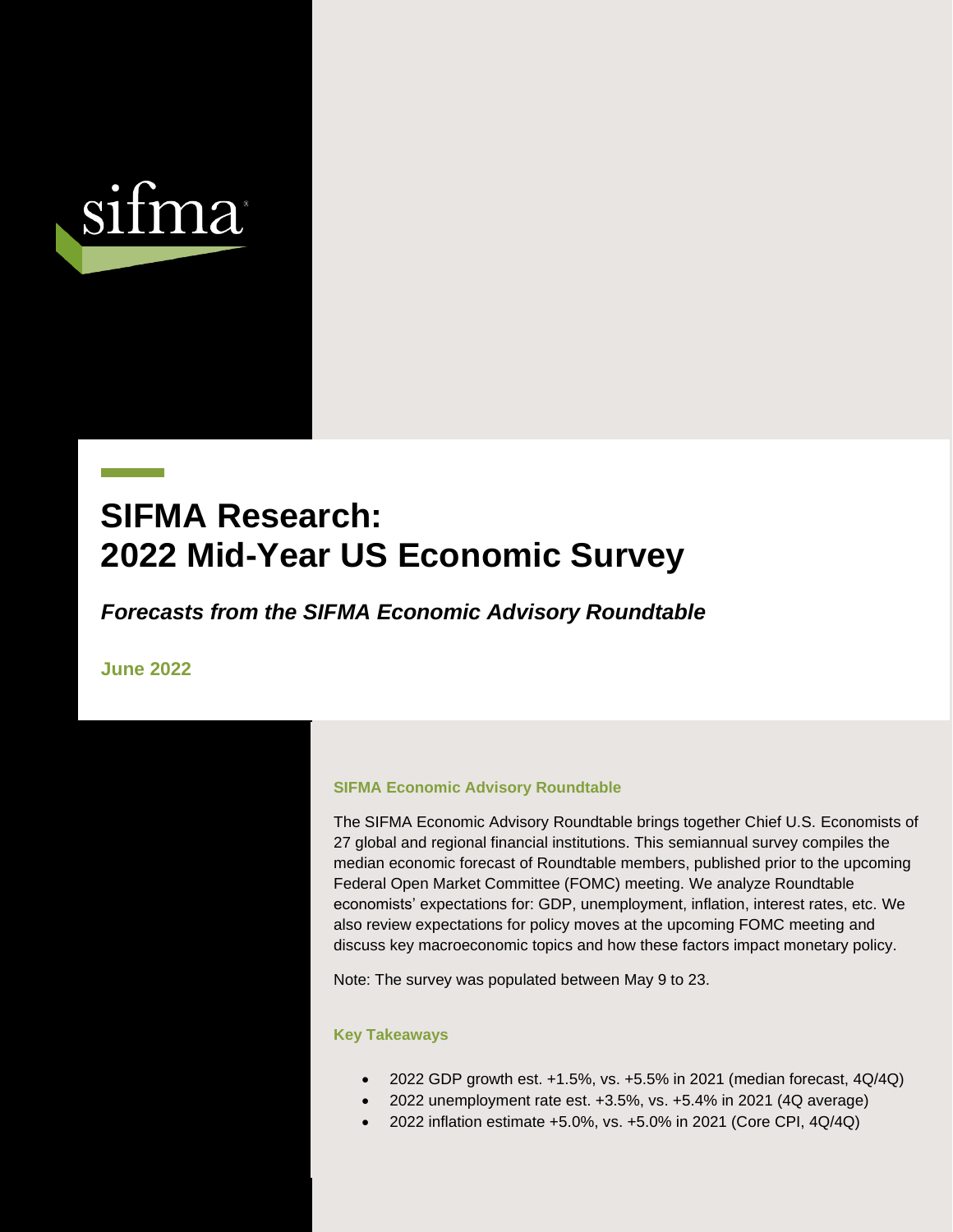# **Contents**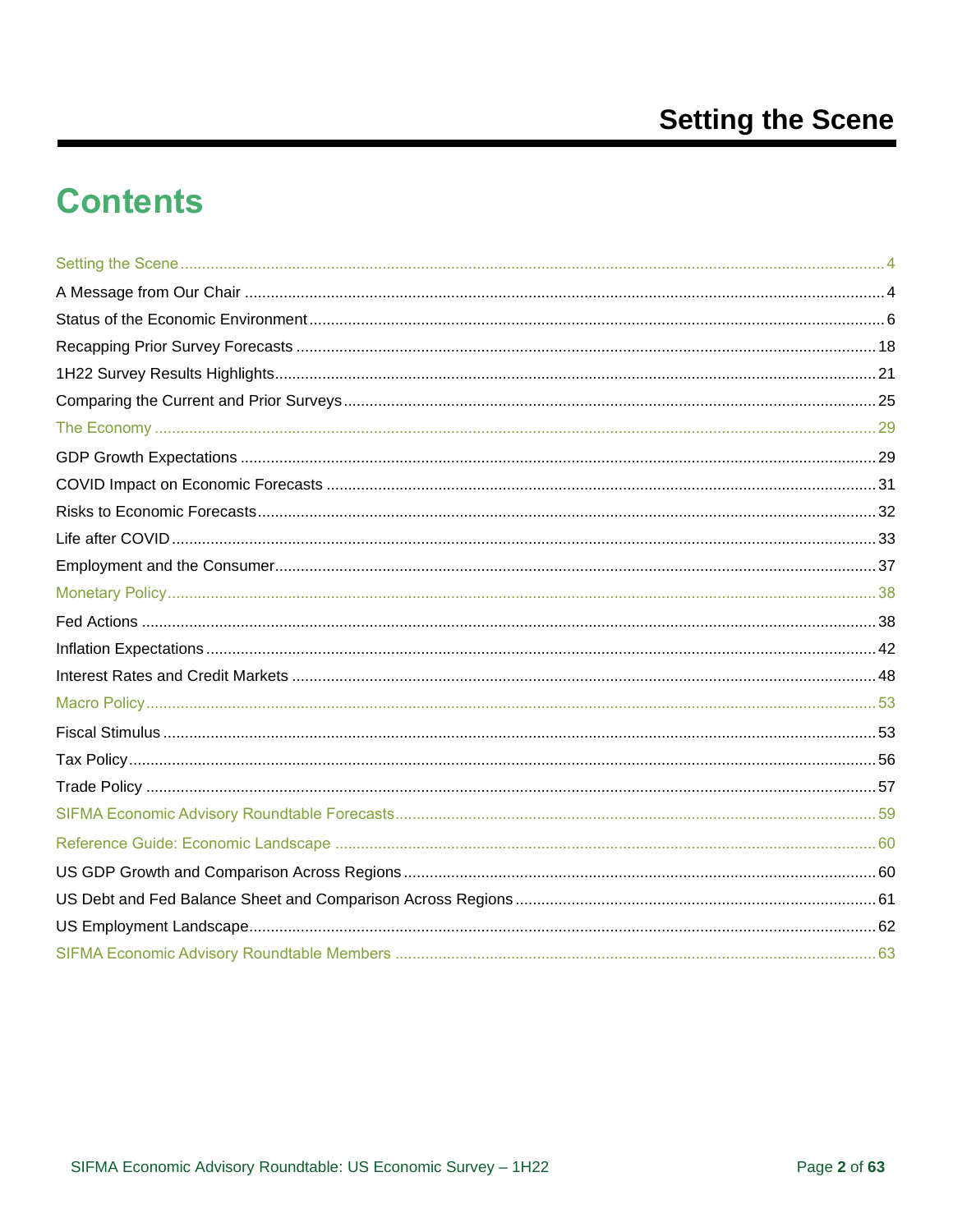**Survey Disclaimers: Since the survey launched, there could have been changes in monetary or fiscal policy actions which are not accounted for in this report. Charts may not add to 100% due to rounding.** 

SIFMA is the leading trade association for broker-dealers, investment banks and asset managers operating in the U.S. and global capital markets. On behalf of our industry's nearly 1 million employees, we advocate on legislation, regulation and business policy, affecting retail and institutional investors, equity and fixed income markets and related products and services. We serve as an industry coordinating body to promote fair and orderly markets, informed regulatory compliance, and efficient market operations and resiliency. We also provide a forum for industry policy and professional development. SIFMA, with offices in New York and Washington, D.C., is the U.S. regional member of the Global Financial Markets Association (GFMA). For more information, visit [http://www.sifma.org.](http://www.sifma.org/) This report is subject to the Terms of Use applicable to SIFMA's website, available at [http://www.sifma.org/legal.](http://www.sifma.org/legal) Copyright © 2022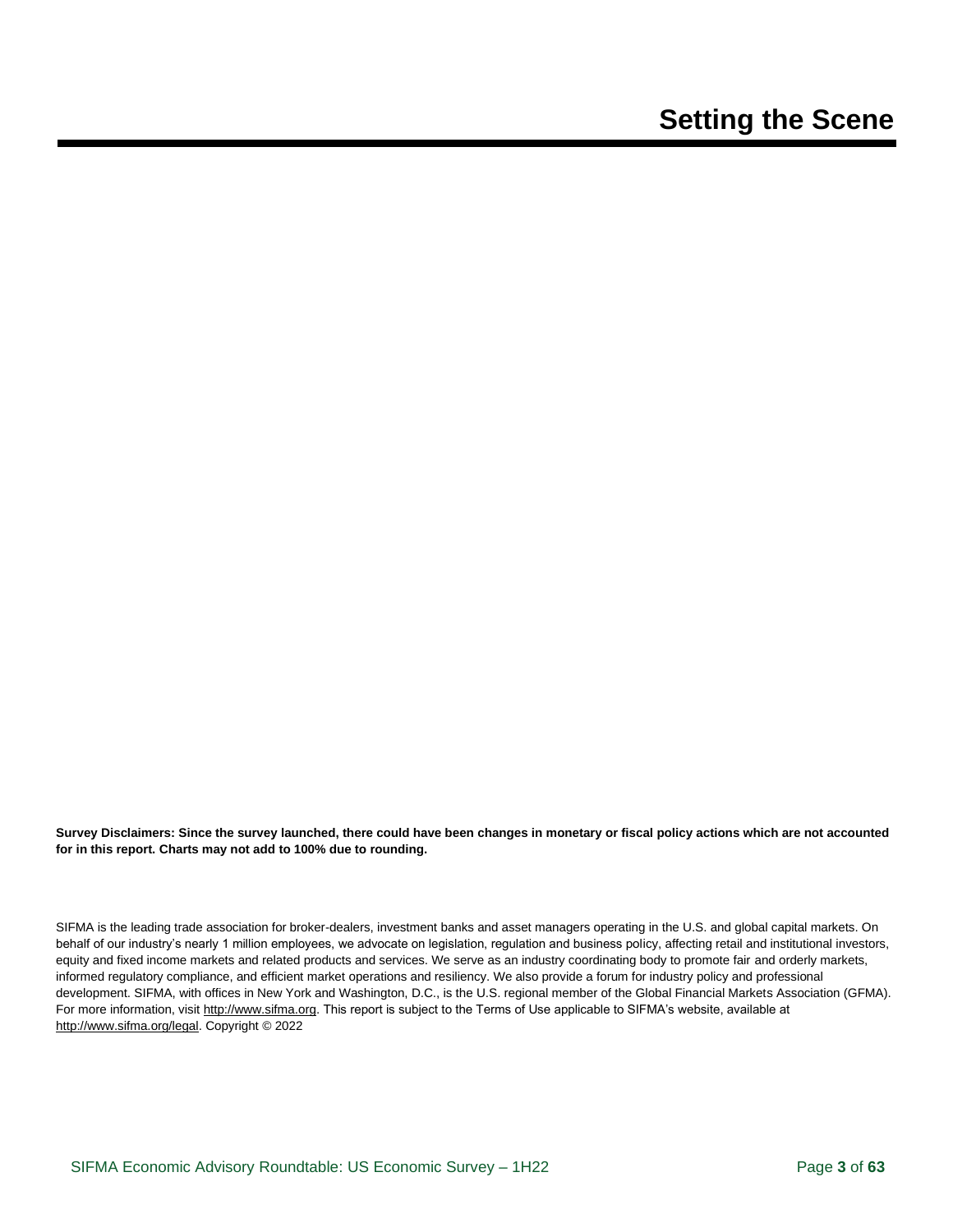### <span id="page-3-1"></span><span id="page-3-0"></span>**A Message from Our Chair**

As we head into the second half of the year and put COVID behind us – at least the worst of it – it is fair to say we have been seeing clear signs of improvement, reaching that light at the end of what has been a very long and very painful tunnel. At the same time, many of last year's risks still remain, complicating the outlook for the domestic recovery: policy risks, inflation risks, supply distortions, an ongoing labor supply shortage, and more recently international conflict and more aggressive monetary policy, just to name a few. While we have seemingly made it past one crisis, another lurks around the corner as the Fed presumably raises rates, potentially enough to stall consumers and businesses, and choke off domestic economic growth entirely.

The labor market has been a bright spot for the recovery. It is also a key representation of the unevenness of the recovery. In some cases it has shown clear signs of growth, or by some measures, it has shown a disappointing level of improvement. Top line job creation remains solid, and we see further improvement in the labor market as the unemployment rate continues its retreat under 4%. Yet, there remain millions of workers that have dropped out of the labor force, perpetuating a lingering labor supply gap and tight labor market conditions.

At present, there are more than 11 million job openings – a record high – suggesting producers remain desperate for workers to increase output and meet a still-positive level of demand for goods and services. There just simply are not enough workers. Thus, companies unable to find enough workers are pushing to extend the work weeks of existing employees or raising compensation as an incentive to continue to or come back to work. As a result, and as expected, wage pressures continue to mount.

Longer term, as the cost of labor pushes even higher, some businesses – particularly large firms or those with sizable access to cash – will resort to replacing human labor with technology. Investing in technology where possible will permanently displace some positions, particularly lower-skilled jobs. Businesses on the other end of the spectrum – particularly smaller businesses which face a difficult time absorbing or offsetting rising costs, be that labor, rental, or materials and input costs – may find themselves forced in the longer term to downshift investment, production or close their doors altogether. For now, however, this solid trajectory in labor costs is likely to continue into the second half of the year or at least as long as growth remains positive and workers remain scarce.

From a consumer perspective, seemingly with the worst of COVID behind us and safety protocols and measures greatly reduced – not eliminated, but greatly reduced – life is arguably getting back to normal, or some semblance of. As such, the consumer can – and has been – reengage back out in the marketplace buying goods and services.

While trillions in savings and upward momentum in wages has helped consumers to weather different COVID variants and to offset a loss of fiscal support, inflation is complicating the picture. After all, people are spending – more in some cases – but taking home less. Already some of the largest retailers are reporting customers are cutting back as household budgets are becoming increasingly fragile. Prices continue to push higher – particularly on nondiscretionary items such as food and energy – and the Fed continues to raise rates, increasing the cost of capital and the cost of borrowing. Taking inflation into account, despite an upward trajectory of wages, real income has fallen deep into negative territory, forcing consumers to tapper back on expenditures.

At least for now, spending has been positive on average, maintaining pressure on producers to continue to ramp up output to meet the reduced but still positive level of orders. However, even if businesses can find the workers they need – which remains a big if – there are supply limitations and supply chain bottlenecks and disruptions that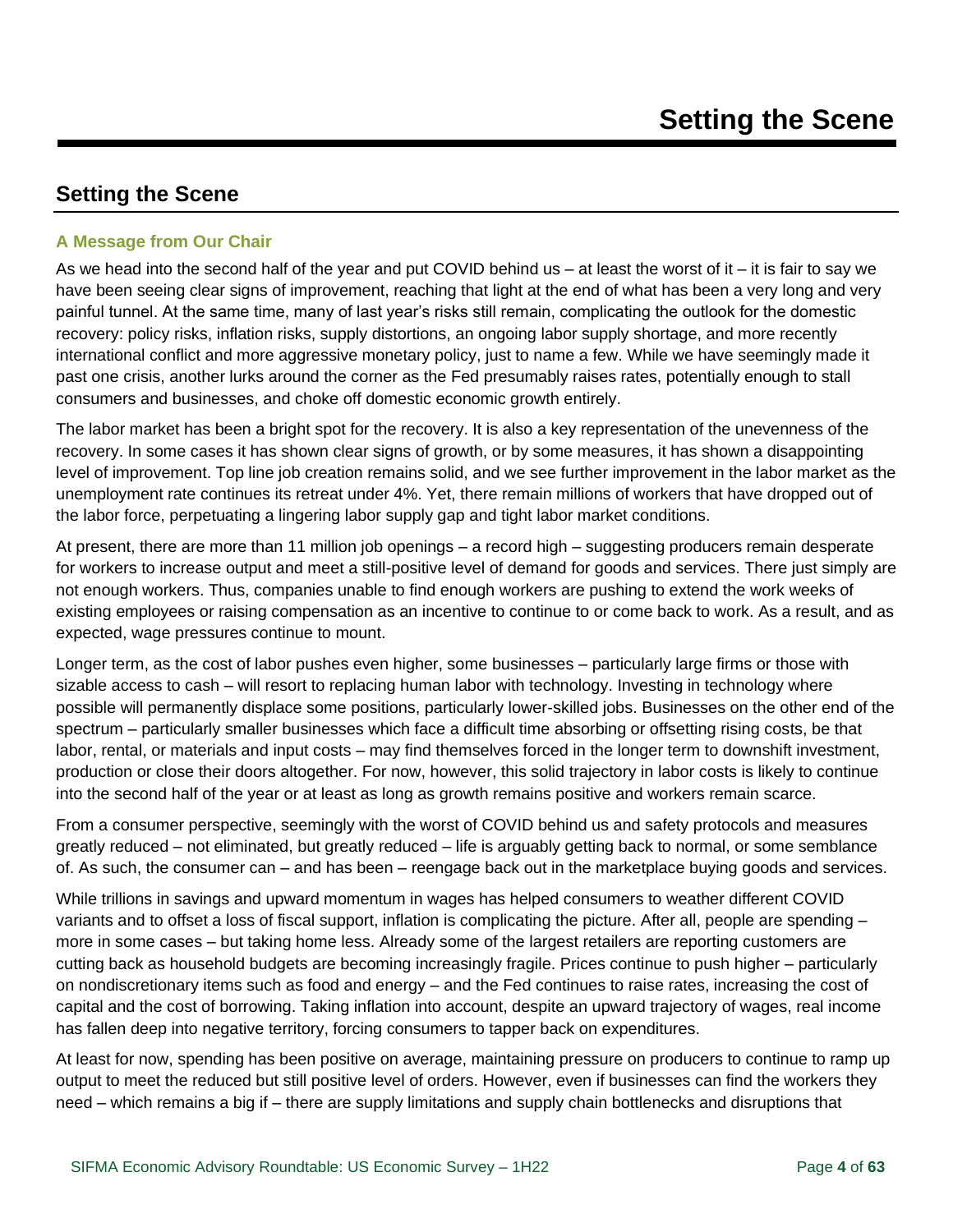continue and, in some cases, appear to be intensifying. In fact, according to some industry insiders, supply chain disconnects are now as bad or worse than during even the lockdowns of 2020.

When will supply chain issues be addressed, or when will dislocations dissipate? First, I would say that they are already easing – or at least there were positive indications of improvement at the start of the year before Russia invaded Ukraine and China implemented a series of additional lockdowns. More broadly, I would say much of the answer will depend on the global policy response to COVID, the latest wave or the next variant. With much of the developing world still enforcing significant safety protocols, such as China's zero COVID policy, attempts to fully restore structural fluidity to the global exchange of goods and services will likely be several years out. Again, that is not to say we will not make incremental progress along the way, but more broadly speaking, returning to the free flow of goods and service of pre-pandemic levels is likely years out.

Turning to the Fed, uncertainty, unevenness in the data, and rising risks to the outlook justified the Committees' extraordinary measures and sideline position for nearly two years. Now, with inflation reaching a four-decade high, the Committee has taken a decisively more hawkish position towards future policy measures, vowing to root out inflation no matter the costs. According to the Chairman, while a 75 bps hike is not something the committee is actively considering at this point, additional 50 bps hikes may be appropriate at the next couple of meetings. In other words, the market should be – and is – increasingly anticipating a series of additional, relatively large hikes.

The question is will the Fed's plan work to rein in inflation? And what are the consequences of such a rapid rate pathway if realized? Typically, the Fed is raising rates at a point when the economy is overheating. As the Fed raises the cost of capital to cool an overheating economy, investment and demand presumably slow, resulting in weaker growth and inflation. This time around, however, the economy is not overheating. The economy is just moderating, arguably already poised to slow further as the recovery struggles to regain its legs after the pandemic.

To complicate the equation for the Fed, the vast majority of the price pressures are stemming not from the demand side – although there are some there as well – but the majority are coming from supply chain disruptions, rendering traditional policy metrics less effective in fighting inflation. Raising the cost of capital will slow consumers and undermine investment, but it does little to alleviate price pressures resulting from supply chain disruptions in the aftermath of COVID or the international conflict. Thus, following through with such an aggressive rate path will all but ensure very minimal growth or, worse, a recession.

Historically, the Fed does not have a great track record of bringing in a soft landing. As such, it is understandable why businesses would be skeptical. As Powell himself admits, monetary policy is a blunt instrument not capable of surgical precision. Nevertheless, the Fed remains optimistic that they will be able to navigate a soft landing this time around. According to the Fed's latest forecast – with five additional rate hikes this year – the Fed sees near 3% growth, down only slightly from an earlier forecast of 4% growth with just three rate hikes prices in. This is, of course, coupled with an expected decline in inflation nearer the Fed's 2% target by the end of 2023.

So either the Fed is departing from reality – expecting "*ongoing*" rate increases while still presuming to maintain roughly 3% growth – or the Fed is simply sending a message that inflation will not be a longstanding issue for the U.S. economy and policy makers will eventually stop short of the implied rate pathway to maintain positive growth.

With that, we invite you to dive into the results from our mid-year U.S. economic survey.

### *-- Dr. Lindsey Piegza, Ph.D., Chief Economist and Managing Director at Stifel Financial Corporation and Chair of SIFMA's Economic Advisory Roundtable*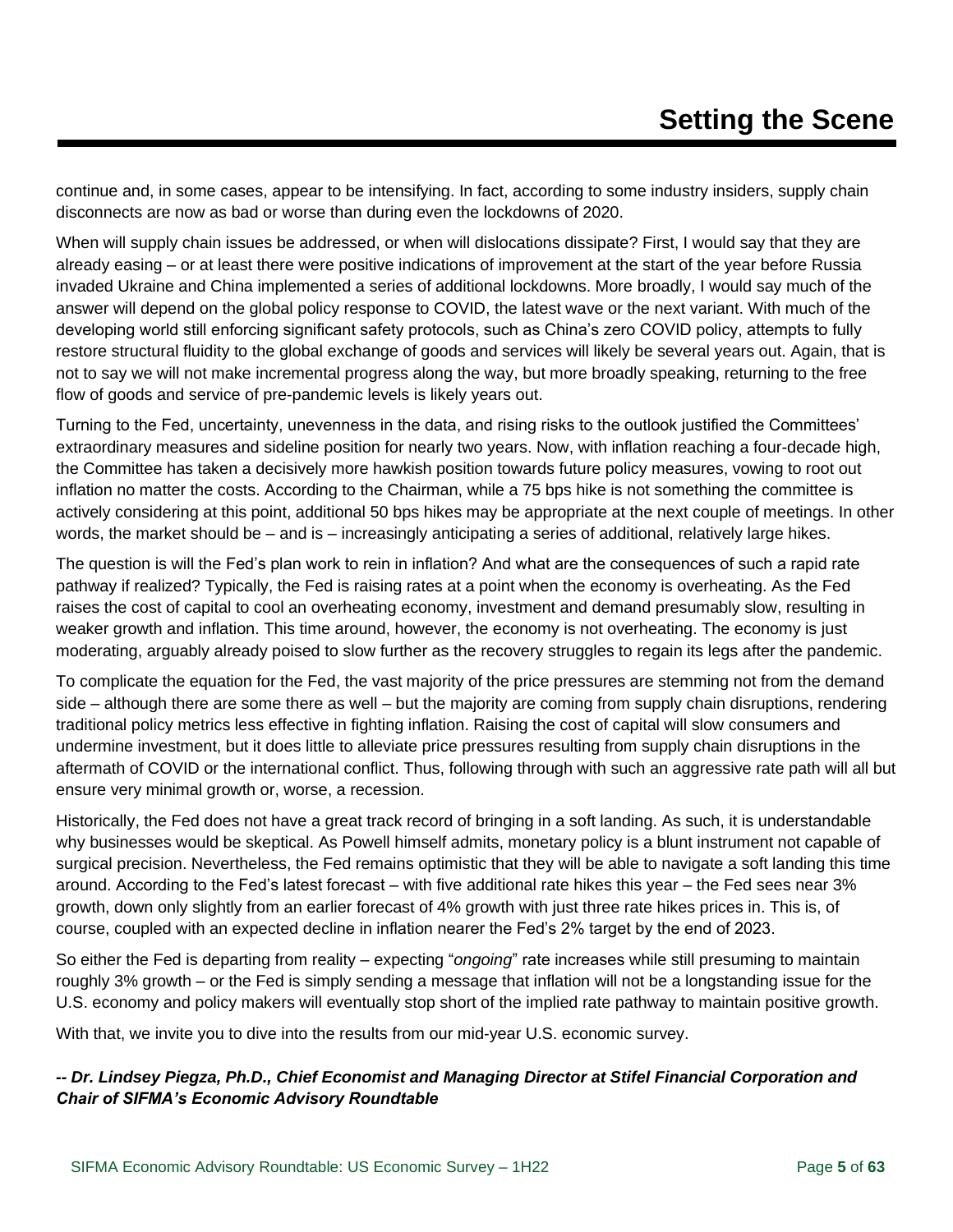#### <span id="page-5-0"></span>**Status of the Economic Environment**

#### **The Path of Inflation**

Last year when we wrote this report, the debate was around whether inflation was transitory or not. That ship has sailed. Now, the debate is about identifying the peak for inflation and the slope of the trajectory back down to more normalized levels. While CPI and Core CPI are the metrics commonly looked at by markets and in the media, the Fed follows PCE when setting monetary policy. As such, we show the changes and current state of inflation across multiple measures.

Looking at the table, we note that to return to historical levels inflation would have to come down by (pps change versus three-year pre COVID average): CPI 6.1, Core CPI 4.0, and PCE 4.5. Whatever metric you chose to analyze, the move back to normal will be significant move. Many economists believe that – if we have reached the peak – the move down will be gradual.

|                               |     | Core       |            |
|-------------------------------|-----|------------|------------|
| (Y/Y % Change)                | CPI | <b>CPI</b> | <b>PCE</b> |
| As of April 2022              | 8.2 | 6.1        | 6.3        |
| <b>Historical Averages</b>    |     |            |            |
| Since 2000                    | 2.3 | 2.1        | 2.0        |
| Since 2010                    | 2.1 | 2.1        | 1.9        |
| 3-Years Pre COVID             | 2.1 | 2.1        | 1.8        |
| <b>COVID Driven Inflation</b> |     |            |            |
| 2019                          | 1.5 | 2.2        | 1.5        |
| 2020                          | 1.3 | 1.7        | 1.2        |
| 2020 Apr-Dec                  | 5.6 | 4.3        | 4.5        |
| 2020 Low                      | 0.2 | 1.2        | 0.4        |
| 2021                          | 4.7 | 3.6        | 3.9        |
| YTD                           | 8.1 | 6.3        | 6.3        |
| <b>Vs. 2019 (pps)</b>         |     |            |            |
| 2020 Apr-Dec                  | 4.1 | 2.1        | 3.1        |
| 2021                          | 3.2 | 1.4        | 2.4        |
| YTD                           | 6.6 | 4.1        | 4.8        |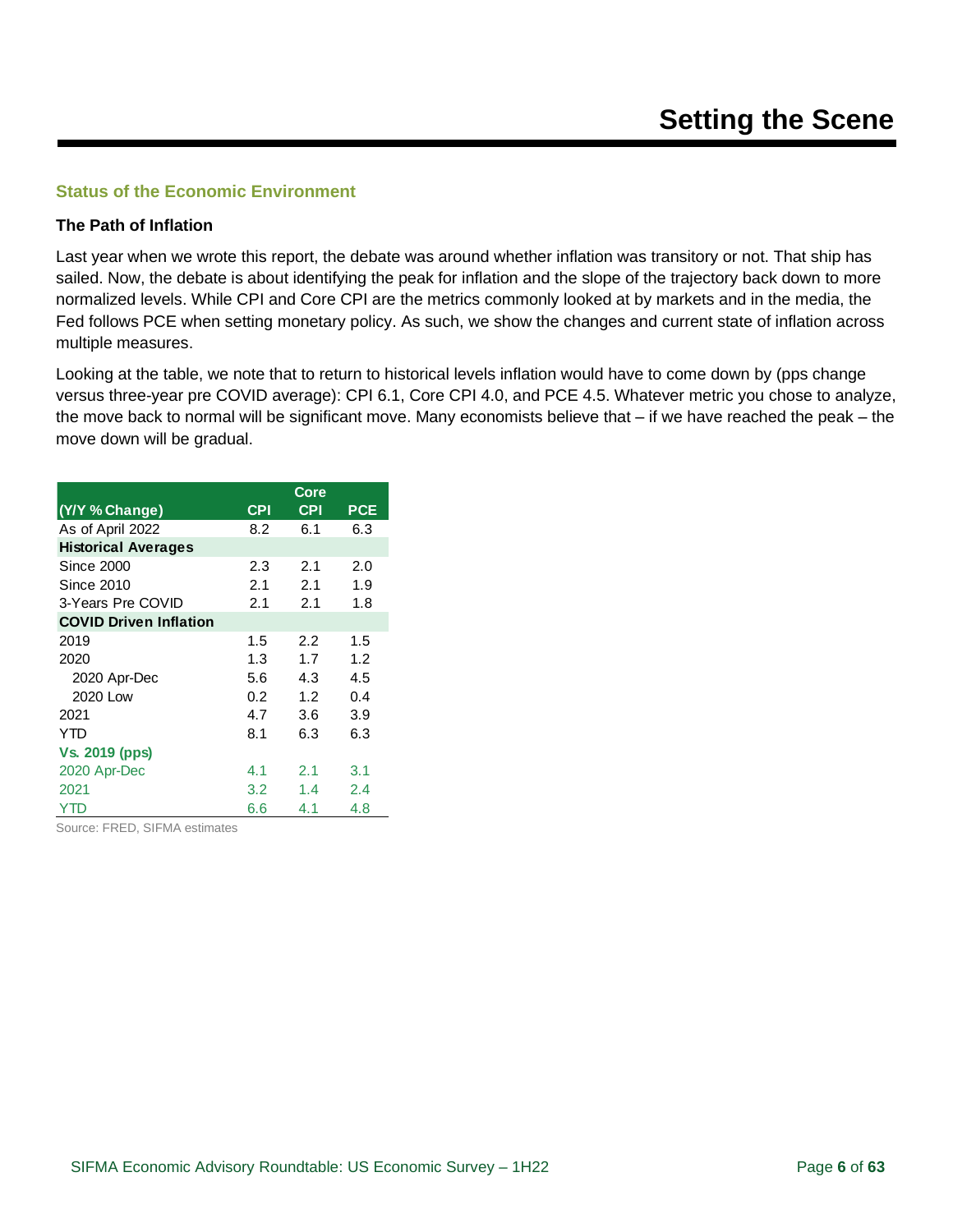**How did we get here?** The path to the heightened inflation can be broken out into phases:

- **Economic reopening** In the spring of 2021, as people were vaccinated and began returning to normal social activities, demand outstripped supply.
- **Supply chain issues** During the summer of 2021, the supply chain issues dominated the inflation headlines, ranging from labor shortages to delays at the Ports of Los Angeles/Long Beach (LA/LB, representing ~40% of all containers coming in/out of the US).
- **Russia/Ukraine conflict** In February 2022, Russia invaded Ukraine, adding further inflationary pressures, particularly on energy and food.



Source: FRED, SIFMA estimates

Note: 2019 = average of monthly changes

#### Inflation Definitions:<sup>1</sup>

- **CPI** headline inflation; measures the change in direct expenditures for all urban households for a defined basket of goods and services (three largest components are housing, transportation, and food/beverages)
- **Core CPI** makes adjustments to remove the source of the noise in the price data, i.e. food and energy, to get a measure of the underlying component of inflation
- **PCE** the metric the Fed monitors for monetary policy measures the change in the prices of goods and services consumed by all households and nonprofit institutions serving households
- **Differences** between CPI and PCE –

<sup>&</sup>lt;sup>1</sup> Please see SIFMA Insight[s Spotlight:](https://www.sifma.org/wp-content/uploads/2021/06/SIFMA-Insights-Spotlight-Inflation-101-FINAL-FOR-WEB.pdf) Inflation 101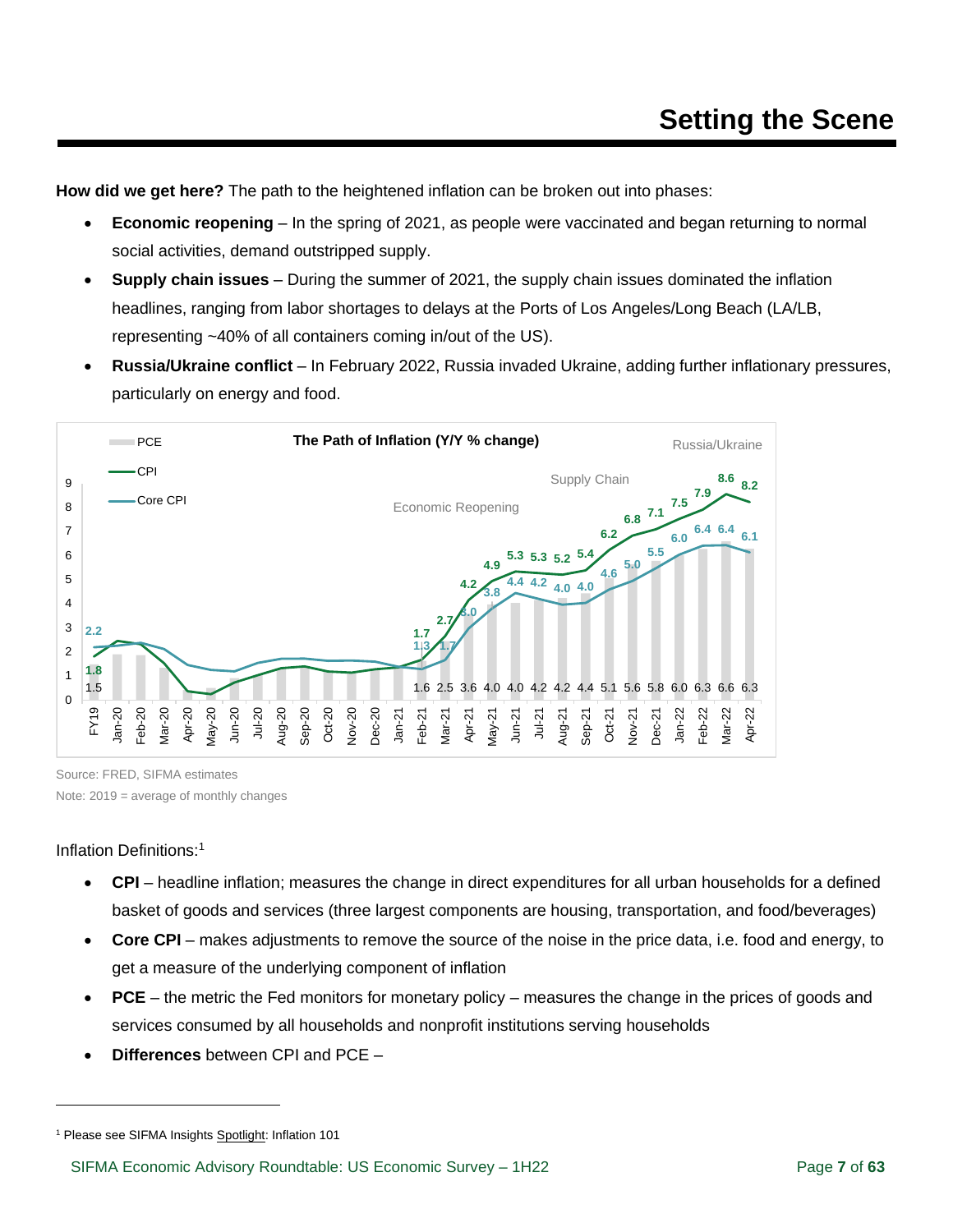- $\circ$  Basket composition CPI based on household purchases (includes imports) versus PCE based on what businesses are selling (includes capital goods<sup>2</sup>)
- $\circ$  Calculation methodologies expenditure weights assigned to categories of basket items (housing a main difference); accounting for basket changes (PCE allows substitution, CPI always same basket)
- $\circ$  Other CPI covers only out-of-pocket expenditures, PCE includes expenses paid by employers and federal programs; handling of seasonal adjustments; PCE includes rural and urban consumers, CPI only urban; PCE includes expenditures from non-profit institutions that serve households, CPI households only; etc.

**Where are we now?** The current state of inflation is now being monitored on three levels. There are multiple drivers for each, with varying upward and downward pressures:

- **Demand**
	- $\circ$  With excess savings stored up and less sensitivity to rising rates given a heavier reliance on fixed rate debt, the consumer could keep spending. However, with high gas and food prices and broadbased inflation, the consumer could slow down spending.
	- $\circ$  Tight housing supply and rising mortgage rates weigh on housing affordability and could slow down purchases.
	- $\circ$  The buildup in retail inventories could drive future goods markdowns. This is occurring as the consumer has shifted the majority of purchases to services over goods.
- **Supply**<sup>3</sup>
	- $\circ$  Supply chain issues had been recovering in some areas. The recent BofA Truck Shipper Survey Demand Indicator fell 30% Y/Y, the fourth largest year-year decline in the survey's history (began July 2012) and has fallen in 6 consecutive surveys. The Capacity Indicator (shippers ability to obtain capacity), jumped to 74 from 37 two months ago, its highest level since May 2020 (depths of lockdowns).
	- $\circ$  The Port of LA/LB backlog is down to 41 ships in queue + dock (vs. 46 last week), with 25 in queue (31 last week). This is well off the peak of over 100 ships seen last year.
	- $\circ$  China's zero-COVID policy related lockdowns continue to add to supply chain pressures. At last measure of goods to the U.S., China's volumes were down 1% in total, while Shanghai was down 25%. These unscheduled lockdowns and the corresponding supply chain disruptions will remain a wild card.

<sup>&</sup>lt;sup>2</sup> Used in producing other goods rather than being bought directly by consumers

<sup>&</sup>lt;sup>3</sup> Source: Ken Hoexter, BofA Securities; #1 ranked Capital Goods/Industrials - Shipping analyst and #2 ranked Capital Goods/Industrials - Airfreight & Surface Transportation analyst, according to Institutional Investor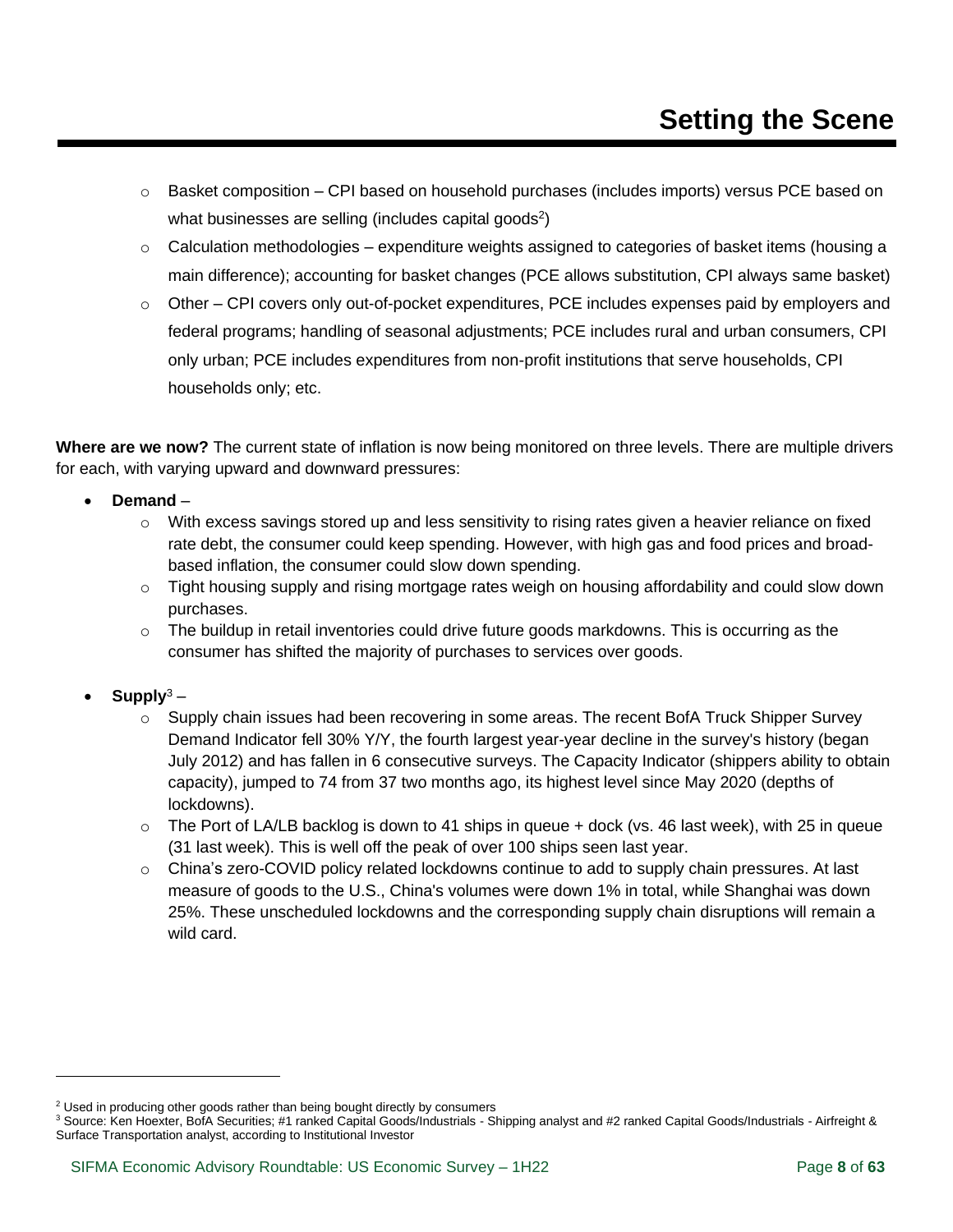- **Wages**
	- $\circ$  The sticky wage theory notes that wages respond slowly to labor conditions and changes in the economy or company performance. In other markets, prices are determined by supply and demand. Wages, however, tend to remain above equilibrium as employees resist wage cuts.
	- $\circ$  The labor market remains tight. While the pace of job growth looks to moderate, the labor force participation rate should recover (62.2% in April versus an average of 62.9% for the three years prior to COVID), offsetting the former.
	- $\circ$  Wage growth remains high but the pace could begin to slow (or has based on the tail end of the chart below). The Atlanta Fed wage growth tracker shows it at 6% as of April, versus an average of 3.5% for the three years prior to COVID.



Source: Atlanta Fed's Wage Growth Tracker

Note: Median percent change in the nominal hourly wage of individuals observed 12 months apart; 3-month rolling average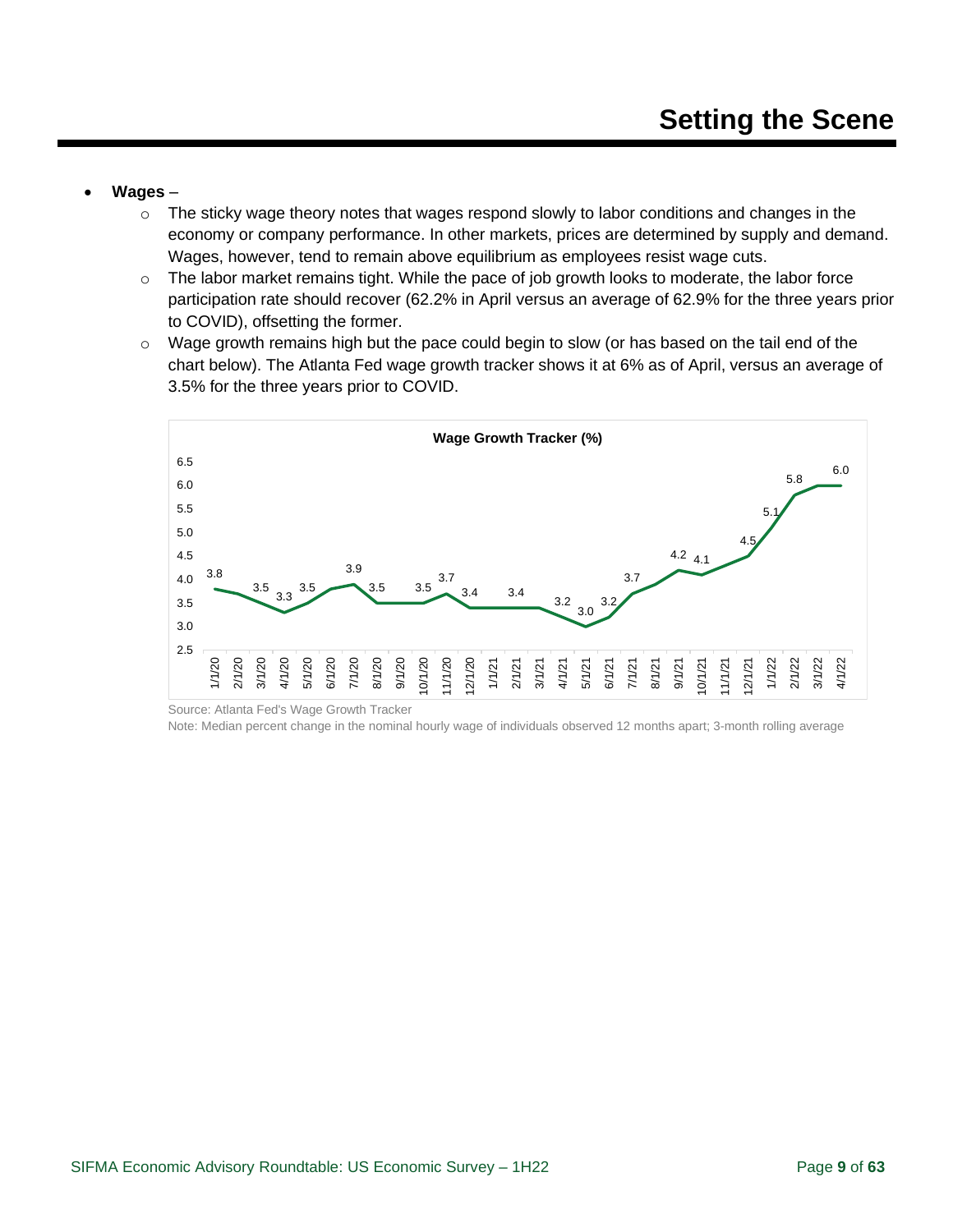#### **Have We/When Will We Peak: PPI View**

While CPI and PCE measure inflationary pricing from the consumer standpoint, the Producer Price Index (PPI) measures inflation from the perspective of producers. PPI measures the average change over time in the selling prices received by domestic producers for their output, constructed from commodity-based producer output price indexes. As PPI measures the costs of producing consumer goods – and commodity and food prices directly affect retail pricing – PPI can be viewed as a good leading indicator of inflationary pressures.

In general, when producers face input inflation, the increases in their production costs are passed on to retailers and then consumers. As such, we analyze the state of PPI, in an attempt to determine whether or not we are at peak inflation from the consumer (CPI) and Fed (PCE) perspectives.

From a historical perspective, since 2010, the slope of the PPI line was 0.4x the slope of CPI. Post COVID, this relationship shifted to PPI being 2.4x CPI for the 2020 to current time period and 2.6x for the December 2021 to current time period. There does appear to be a leading factor of a PPI increase before CPI rises, with a short lag time for catch up. However, when looking at the spike at the end of the graph, from December 2021 to current, PPI rose 9.7% versus 3.0% for CPI. PPI is increasing at a much faster rate than CPI. The passthrough does not appear to be occurring as of yet, but will it?

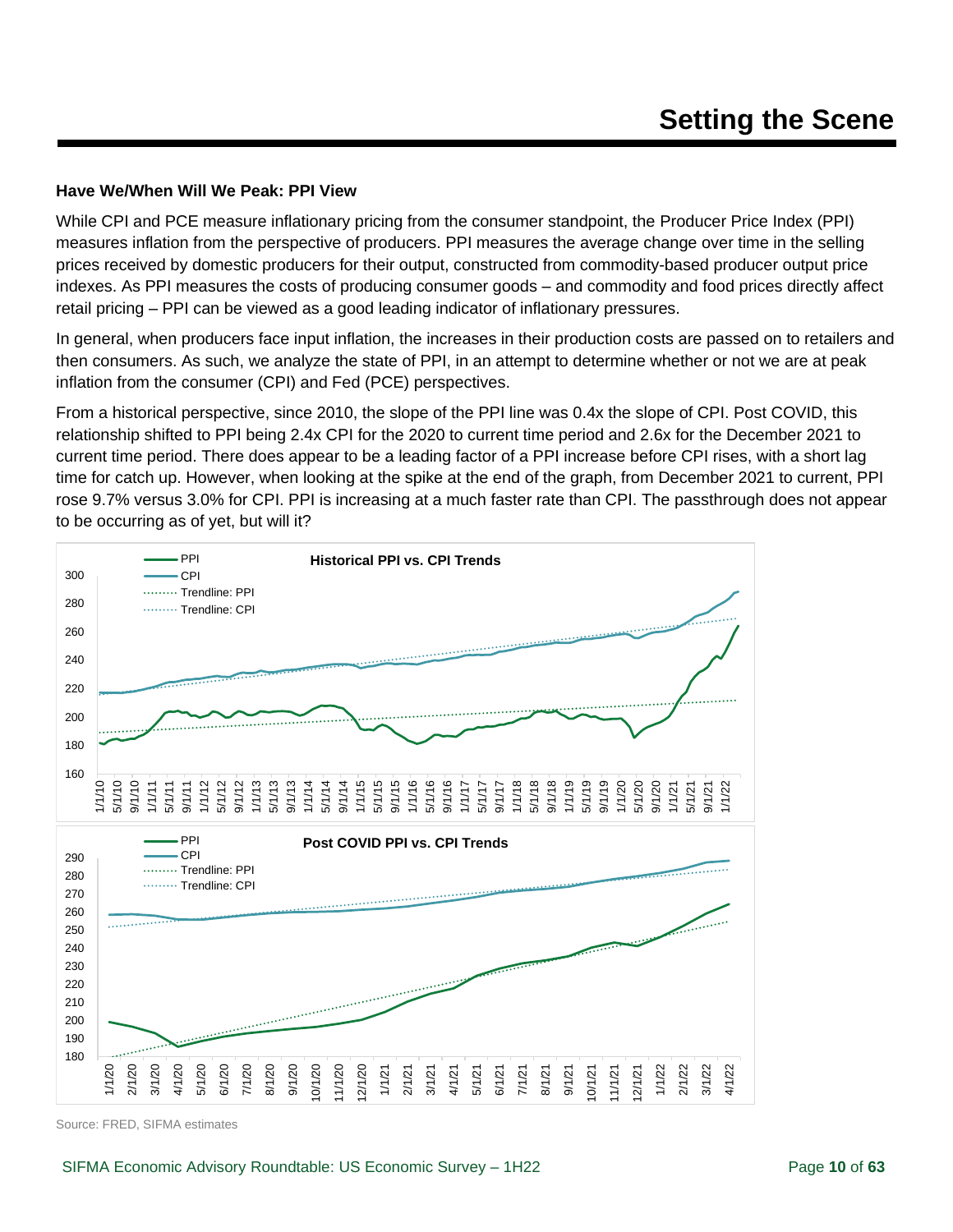Looking at M/M changes, a pattern had appeared where the two factors, PPI and CPI, moved in tandem. Then, a sharp break in the pattern occurred last month. While the PPI M/M change dropped to 2.0% from 2.7%, -0.7 pps, CPI fell to 0.3% from 1.2%, -0.9 pps. Could this indicate that PPI increases will not be passed along to CPI, or at least not in the same scale?



Source: FRED, SIFMA estimates

As shown in the table below and the charts on the next page, we analyzed a few specific components within PPI:

- All components remain elevated to historical levels
- $YTD$  lower than  $LY =$  steel, copper, and lumber
- $YTD$  higher than  $LY = all$  commodities (total PPI) and semis
- April represented a downtick  $=$  steel and lumber
- April represented an uptick  $=$  all commodities, copper, and semis
- April lower than  $YTD =$  steel, copper, and lumber
- April greater than  $YTD = all$  commodities and semis
- Lumber was negative in April, after peaking in May 2021 at +117.9%

| <b>PPI</b>             | All Commodities Steel Copper Lumber Semis |        |        |       |       |
|------------------------|-------------------------------------------|--------|--------|-------|-------|
| Average (Y/Y % Change) |                                           |        |        |       |       |
| 2019                   | (1.0)                                     | (6.2)  | (5.0)  | (9.0) | (1.1) |
| 2020                   | (2.7)                                     | (5.9)  | 1.8    | 18.1  | (1.0) |
| 2020 Apr-Dec           | (3.1)                                     | (4.0)  | 3.8    | 23.7  | (1.6) |
| 2020 Low               | (8.2)                                     | (12.6) | (14.3) | (3.8) | (3.1) |
| 2021                   | 17.0                                      | 71 4   | 38.1   | 45.3  | (0.2) |
| YTD                    | 20.6                                      | 45.2   | 17.2   | 16.6  | 4.5   |
| April 2022             | 21.5                                      | 25.3   | 15.0   | (1.1) | 5.5   |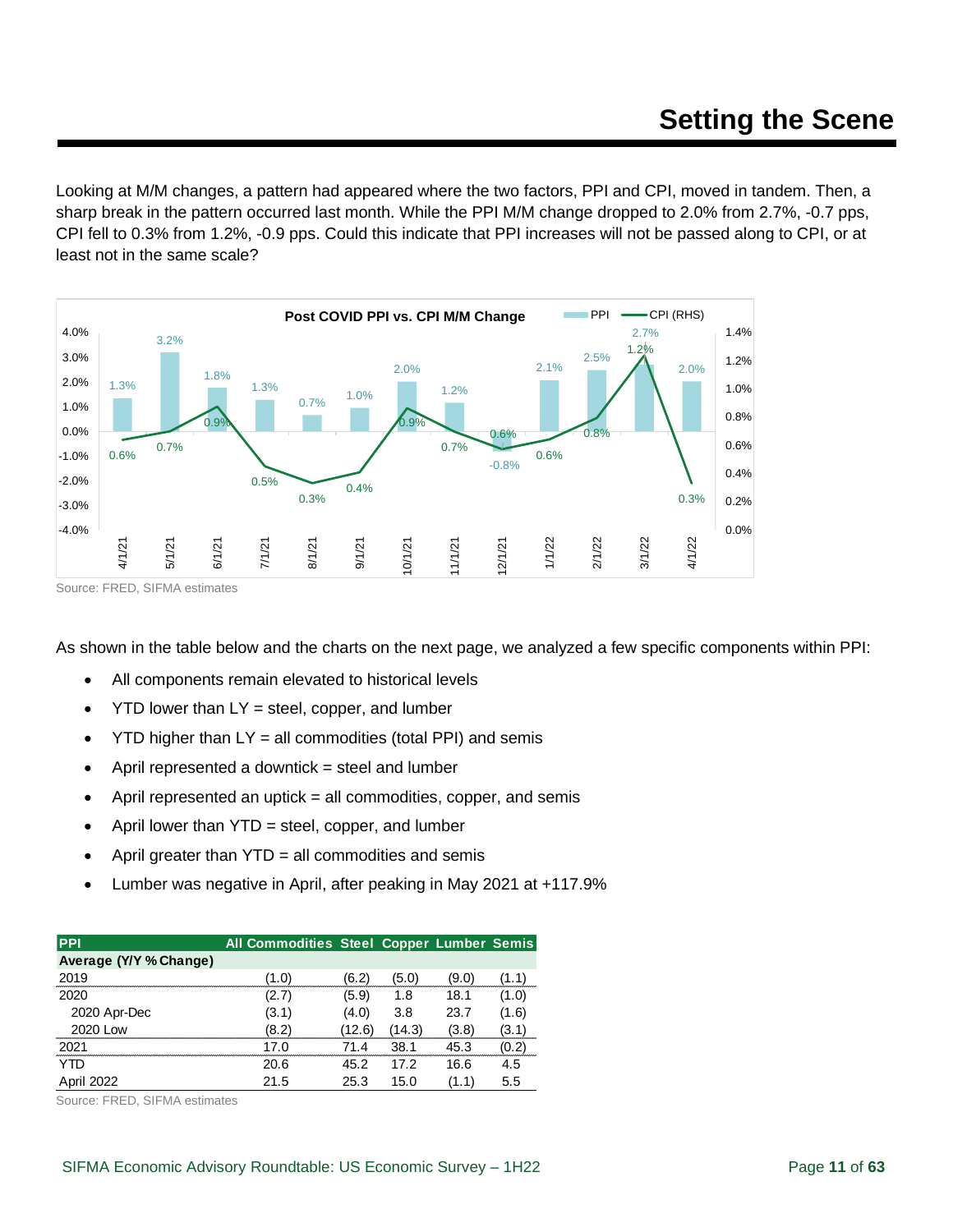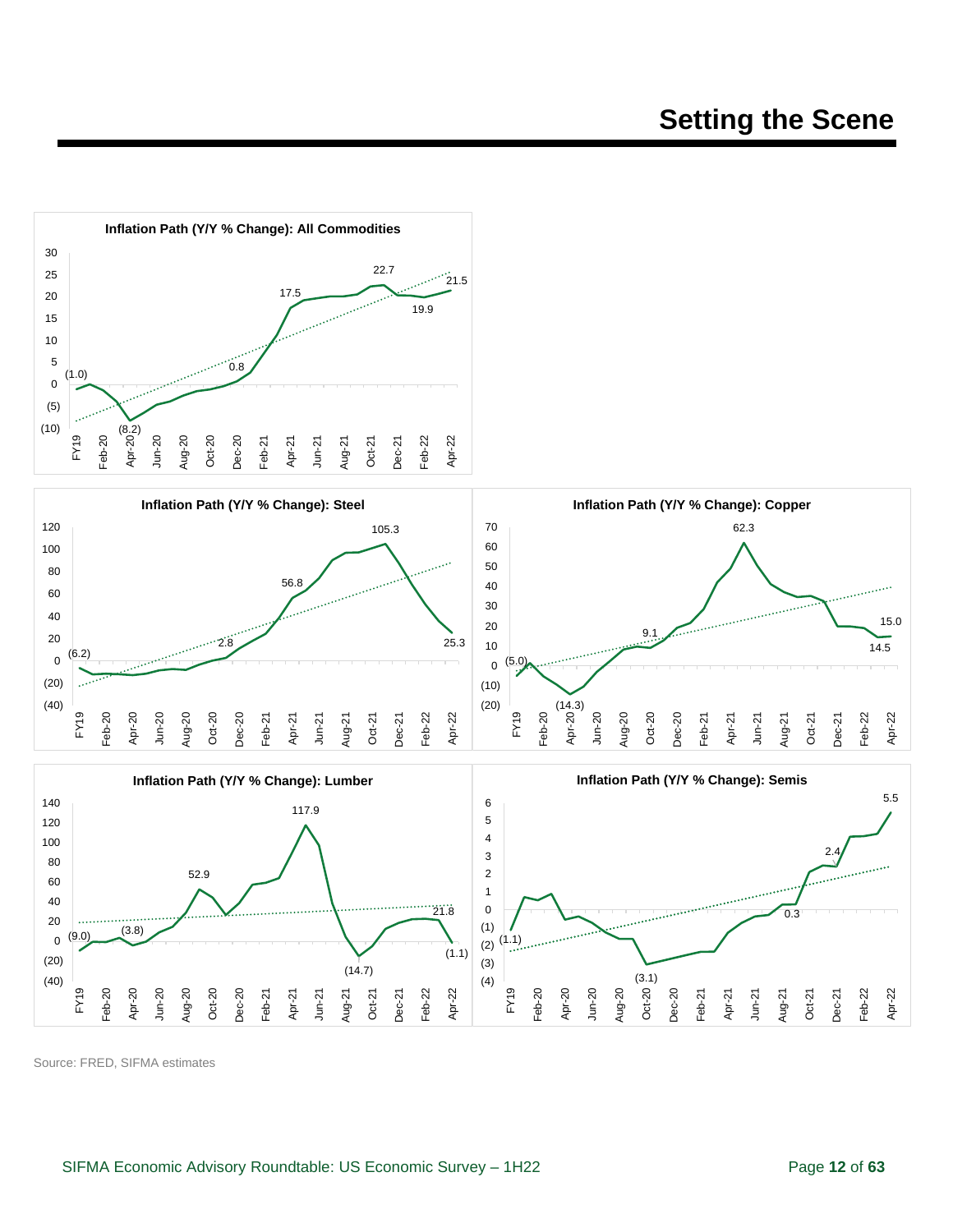#### **Have We/When Will We Peak: CPI View**

Going back to analyzing inflation from the consumer standpoint, we break out select categories of CPI. As shown below and on the following pages, the consumer is getting hit from all angles, whether staying home or getting away.

|                        | <b>Staying Home</b> |       |       | At the Breakfast Table |      |       |               |       |      | At the Dinner Table |                                                                                    |       |       |
|------------------------|---------------------|-------|-------|------------------------|------|-------|---------------|-------|------|---------------------|------------------------------------------------------------------------------------|-------|-------|
|                        |                     |       |       |                        |      |       |               |       |      |                     | Housing Rent Bacon Eggs Milk Coffee Fruit Cereal Meat Poultry Seafood Veggies Wine |       |       |
| Average (Y/Y % Change) |                     |       |       |                        |      |       |               |       |      |                     |                                                                                    |       |       |
| 2019                   | 2.9                 | 3.7   | 2.0   | (9.9)                  | 2.7  | (0.8) | (1.4)         | 0.5   | 1.3  | (0.3)               | 1.6                                                                                | 3.9   | 1.1   |
| 2020                   | $2.2\,$             | 3.2   | 2.6   | 4.5                    | 5.5  | 0.5   | (0.8)         | 1.3   | 7.4  | 5.6                 | 3.3                                                                                | 2.6   | 0.3   |
| 2020 Apr-Dec           | 2.0                 | 2.9   | 3.0   | 7.1                    | 5.5  | 0.9   | $0.2^{\circ}$ | 2.1   | 8.6  | 7.1                 | 4.3                                                                                | 3.4   | 0.5   |
| 2020 Low               | 1.9                 | 2.3   | (1.7) | (4.6)                  | 4.2  | (1.5) | (4.2)         | (1.8) | 3.4  | 0.0                 | 0.1                                                                                | (1.2) | (0.9) |
| 2021                   | 3.3                 | 2.2   | 13.1  | 4.8                    | 3.4  | 2.7   | 5.5           | 2.5   | 7.7  | 5.1                 | 5.4                                                                                | 1.1   | 1.1   |
| <b>YTD</b>             | 6.1                 | 4.3   | 18.2  | 14.6                   | 11.5 | 11.0  | 9.3           | 8.5   | 14.1 | 12.7                | 10.7                                                                               | 4.8   | 1.6   |
| April 2022             | 6.5                 | 4.8   | 17.7  | 22.6                   | 14.7 | 13.5  | 8.3           | 12.1  | 13.9 | 15.3                | 11.9                                                                               | 6.2   | 1.5   |
| vs. Historical (pps)   |                     |       |       |                        |      |       |               |       |      |                     |                                                                                    |       |       |
| 2021                   | 0.4                 | (1.5) | 11.1  | 14.7                   | 0.7  | 3.5   | 6.9           | 2.0   | 6.4  | 5.4                 | 3.8                                                                                | (2.7) | 0.0   |
| <b>YTD</b>             | 3.2                 | 0.6   | 16.2  | 24.5                   | 8.8  | 11.8  | 10.7          | 8.0   | 12.8 | 13.0                | 9.1                                                                                | 1.0   | 0.5   |
| <b>April 2022</b>      | 3.6                 | 1.1   | 15.7  | 32.5                   | 12.0 | 14.3  | 9.7           | 11.6  | 12.6 | 15.6                | 10.3                                                                               | 2.4   | 0.4   |

Source: FRED, SIFMA estimates

As shown in the table above and the charts below and on the next pages, we analyzed a few specific components within the staying at home categories of CPI:

- All components remain elevated to historical levels
- $YTD$  lower than  $LY = (none)$
- YTD higher than  $LY = all$  categories
- April represented a M/M downtick  $=$  bacon, fruit, wine, meat
- April represented a M/M uptick = housing, rent, eggs, milk, coffee, cereal, veggies, seafood, poultry
- April lower than  $YTD =$  bacon, fruit, meat, wine
- April greater than YTD = housing, rent, eggs, milk, coffee, cereal, poultry, seafood, veggies

#### **Staying Home**

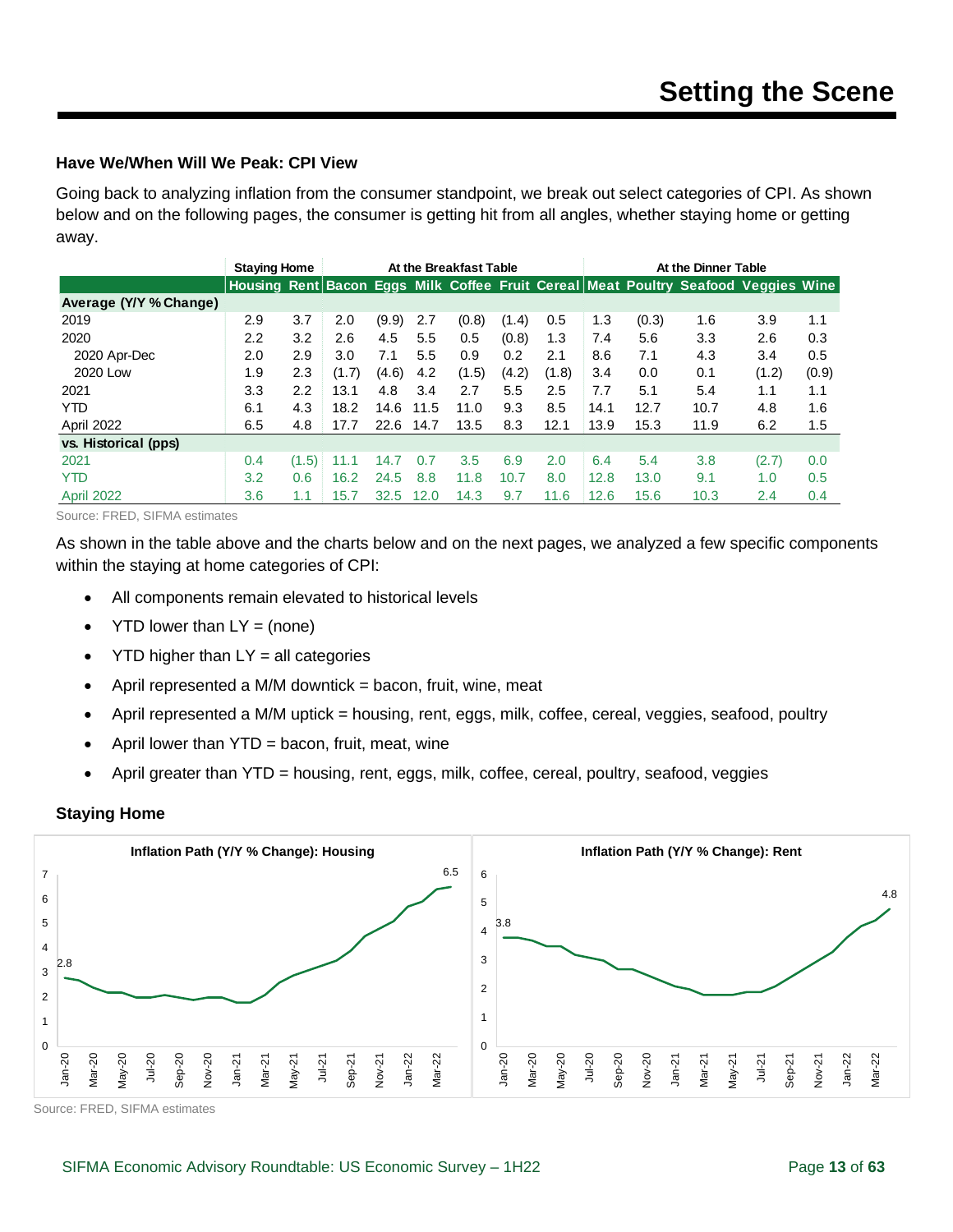#### **At the Breakfast Table**

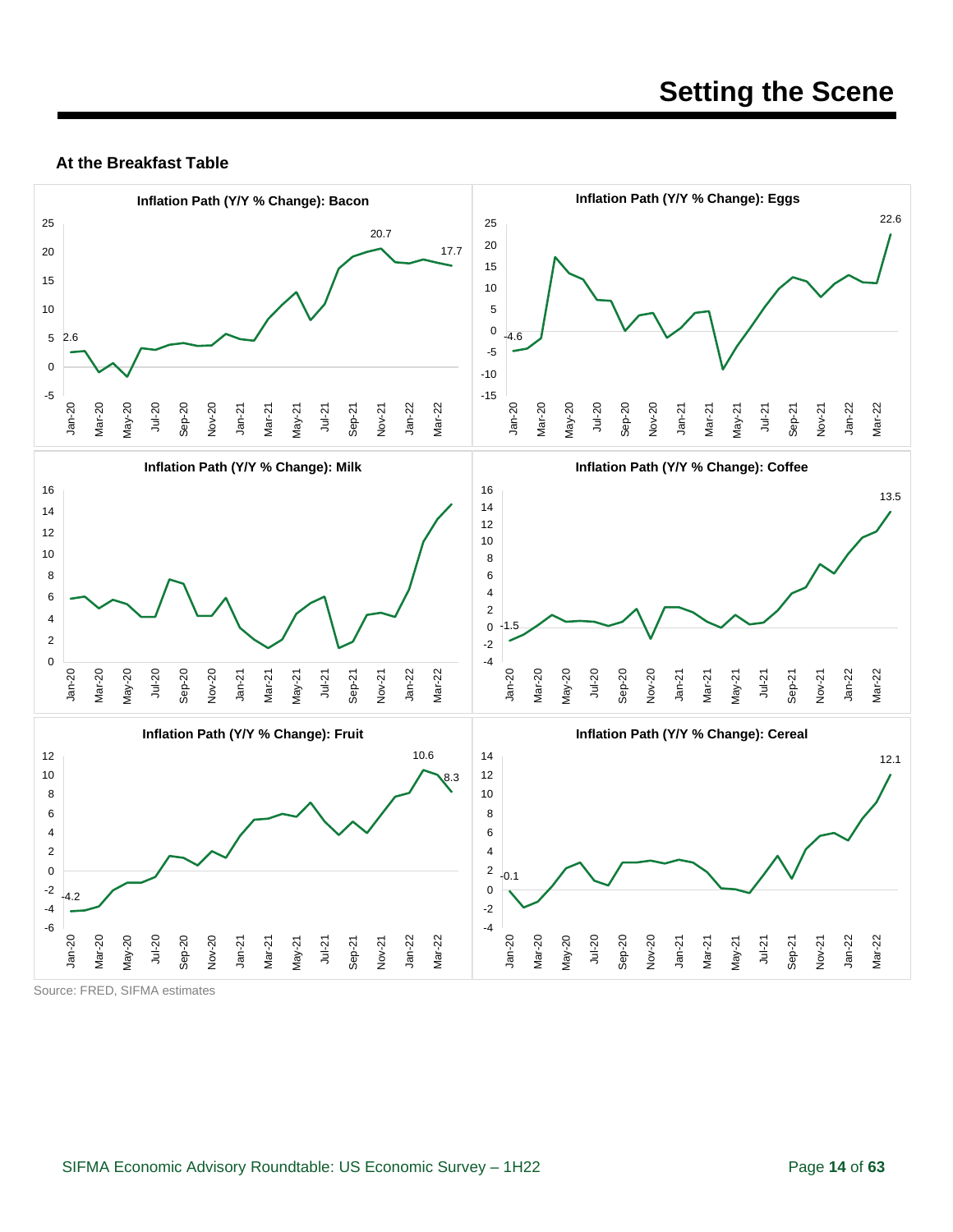#### **At the Dinner Table**

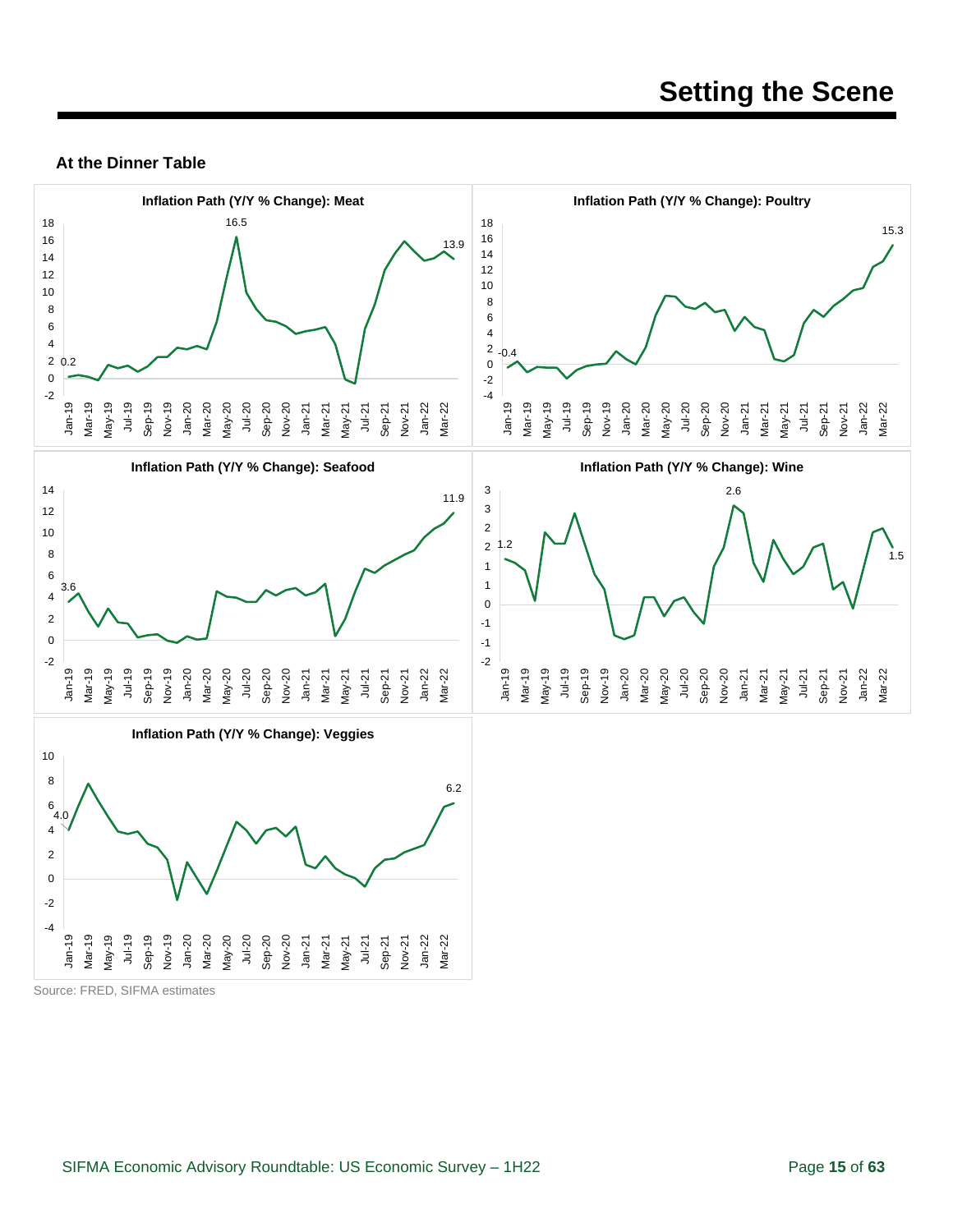|                        | <b>Getting Around (Vehicles)</b> | At the Pump (Unleaded Gasoline) |         | <b>Getting Away</b> |        |                                      |        |        |
|------------------------|----------------------------------|---------------------------------|---------|---------------------|--------|--------------------------------------|--------|--------|
|                        | <b>Used</b>                      | <b>New</b>                      | Reqular | <b>All</b>          |        | <b>Medium Premium Hotels Airfare</b> |        |        |
| Average (Y/Y % Change) |                                  |                                 |         |                     |        |                                      |        |        |
| 2019                   | 1.0                              | 0.4                             | (3.7)   | (3.5)               | (2.4)  | (1.8)                                | 3.0    | 0.2    |
| 2020                   | 3.2                              | 0.5                             | (16.0)  | (15.5)              | (13.1) | (12.4)                               | (11.7) | (17.8) |
| 2020 Apr-Dec           | 4.7                              | 0.7                             | (22.1)  | (21.6)              | (18.6) | (17.6)                               | (14.8) | (23.2) |
| 2020 Low               | (2.7)                            | (0.5)                           | (34.5)  | (33.7)              | (29.7) | (28.1)                               | (17.1) | (27.8) |
| 2021                   | 26.5                             | 5.9                             | 38.8    | 37.5                | 32.7   | 29.9                                 | 11.6   | 1.4    |
| <b>YTD</b>             | 34.9                             | 12.5                            | 43.1    | 42.4                | 40.1   | 37.7                                 | 26.1   | 18.6   |
| April 2022             | 22.7                             | 12.6                            | 44.2    | 43.6                | 41.9   | 39.7                                 | 22.6   | 33.3   |
| vs. Historical (pps)   |                                  |                                 |         |                     |        |                                      |        |        |
| 2021                   | 25.5                             | 5.5                             | 42.5    | 41.0                | 35.2   | 31.7                                 | 8.6    | 1.2    |
| <b>YTD</b>             | 33.9                             | 12.1                            | 46.9    | 45.9                | 42.5   | 39.4                                 | 23.0   | 18.5   |
| April 2022             | 21.7                             | 12.2                            | 47.9    | 47.1                | 44.3   | 41.5                                 | 19.6   | 33.1   |

Source: FRED, SIFMA estimates

As shown in the table above and the charts below and on the next page, we analyzed a few specific components within the getting around/away categories of CPI:

- All components remain elevated to historical levels
- $YTD$  lower than  $LY = (none)$
- $YTD$  higher than  $LY = all$  categories
- April represented a M/M downtick = used vehicles, hotels, all four gas categories
- April flat  $M/M$  = new vehicles
- April represented a M/M uptick  $=$  airfare
- April lower than YTD = used vehicles, hotels
- April greater than YTD = new vehicles (slightly higher), all four gas categories, airfare

#### **Getting Around**

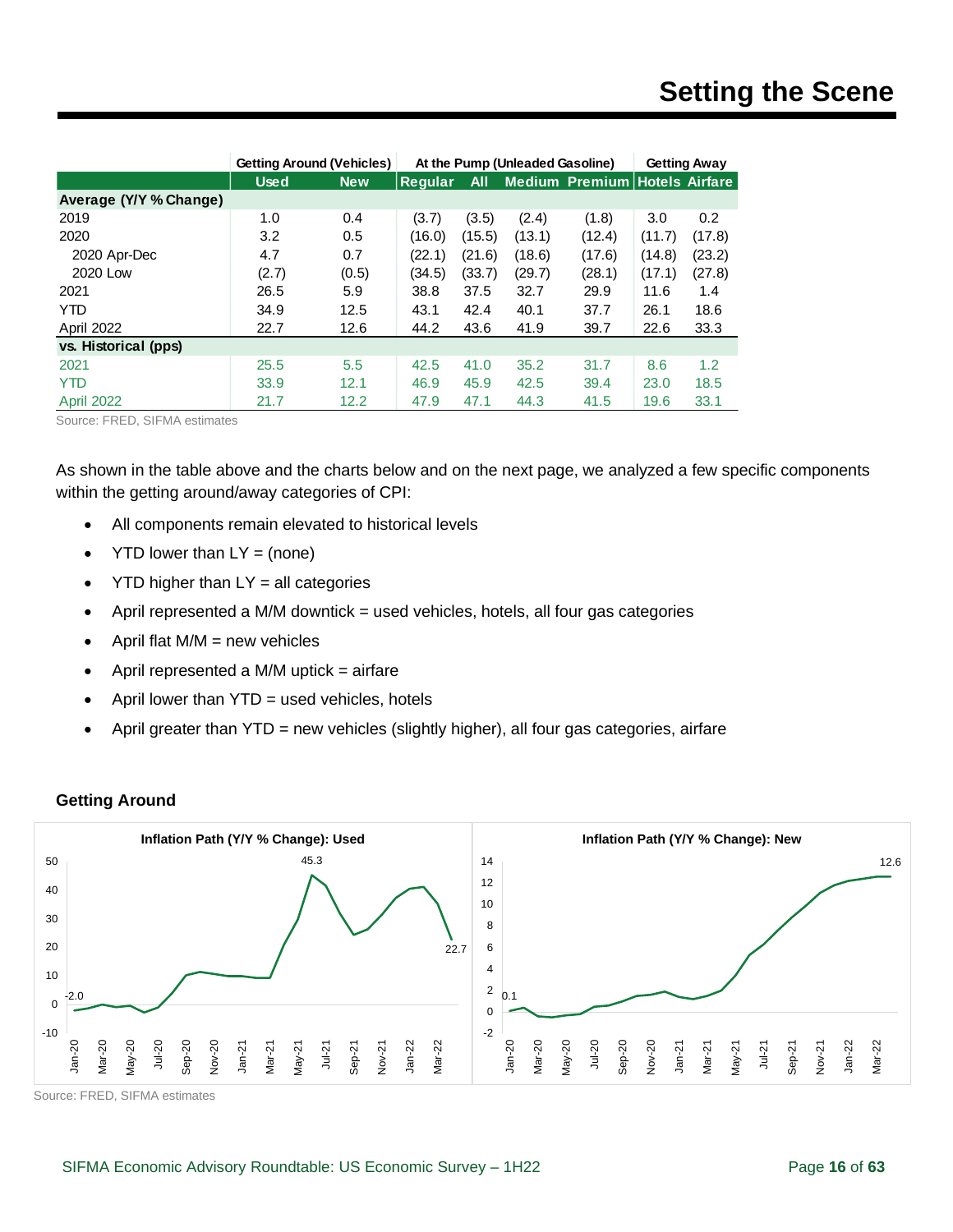#### **At the Pump**



Source: FRED, SIFMA estimates

#### **Getting Away**

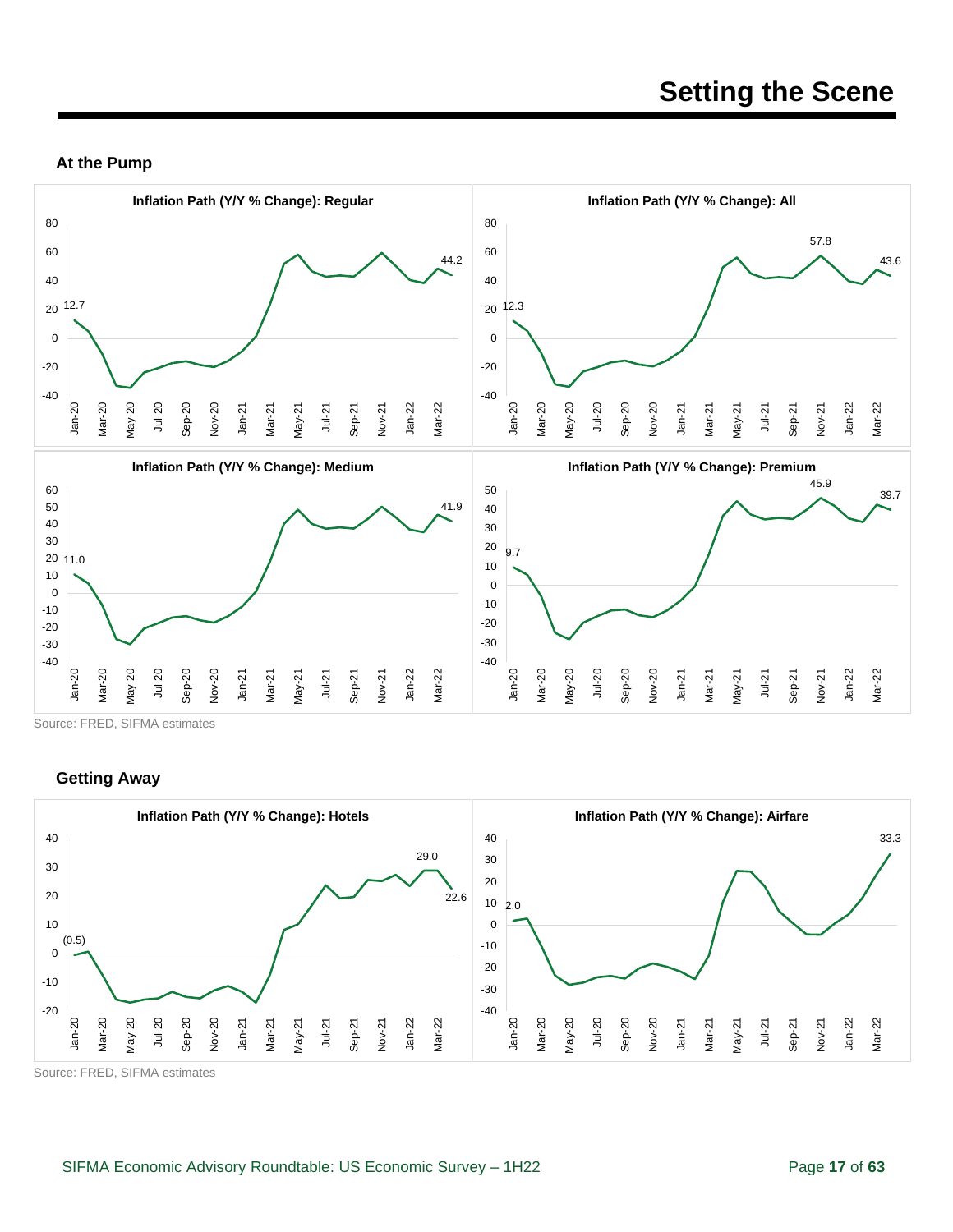#### <span id="page-17-0"></span>**Recapping Prior Survey Forecasts**

Before digging into this year's survey results, we recap highlights from our December 2021 survey (populated between November 15 and December 3): [https://www.sifma.org/wp-content/uploads/2021/12/SIFMA-US-Economic-](https://www.sifma.org/wp-content/uploads/2021/12/SIFMA-US-Economic-Survey-2H21.pdf)[Survey-2H21.pdf](https://www.sifma.org/wp-content/uploads/2021/12/SIFMA-US-Economic-Survey-2H21.pdf)

#### • **Economic Forecasts**

- $\circ$  Unemployment rate forecasted to end 2021 at +4.5%, moving to +3.8% in 2022 (4Q average)
- $\circ$  2021 GDP growth expected at +5.2% (median forecast, 4Q/4Q); 2022 expected at +3.5%
- $\circ$  81% of economists expect the long-term potential GDP growth rate of 1.5-2%, with 53% stating this is lower compared with pre COVID estimates
- $\circ$  When building their forecasts, 43% assumed a vaccine would begin to be disseminated to the broad population by 2H22
- o The main factors impacting economic growth include:
	- For 2021, U.S. fiscal policy/budget, economic reopening post COVID, and U.S. monetary policy
	- For 2022, economic reopening post COVID, U.S. monetary policy, and U.S. fiscal policy/budget
- o Key risks to forecasts include:
	- Upside Faster opening of U.S. economy/End of the pandemic, larger consumer spending, and supply chain recovery
	- **•** Downside Lingering COVID restrictions and lockdowns, higher inflation, and supply chain issues

#### • **Inflation Forecasts**

- $\circ$  2021 CPI expectation +6.5% (2020 actual +1.1%)
- $\circ$  2021 Core CPI expectation +4.9% (2020 actual +1.6%)
- o 67% of respondents believe current inflation pressures are transitory
- $\circ$  47% of Roundtable economists expect a resolution to the supply chain constraints by 2Q22
- $\circ$  60% of respondents would start to view inflation as structural versus transitory if it lasts into 2023
- o 47% of respondents expect a 15% to 25% probability the U.S. will experience structurally higher inflation over the long run, followed by 27% responding 0% to 15% and 25% to 50% probability each
- o Top factors to push inflation higher include: sustained breakdown of supply chains, reversal of globalization and cost increases as supply chains move back to the U.S.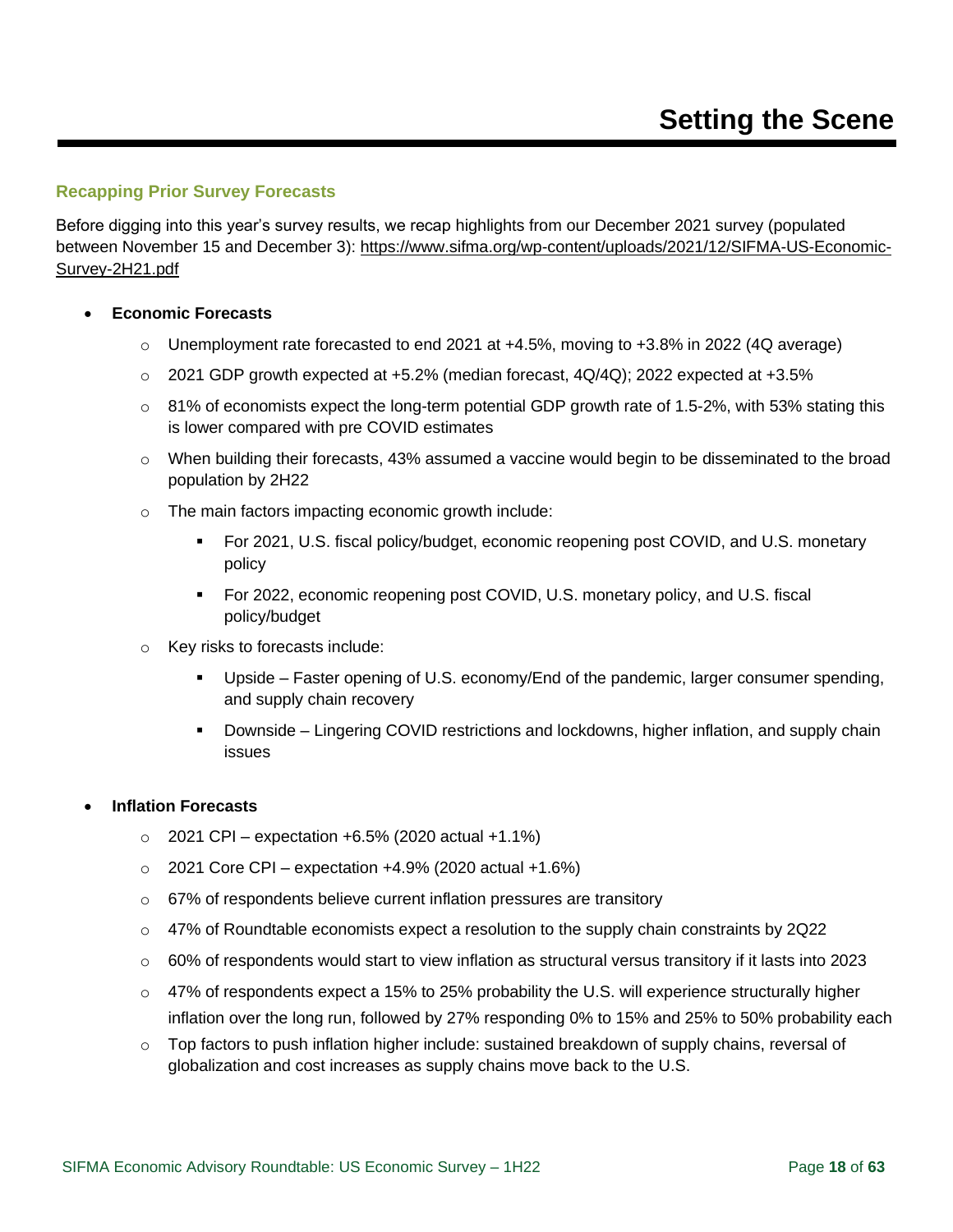- $\circ$  64% of respondents believe the recently passed \$1 trillion infrastructure package pose no risk to inflation
- $\circ$  80% of Roundtable economists see the greater long-term risk to the economy as stagflation, given ongoing discussions around additional fiscal spending (ex: \$1.75 trillion "human" infrastructure)

#### • **Life after COVID**

- $\circ$  46% of respondents expect the labor force participation rate not to return to the ~63% pre-COVID average until beyond the end of 2022 and another 46% expect it to never reach pre-COVID average
- $\circ$  In terms of stimulus checks and enhanced unemployment benefits impacting the ability for companies to hire staff, 73% of respondents indicate that it is one of several factors
- $\circ$  No Roundtable economists expect another round of enhanced benefits if millions remain outside of the labor force
- $\circ$  71% of respondents expect employees never to return to the office at pre-COVID levels
- $\circ$  The key factors listed by respondents limiting a large-scale return to office include: lingering health concerns of contracting COVID, employees choosing to continue working at home, and lack of childcare/schools closed
- $\circ$  Once a vaccine is distributed en masse, 47% of Roundtable economists expect consumers to approach high-density activities at increased but nowhere near pre-COVID levels while another 40% expect the activities to return to pre-COVID levels
- $\circ$  When gauging long lasting or permanent negative impacts from changed behaviors on the heavily COVID-impacted activities, hotels came in at the top (92% of respondents), followed by airline travel (83%) and public (67%)
- o 86% of respondents believe proof of vaccination should be required for airline travel, return to office and crowded events
- o Looking at COVID safety measures as a hurdle to returning to normal, 43% of respondents replied they view all requirements in aggregate as the biggest hurdle
- $\circ$  58% of respondents expect us to be required to continue wearing masks through 2H22, 33% responded 1H22
- $\circ$  87% believe the development of the Merck and Pfizer antiviral pills will somewhat accelerate the return to normal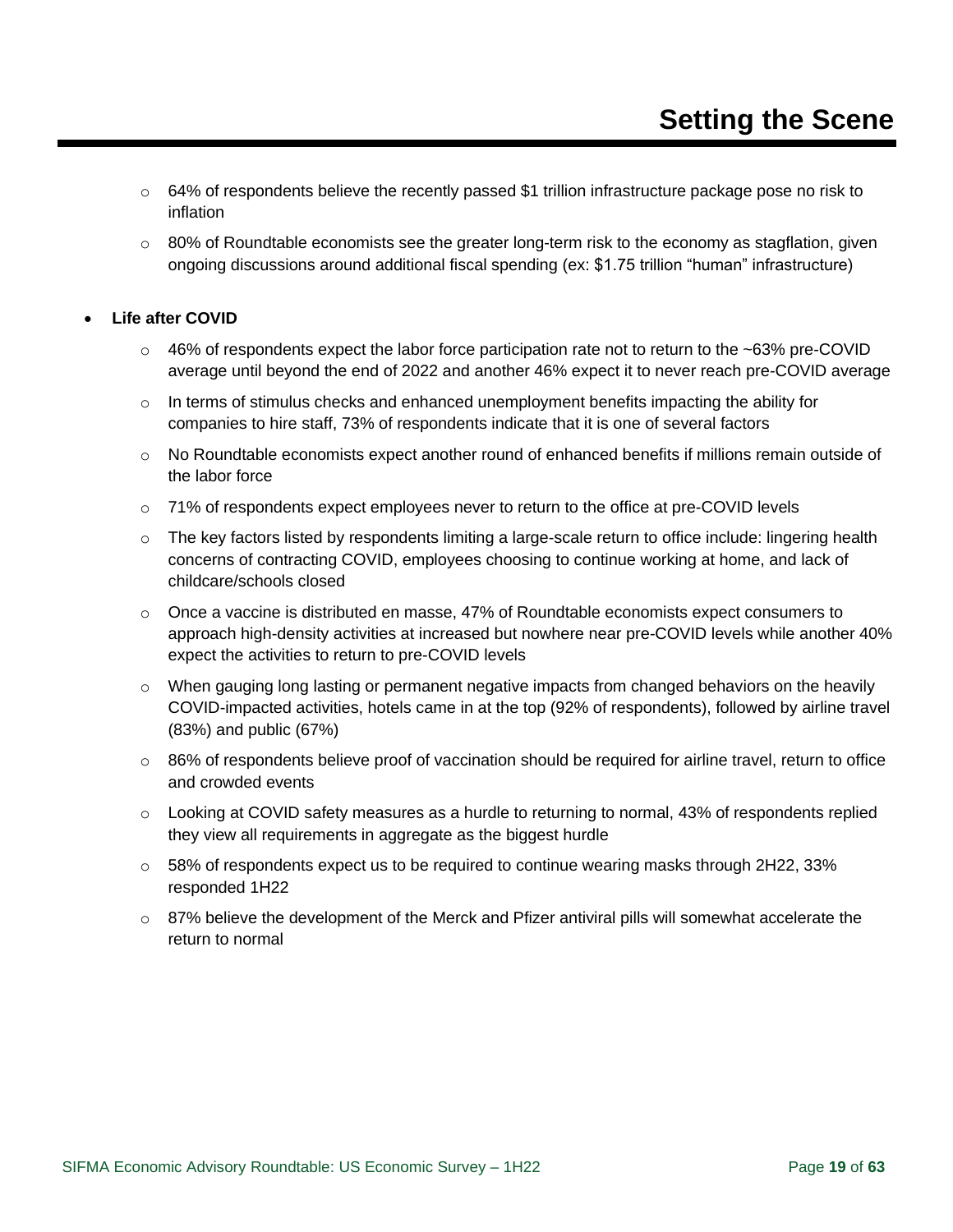#### • **Fed Actions**

- o Respondents indicated that should we see a reversal in the COVID recovery and therefore declining economic factors, the top tool the Fed will use will be asset purchases/balance sheet (93% of respondents) followed by communication (87%)
- $\circ$  As to the efficiency of the Fed's communication with markets around its timeline for shifting monetary policy, 67% of respondents indicated it is excellent/very clear, while 33% said murky but decipherable
- $\circ$  Roundtable economists remain divided on when the Fed will begin to lift its target range for the federal funds rate with 29% each responding 2Q22, 3Q22, and 4Q22
- $\circ$  The factors listed as most important to the Fed's rate decision were: inflation pressure/expectations, resumption of real economic activity, and COVID impact on labor conditions

#### • **Fiscal Stimulus and Tax Policy**

- o 33% of respondents expect the President's \$1 trillion hard infrastructure package to increase 2022 GDP estimates by 0-10 bps
- $\circ$  100% of Roundtable economists expect the proposed human infrastructure plan will be passed; all believe the final package will be \$1-2 trillion
- $\circ$  30% of respondents expect the President's \$1.75 trillion human infrastructure package to increase 2022 GDP estimates by 10-20 bps and another 30% expect increase of 20-30 bps
- $\circ$  85% of respondents view the bigger risk to the economy is the government doing too much, therefore the economy overheats
- $\circ$  When considering additional stimulus, 54% respondents indicated government should consider the debt burden as a further rise could impeded long-term growth or incite inflation

#### • **Trade Policy**

- o 62% of Roundtable economists expect the U.S. to keep the status quo after lowering steel and aluminum tariffs with the EU
- $\circ$  46% of Roundtable economists expect the U.S. to address perceived unfair trade practices by China by only monitoring the situation, with 31% expecting increased trade pressures
- $\circ$  When asked if the negative sentiments around China's handling of COVID will have a lasting impact on trade relations with China, 58% responded yes
- $\circ$  In light of this, 36% of respondents expect a meaningful shift to domestic production, thereby reducing U.S. reliance on overseas production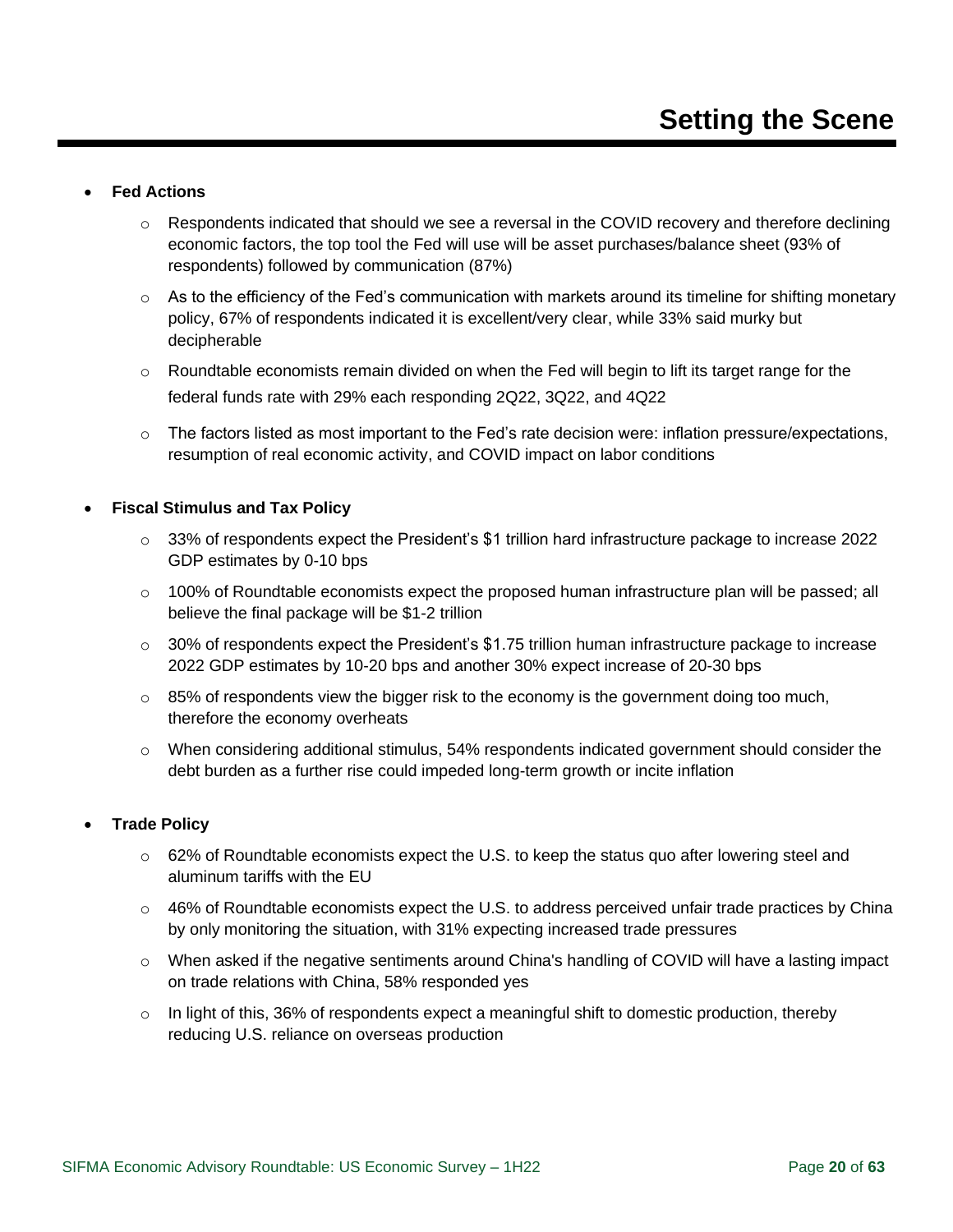#### <span id="page-20-0"></span>**1H22 Survey Results Highlights**

Over two years past the start of the COVID pandemic, concerns have shifted away from COVID to inflation. As inflation continues to climb – +8.2% for April – we have two main questions for the economy:

- Has inflation peaked?
- How long could it take to get back down to historical levels  $(-2%)$ ?

We asked our Roundtable of economists to provide their best assessment of the current environment and when we can an end to inflation. We also compare answers to our December 2021 survey to gauge changes in estimates of the economic outlook. We highlight the following from the survey (populated between May 9 to 23):

#### • **Economic Forecasts**

- $\circ$  Unemployment rate forecasted to end 2022 at +3.5%, and remaining at +3.5% in 2023 (4Q average)
- $\circ$  2022 GDP growth expected at +1.5% (median forecast, 4Q/4Q); 2023 expected at +1.7%
- $\circ$  100% of economists expect the long-term potential GDP growth rate of 1.5-2%, with 73% stating this is unchanged from pre-COVID estimates
- $\circ$  The main factors impacting economic growth include: inflation, U.S. monetary policy, and tight labor market for both 2022 and 2023
- o Key risks to forecasts include:
	- Upside Increase in consumer spending, resolution of geopolitical tensions, and supply chain recovery
	- **•** Downside Monetary policy overcorrection, escalation of geopolitical tensions, and higher inflation
- $\circ$  40% of respondents are doubtful that the Fed can navigate a soft-landing, followed by 33% replying somewhat confident
- $\circ$  Roundtable economists are evenly split when it comes to expectation of the U.S. entering a recession. 18% of respondents each believe there will be no recession, recession will come in 2H22, 2H23, 2024, and beyond 2024

#### • **Inflation Forecasts**

- $\circ$  2022 CPI expectation +6.3% (2021 actual +6.7%)
- $\circ$  2022 Core CPI expectation +5.0% (2021 actual +5.0%)
- $\circ$  93% of respondents believe the Fed waited too long to raise rates, allowing inflation to get out of control
- $\circ$  93% of respondents believe we are at peak inflation levels (in terms of PCE)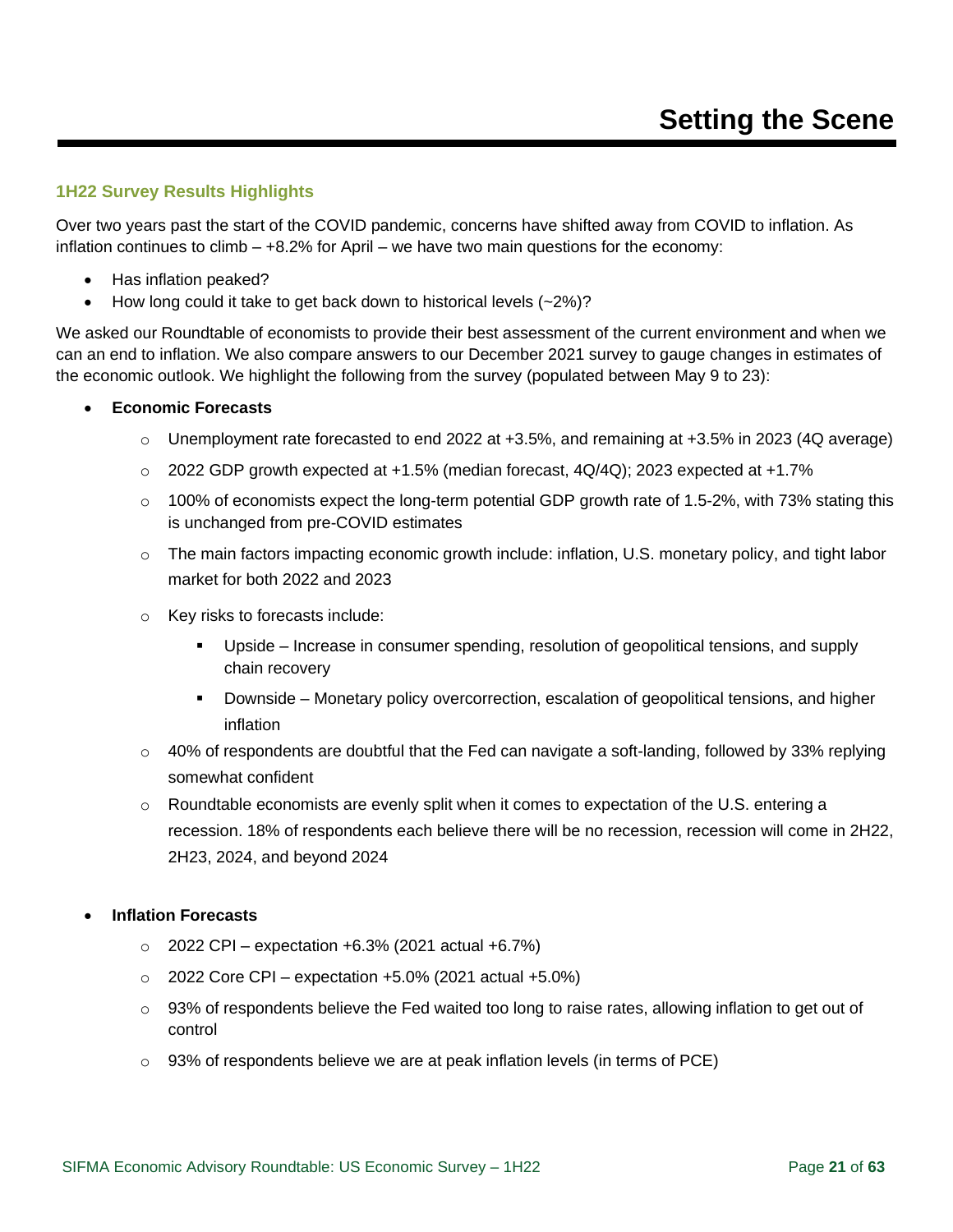- $\circ$  33% of respondents expect inflation will begin to noticeably decline back down towards the Fed's preferred 2% target by 1H24, followed by 27% replying 2H23
- $\circ$  64% of respondents expect a 15-25% probability the U.S. will experience structurally higher inflation over the longer run (defined as longer than three years from now), followed by 14% responding 0- 15% and 25-50% each
- $\circ$  56% of respondents believe inflation is largely a supply driven problem and 44% demand driven
- $\circ$  50% of respondents expect supply chain disruptions to dissipate by 2H22, followed by 29% replying 1H23
- o With international conflict adding an additional layer of pressure to inflation, 47% of respondents expect relief from this pressure by 1H23, followed by 27% replying 2H23
- $\circ$  87% of respondents agree with the Fed that prices pressures have become more structural or broad-based
- $\circ$  67% of respondents are somewhat confident that the Fed can achieve its 2% inflation goal in a sustainable way, followed by 13% replying very confident and another 13% replying doubtful
- $\circ$  Top factors in core inflation outlooks include: supply chain issues, monetary policy, and economic slack/unemployment
- $\circ$  Top factors to push long-term inflation higher include: sustained breakdown of supply chains, stickiness of wage increases, and cost increases as supply chains move back to the U.S.
- $\circ$  40% of respondents expect over 50% probability the U.S. will experience a period of disinflation in core measures over the next two years with another 33% responding between 0% and 15% probability
- $\circ$  53% of respondents believe the massive expansion of the government's balance sheet (fiscal spending >\$7 trillion) poses a significant upside risk to inflation
- $\circ$  80% of Roundtable economists see the greater long-term risk to the economy as stagflation, followed by 13% replying deflation

#### • **Life after COVID**

- o 63% of respondents expect the labor force participation rate not to return to the ~63% pre-COVID average until beyond 2023, with another 25% responding never
- o Top factors leading to the labor supply gap include: the Great Retirement (69% of respondents) and childcare issues (50%)
- o All respondents expect employees never to return to the office at pre-COVID levels, indicating hybrid work is here to stay
- $\circ$  The key factors listed by respondents limiting a large-scale return to office include: choose to continue working at home, not want to commute/time freed up from not commuting, and childcare issues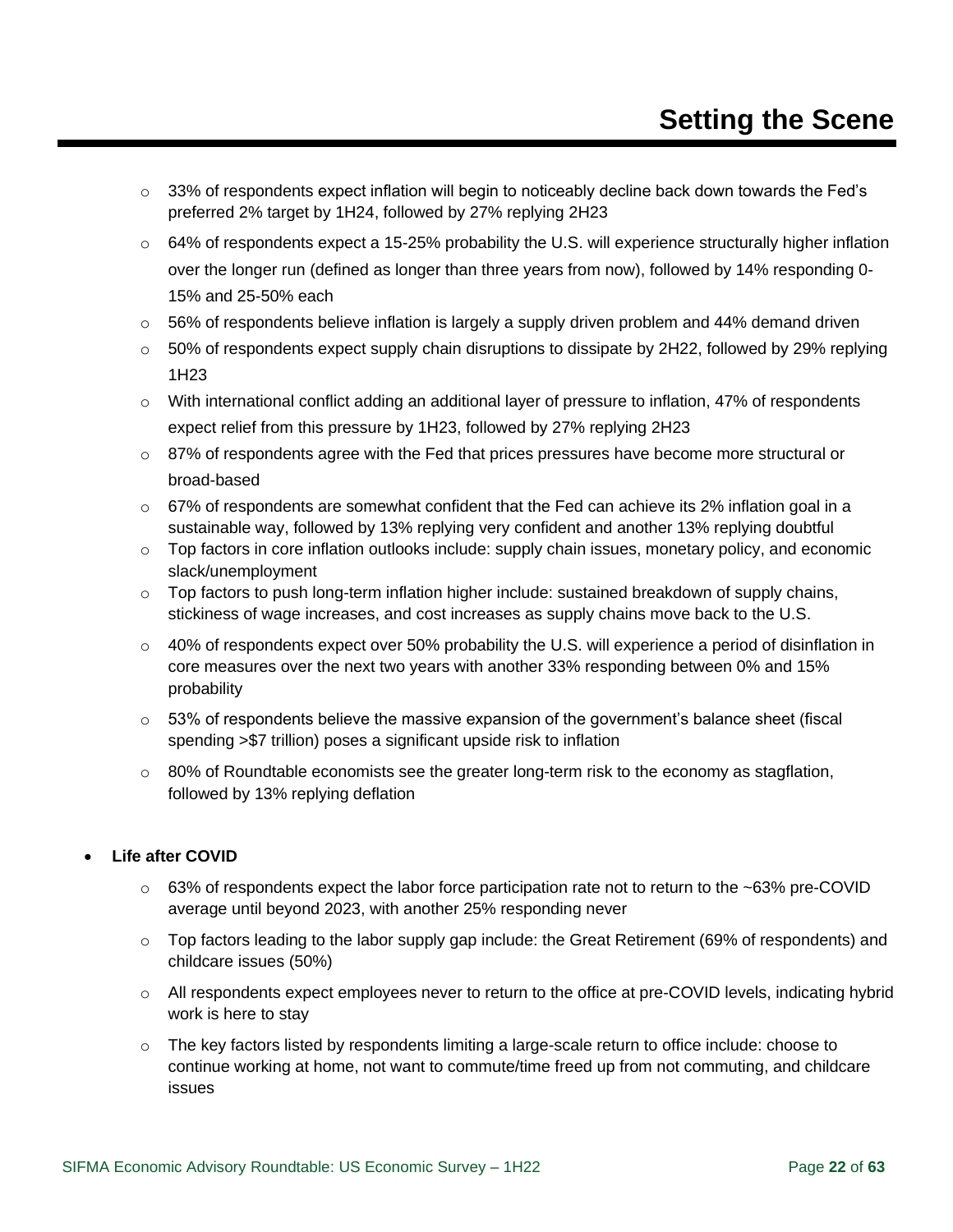- $\circ$  Despite the emergence of the latest B2 variant, 56% of Roundtable economists believe consumers are returning to pre-COVID behaviors because of fatigue/frustration with earlier COVID policies while 38% believe the vaccination rates/vaccine availability is the driver
- $\circ$  In terms of approaching high-density activities, 69% of Roundtable economists expect them to return to pre-COVID norms while 25% expect them at increased but nowhere near pre-COVID levels
- $\circ$  When gauging long lasting or permanent negative impacts from changed behaviors on the heavily COVID-impacted activities, 82% of respondents selected movie theatres, followed by 55% indicating public transportation and 36% hotels, airlines and plays/musicals
- o 70% of respondents believe proof of vaccination should be required for crowded events followed by return to offices (60% of respondents)
- o After states removed their general mask mandates for public spaces, some cities maintain mask requirements for public transportation. 62% of respondents believe the remaining cities will remove the latest safety protocols in 2H22 while 15% believe 1H22
- $\circ$  93% of respondents believe the Biden administration's appeal of the removal of federal mask requirements on planes and other public transportation will not be successful
- $\circ$  57% of Roundtable economists believe the development of the Merck and Pfizer antiviral pills will somewhat help accelerate the return to normal

#### • **Fed Actions**

- $\circ$  All respondents expect the Fed to raise the target Federal Funds rate by 50 bps in June
- $\circ$  54% of respondents expect the Fed to raise the target Federal Funds rate by <200 bps by year end, followed by 38% expecting a 200 bps hike
- o 29% of respondents expect the peak target Federal Funds rate to be 250-300 bps, followed by 24% expecting 300-350 bps and 350-400 bps each
- $\circ$  59% of respondents expect the peak rate to be reached by end of 2023, followed by 24% responding end 2022
- $\circ$  87% of respondents expect the Fed will not need to accelerate the proposed pace of balance sheet reductions
- $\circ$  All respondents expect the size of total balance sheet to be over \$7 trillion by the end of 2022, and 69% expect it to stay over \$7 trillion by the end of 2023
- $\circ$  As to the efficiency of the Fed's communication with markets around its timeline for monetary policy adjustments, 60% of respondents indicated it is excellent/very clear, while 40% said murky but decipherable
- $\circ$  The factors listed as most important to the Fed's decision making were: inflation due to supply chain issues, inflation due to tight labor market, and inflation due to Russia/Ukraine conflict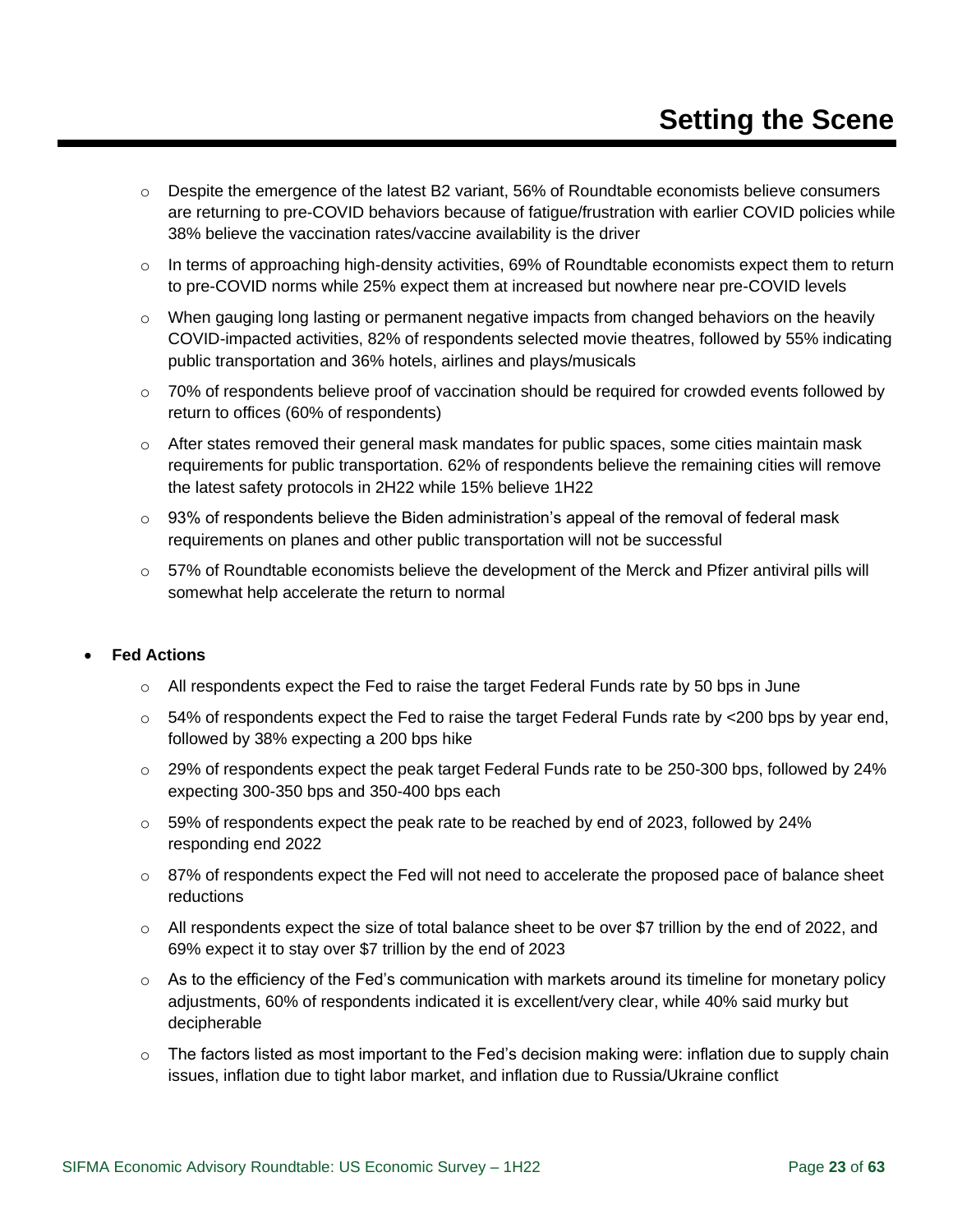#### • **Fiscal Stimulus**

- o 71% of respondents believe sustained higher inflation will deter further fiscal spending packages
- $\circ$  85% of respondents believe the Russia/Ukraine conflict will not deter further fiscal spending packages
- $\circ$  38% of respondents expect the \$1 trillion infrastructure package not to impact 2022 GDP estimates while 23% expect an increase by 0-10 bps and 10-20 bps each
- o 58% of respondents believe the government should not be taking more steps to alleviate the burden on consumers (high prices for gasoline and groceries)
- $\circ$  Steps to alleviate the burden on consumers include: 31% other (stop spending, encourage more energy production, increase food stamps), 15% tax reductions, and 8% gas cards
- $\circ$  67% of respondents view the bigger risk to the economy is the government doing too much, therefore the economy overheats
- $\circ$  When considering additional stimulus, 62% respondents indicated government should consider the debt level as it could impede long-term growth or incite further inflation, followed by 23% saying government should not be considering the debt level (debt/GDP currently over 100%)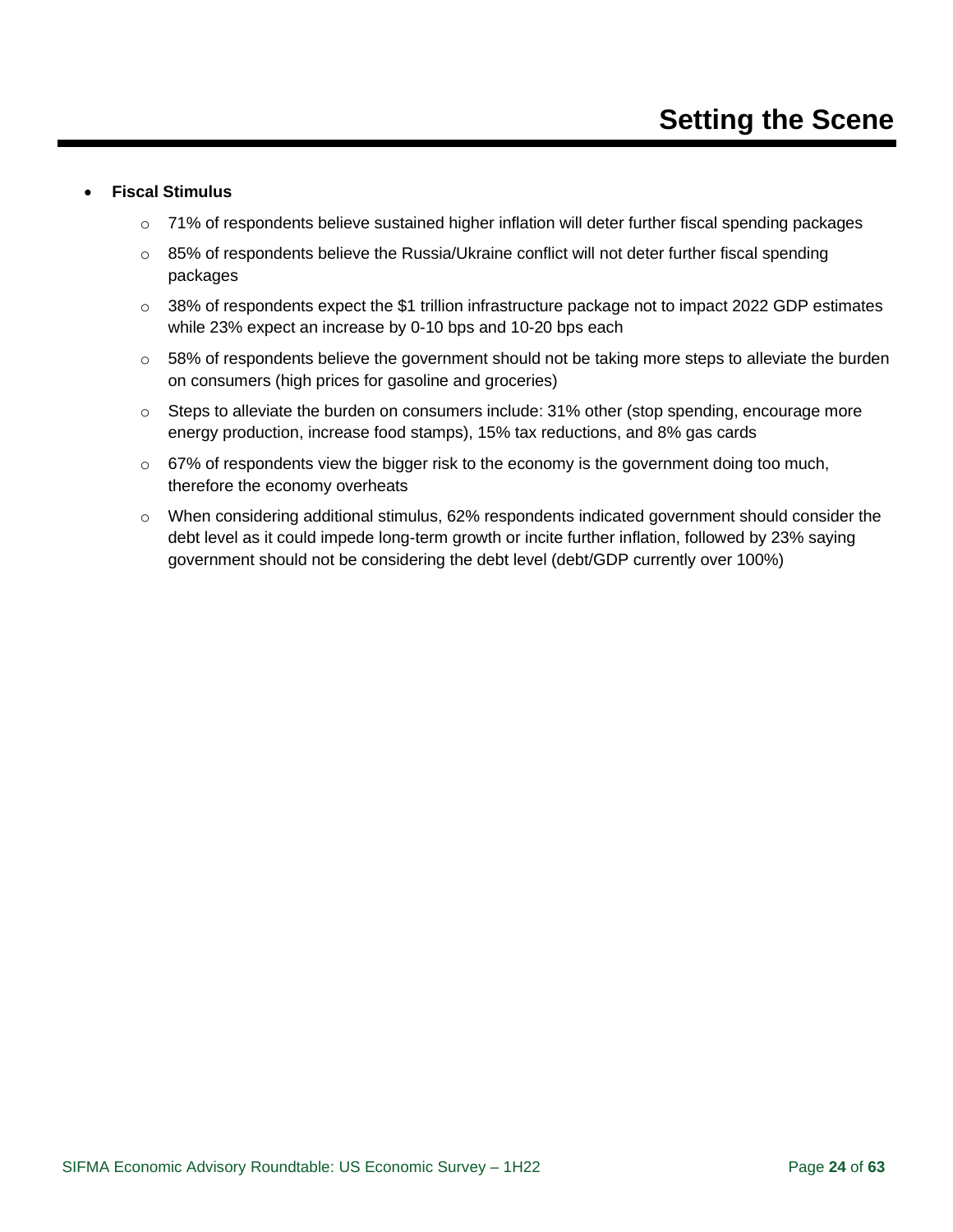#### **Comparing the Current and Prior Surveys**

In this section, we compare results from the June and December surveys, for questions that were repeated in each survey (not all questions are, as we adapt the survey to the current economic environment). For questions where responses were ranked, we show the top answer for each survey.

<span id="page-24-0"></span>

| <b>ECONOMIC FACTORS</b>                                                                                     | <b>1H22 Survey (current)</b>                                                                        | 2H21 Survey                                                                                          |
|-------------------------------------------------------------------------------------------------------------|-----------------------------------------------------------------------------------------------------|------------------------------------------------------------------------------------------------------|
| GDP growth estimate: TY/NY                                                                                  | $1.5\%/1.7\%$                                                                                       | 5.2%/3.5%                                                                                            |
| Unemployment rate estimate: TY/NY                                                                           | $3.5\%/3.5\%$                                                                                       | 4.5%/3.8%                                                                                            |
| What is your estimate of the long-term<br>potential growth rate of the U.S. economy                         | $>1.5-2\%$ (100% of respondents)                                                                    | $>1.5-2\%$ (81% of respondents)                                                                      |
| Has your estimate of the long-term potential<br>growth rate of the US economy changed post-<br><b>COVID</b> | No, temporary impact (73% of respondents)                                                           | No, temporary impact (53% of respondents)                                                            |
| How has COVID's impact evolved in your<br>economic outlook                                                  | Lessened (60% of respondents)                                                                       | Lessened (53% of respondents)                                                                        |
| What factors will have the greatest impact on<br>U.S. economic growth this year                             | Inflation, monetary policy, tight labor market                                                      | Fiscal policy/budget, economic reopening,<br>monetary policy                                         |
| What factors will have the greatest impact on<br>U.S. economic growth next year                             | Inflation, monetary policy, tight labor market                                                      | Economic reopening, monetary policy, fiscal<br>policy/budget                                         |
| Top risks to economic forecasts - upside                                                                    | Increase in consumer spending, resolution of<br>geopolitical tensions, and supply chain<br>recovery | Faster opening of economy/end of the<br>pandemic, larger consumer spending, supply<br>chain recovery |
| Top risks to economic forecasts - downside                                                                  | Monetary policy overcorrection, escalation of<br>geopolitical tensions, and higher inflation        | Lingering COVID restrictions and lockdowns,<br>higher inflation, supply chain issues                 |

Note:  $TY = this year$ ,  $NY = next year$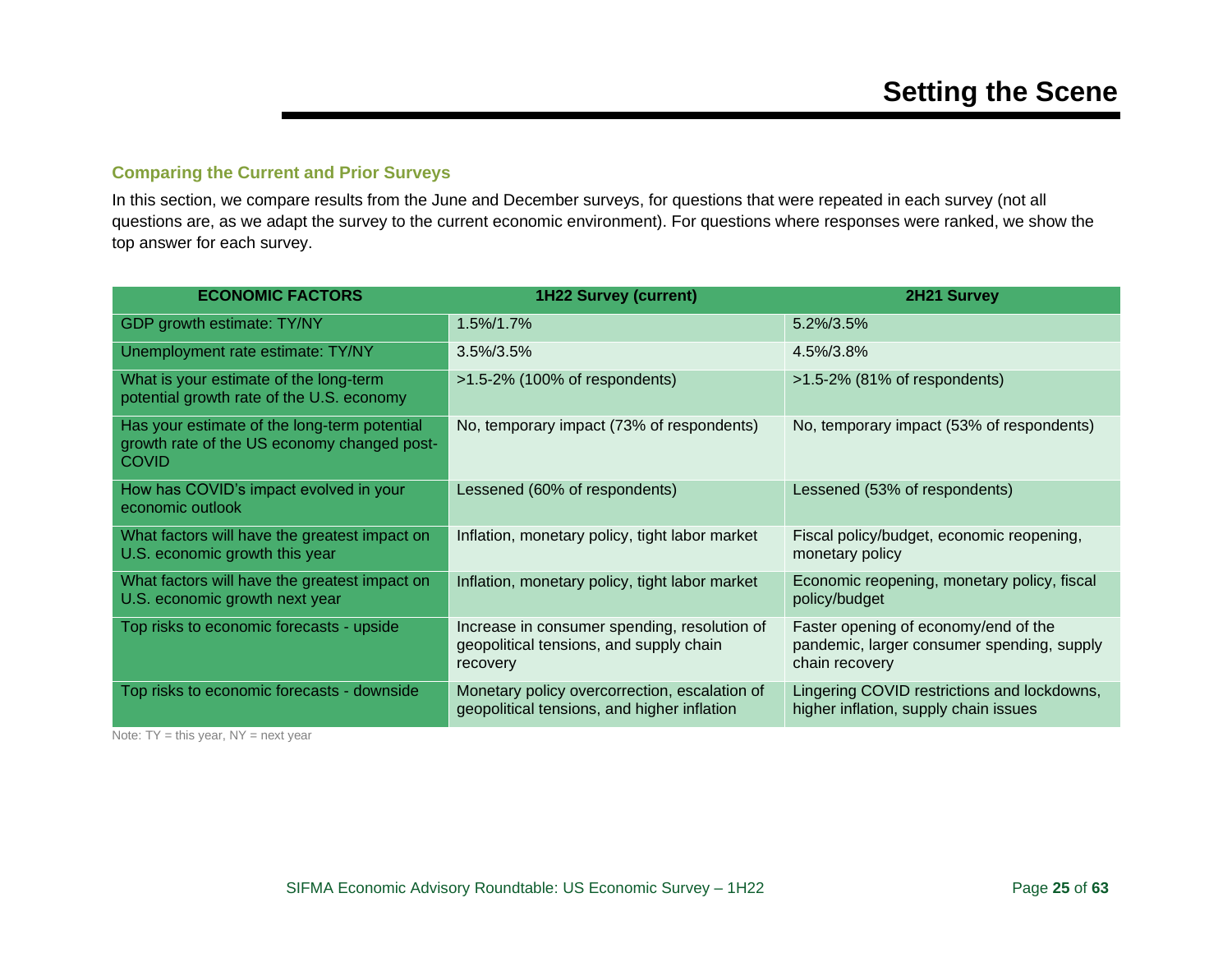| <b>INFLATION</b>                                                                                                                     | <b>1H22 Survey (current)</b>                                                                                               | 2H21 Survey                                                                                                             |
|--------------------------------------------------------------------------------------------------------------------------------------|----------------------------------------------------------------------------------------------------------------------------|-------------------------------------------------------------------------------------------------------------------------|
| End 2022 CPI/Core CPI                                                                                                                | $6.3\%/5.0\%$                                                                                                              | 6.5%/4.9%                                                                                                               |
| End 2022 PCE/Core PCE                                                                                                                | 5.1%/4.2%                                                                                                                  | 5.3%/4.3%                                                                                                               |
| What are the most important factors in your<br>outlook for core inflation                                                            | Supply chain issues, monetary policy,<br>economic slack/unemployment                                                       | Economic slack/unemployment, inflation<br>expectations, COVID recovery time                                             |
| Under the current policy stance, how<br>confident are you can the Fed can achieve its<br>2% goal in a sustainable way                | Somewhat confident (67% of respondents)                                                                                    | Somewhat confident (43% of respondents)                                                                                 |
| Looking further out, what probability would<br>you place on the US experiencing structurally<br>higher inflation over the longer-run | 15-25% (64% of respondents)                                                                                                | 15-25% (47% of respondents)                                                                                             |
| What factors do you believe could push long-<br>term inflation higher                                                                | Sustained breakdown of supply chains,<br>stickiness of wage increases, cost increase as<br>supply chains move back to U.S. | Sustained breakdown of supply chains,<br>reversal of globalization, cost increase as<br>supply chains move back to U.S. |
| What probability would you place on the US<br>experiencing a period of disinflation in core<br>measures over the next two years      | >50% (40% of respondents)                                                                                                  | >50% (57% of respondents)                                                                                               |
| Given the significant amount of government<br>spending, what is the bigger risk for the<br>economy                                   | Stagflation (80% of respondents)                                                                                           | Stagflation (80% of respondents)                                                                                        |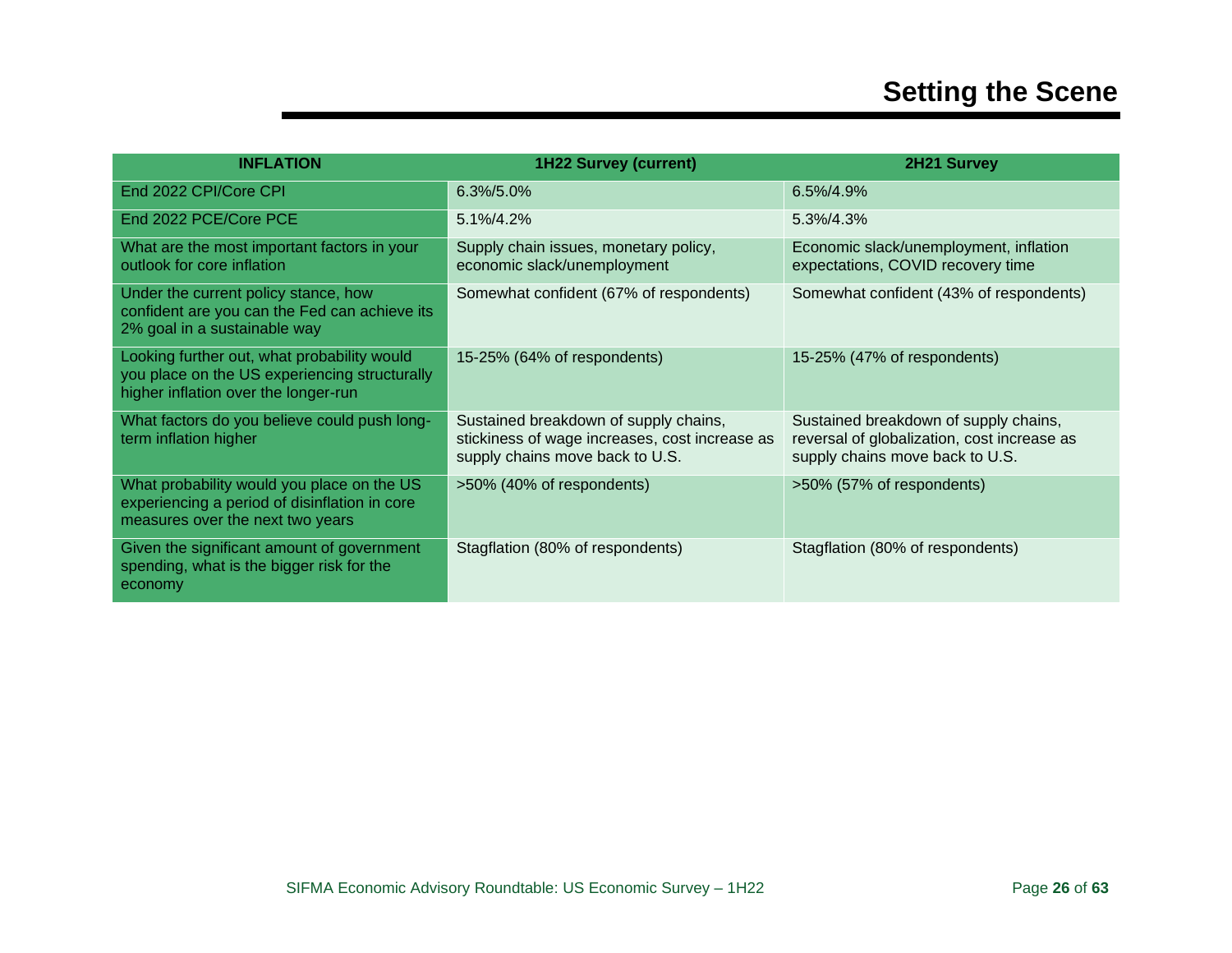| <b>LIFE AFTER COVID</b>                                                                                                                     | <b>1H22 Survey (current)</b>                                                                             | 2H21 Survey                                                                                                                    |
|---------------------------------------------------------------------------------------------------------------------------------------------|----------------------------------------------------------------------------------------------------------|--------------------------------------------------------------------------------------------------------------------------------|
| When do you expect the labor force<br>participation rate to return to the ~63% pre-<br><b>COVID</b> average                                 | Beyond 2023 (63% of respondents)                                                                         | Beyond 2022 and never (each 46% of<br>respondents)                                                                             |
| When do you expect work-from-office to<br>return to pre-COVID norms                                                                         | Never (100% of respondents)                                                                              | Never (71% of respondents)                                                                                                     |
| Which factors do you believe are limiting a<br>large-scale return to offices                                                                | Employees choosing to work at home,<br>unwillingness to commute, and lack of<br>childcare/closed schools | Lingering health concerns of contracting<br>COVID, employees choosing to work at<br>home, and lack of childcare/closed schools |
| How do you expect consumers to approach<br>high-density activities                                                                          | Return to pre-COVID norms (69% of<br>respondents)                                                        | Increase, but nowhere near pre-COVID norms<br>(47% of respondents)                                                             |
| Do you expect to see a lasting or even<br>permanent negative impact of changed<br>behaviors on the sectors most impacted by<br><b>COVID</b> | Movie theatres (82% of respondents), Travel,<br>public transportation (55% of respondents)               | Travel, hotels (92% of respondents), Travel,<br>airlines (83% of respondents)                                                  |
| Should proof of vaccination be required for:                                                                                                | Crowded events (70% of respondents), return<br>to offices (60% of respondents)                           | Travel, airlines; return to offices; crowded<br>events, movie/play/concert/sports (each 86%<br>of respondents)                 |
| Do you believe the development of the Merck<br>and Pfizer antiviral pills will help accelerate<br>the return to normal                      | Yes, somewhat (57% of respondents)                                                                       | Yes, somewhat (87% of respondents)                                                                                             |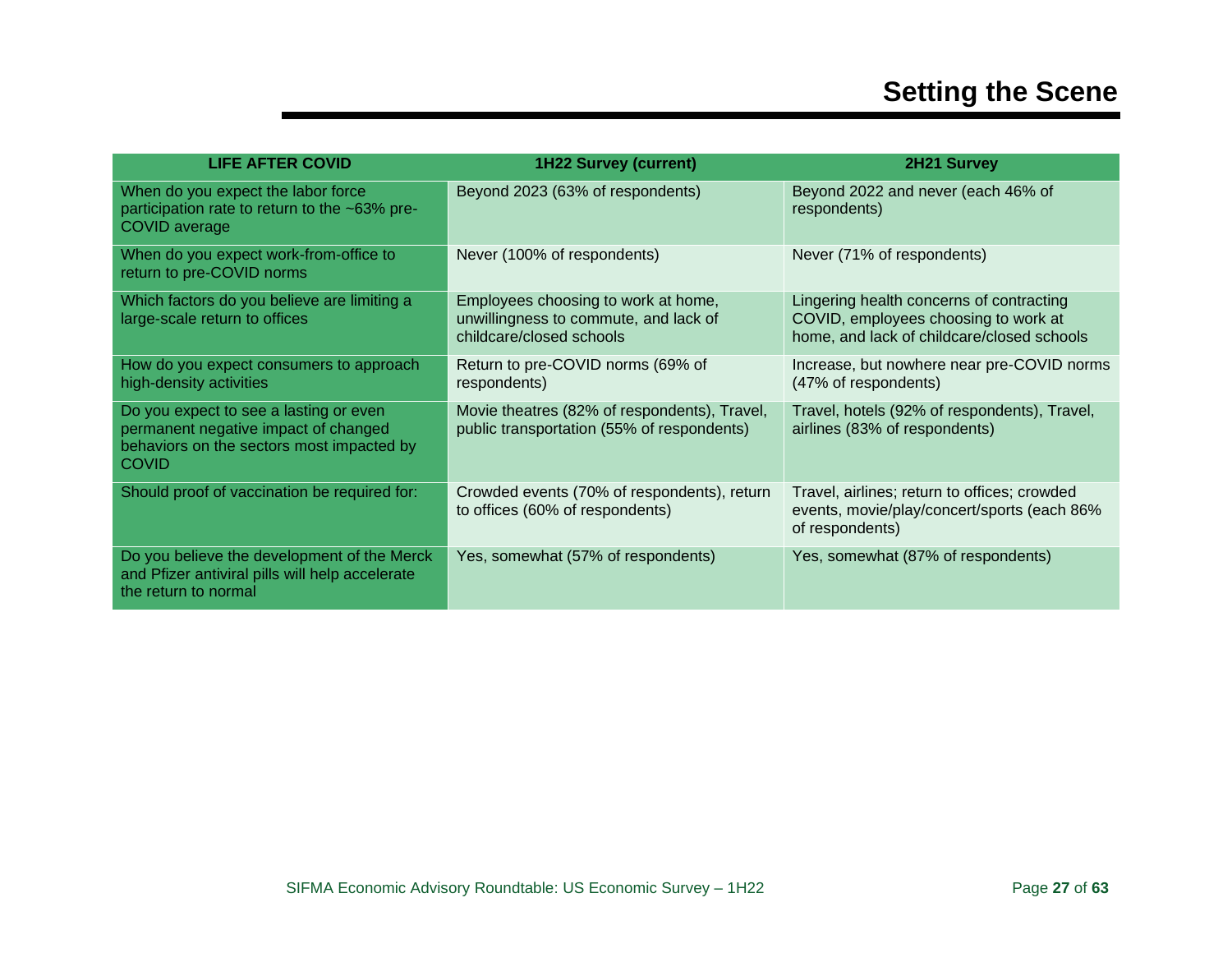| <b>MONETARY POLICY</b>                                                                                                                    | <b>1H22 Survey (current)</b>                                                                               | <b>2H21 Survey</b>                                                                                                      |
|-------------------------------------------------------------------------------------------------------------------------------------------|------------------------------------------------------------------------------------------------------------|-------------------------------------------------------------------------------------------------------------------------|
| What is the expected end size of the Fed's<br>balance sheet by year end (note: the ranges<br>may change survey to survey)                 | >\$7T (100% of respondents)                                                                                | \$8-\$9T (57% of respondents)                                                                                           |
| Which of the following factors do you think are<br>the most important to the Fed's decision<br>making                                     | Inflation – supply chain issues, inflation – tight<br>labor market, inflation - Russia/Ukraine<br>conflict | Inflation pressure/inflation expectations,<br>resumption of real economic activity, COVID<br>impact on labor conditions |
| In general, how do you rate the efficiency of<br>the Fed's communication with markets around<br>its timeline for shifting monetary policy | Excellent (60% of respondents)                                                                             | Excellent (67% of respondents)                                                                                          |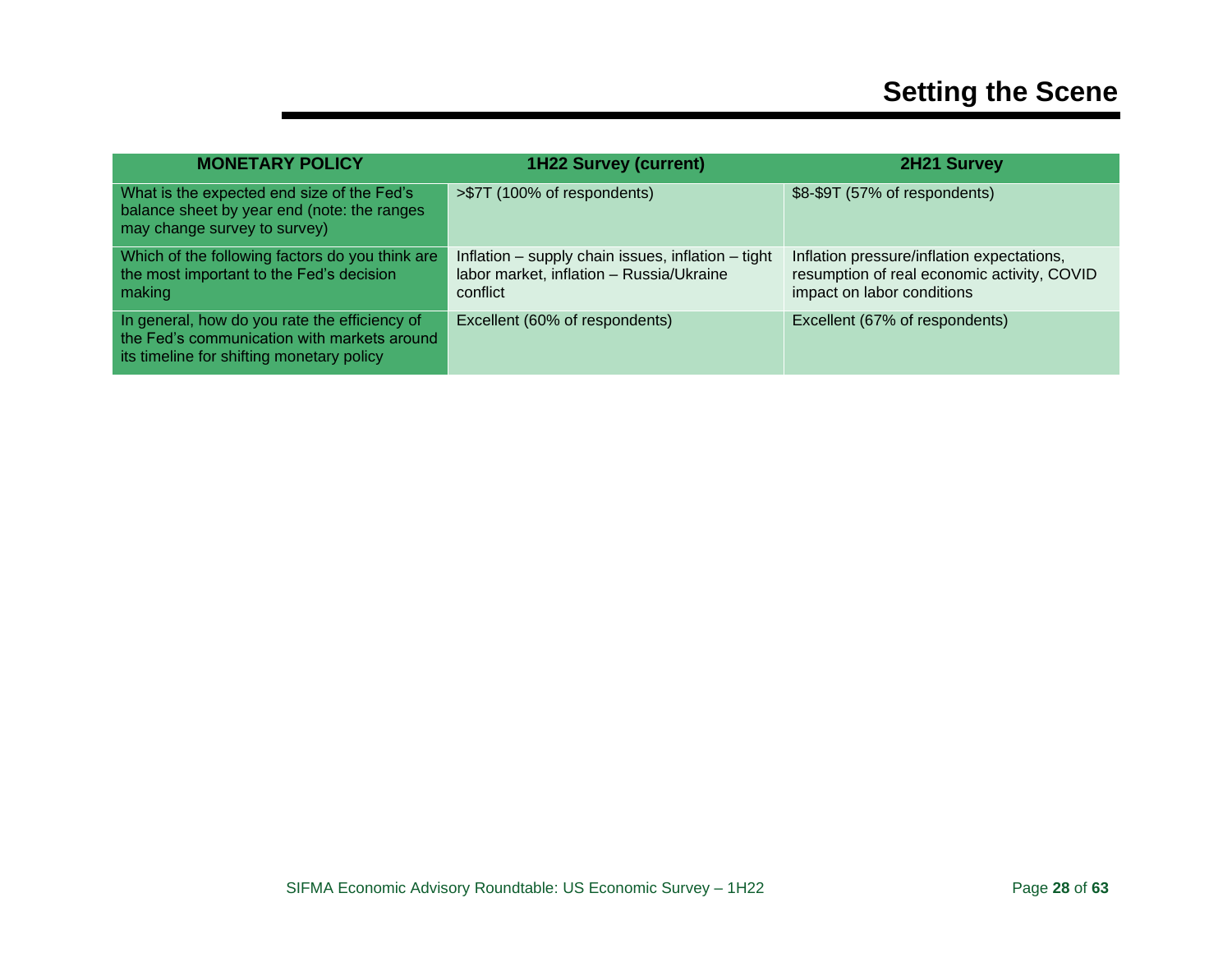### <span id="page-28-0"></span>**The Economy**

#### <span id="page-28-1"></span>**GDP Growth Expectations**

Our Roundtable economists expect GDP growth to finish 2022 at +1.5% (median forecast, 4Q/4Q). For 2023, the median forecast sees GDP increasing by +1.7% (4Q/4Q). On a quarterly basis, respondents forecast +2.7% GDP growth in 2Q22, lowering to +2.5% in 3Q22 and gradually declining to +1.8% in 2Q23.

(Last survey: 2022 GDP growth +3.5%; median forecast, 4Q/4Q)





Source: Bureau of Economic Analysis, SIFMA Economic Advisory Roundtable Note: SAAR = seasonally adjusted annual rate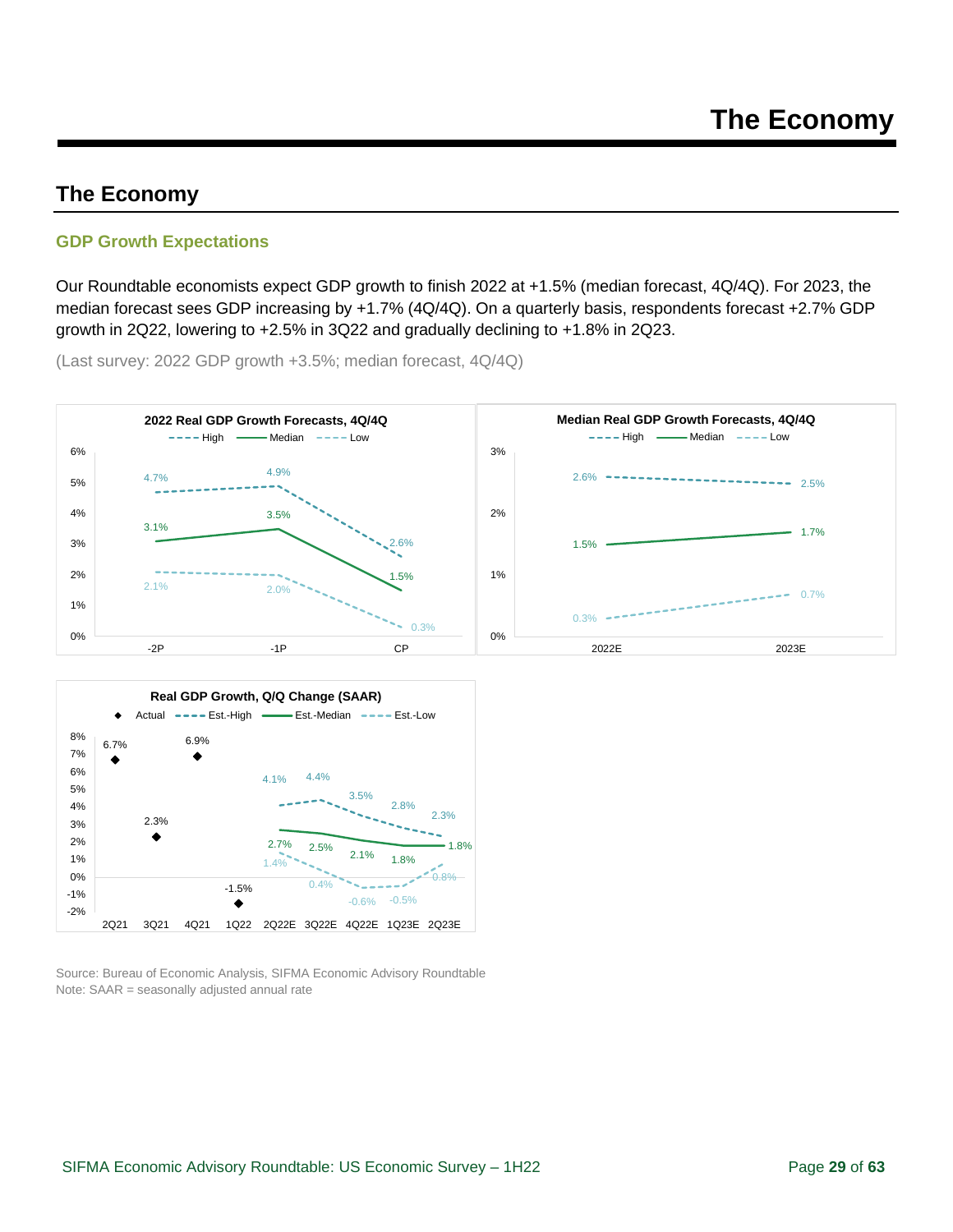In light of the expected path of monetary policy, key questions for economists are around the Fed's ability to perform a soft landing and, depending upon the answer, if/when the U.S. will enter a recession.

- 40% of respondents are doubtful the Fed can navigate a soft-landing (achieve its inflation goal without causing a recession), followed by 33% that are somewhat confident
- There is no consensus among the Roundtable economists regarding the U.S. entering a recession with 18% of respondents indicating no recession, recession in 2H22, 2H23, 2024 and beyond 2024 each



Full Question: How confident are you that the Fed can navigate a soft-landing, meaning achieve its inflation goal without causing a recession? Full Question: If you expect the US to enter a recession, when?

#### The Roundtable economists are unanimous in expecting the long-term potential growth rate between +1.5% and +2%, with 73% stating this is unchanged from pre-COVID estimates.



Full Question: What is your estimate of the long-term potential growth rate of the US economy?

Full Question: Has your estimate of the long-term potential growth rate of the US economy changed post-COVID?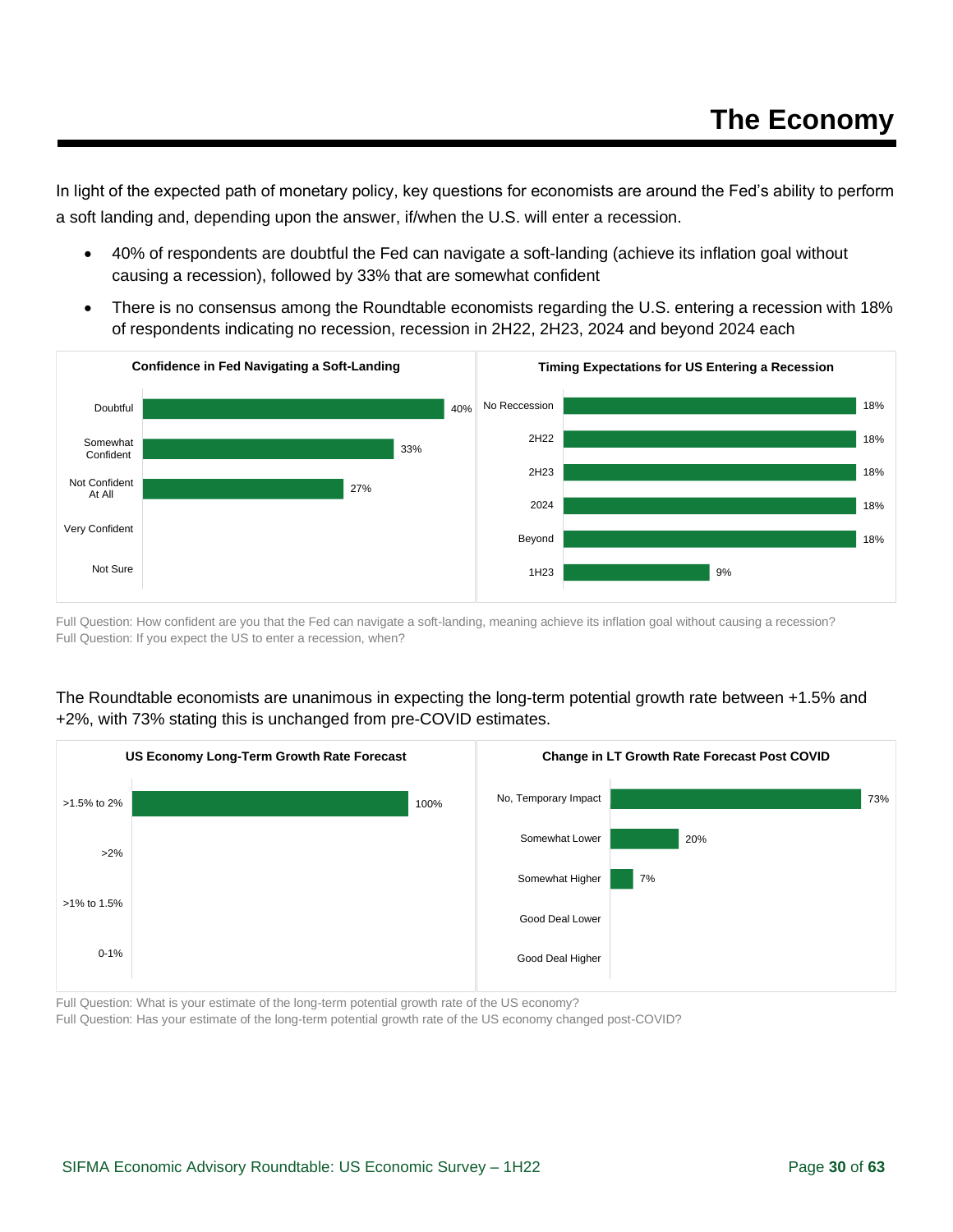#### <span id="page-30-0"></span>**COVID Impact on Economic Forecasts**

As we put COVID behind us – at least the worst of it – and life returns to normal, we polled our Roundtable economists for just how all-encompassing COVID is for estimates, despite having so many unknown moving parts.

- When asked how COVID's impact has evolved in economic forecasts, 60% responded it has lessened, i.e. it is a near-term phenomenon not a structural shift
- Key factors impacting U.S. economic growth, as ranked by our economists, include: inflation, U.S. monetary policy, and tight labor market for both 2022 and 2023



 $\circ$  2022 Other = China zero COVID policy; commodities prices

Full Question: How has the latest variant of COVID impacted your economic outlook?

Full Question: What factors will have – or at this point, have already had – the greatest impact on US economic growth in full year 2022/2023? (Ranked by percentage of economists that listed a factor).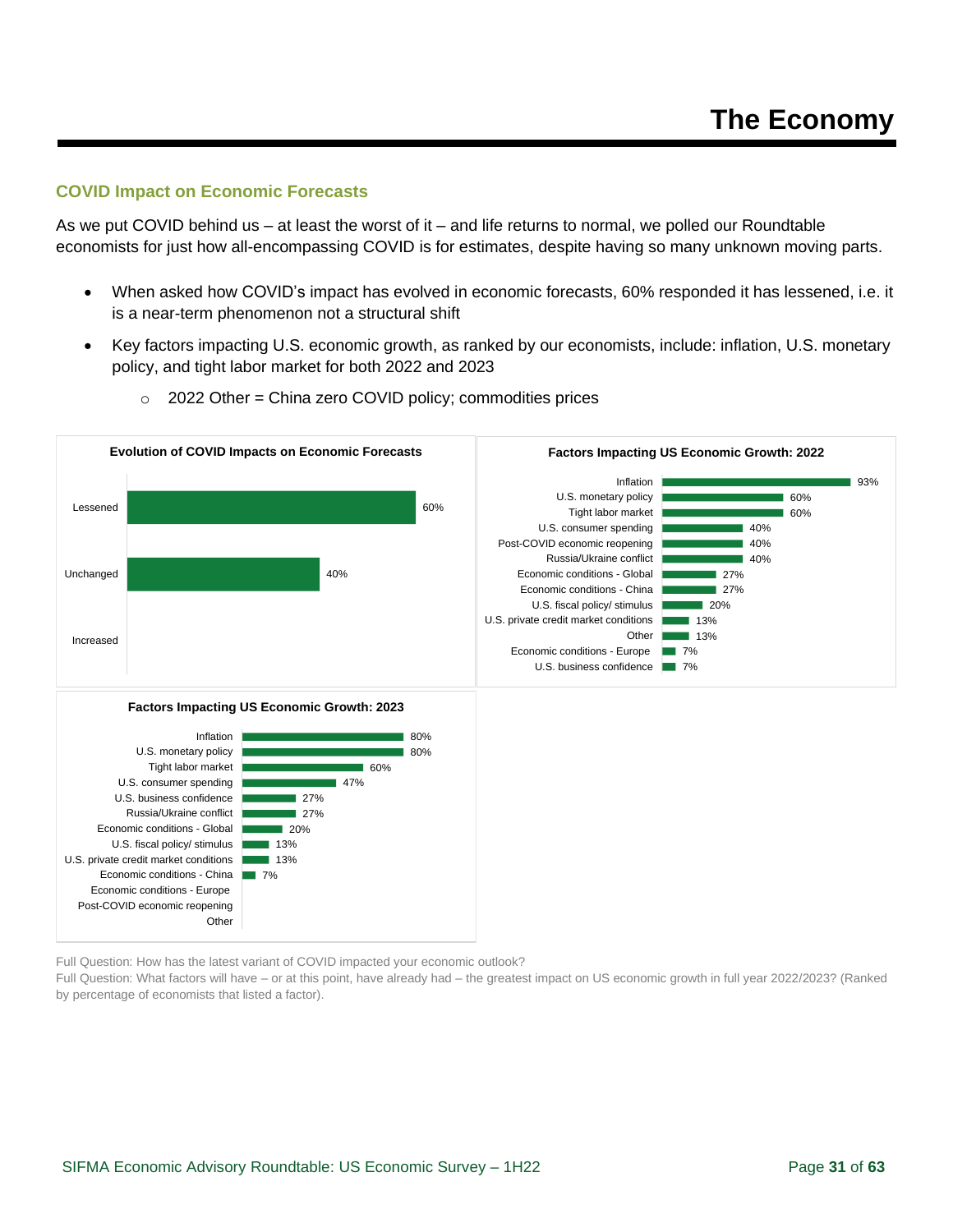#### <span id="page-31-0"></span>**Risks to Economic Forecasts**

We asked our Roundtable economists to list their top risks to their economic forecasts, highlighting the following:

• **Upside** – Increase in consumer spending, resolution of geopolitical tensions, and supply chain recovery





• **Downside** – Monetary policy overcorrection, escalation of geopolitical tensions, and higher inflation  $\circ$  Other = business investment; slower return of workers; stagflation; weakening in equities

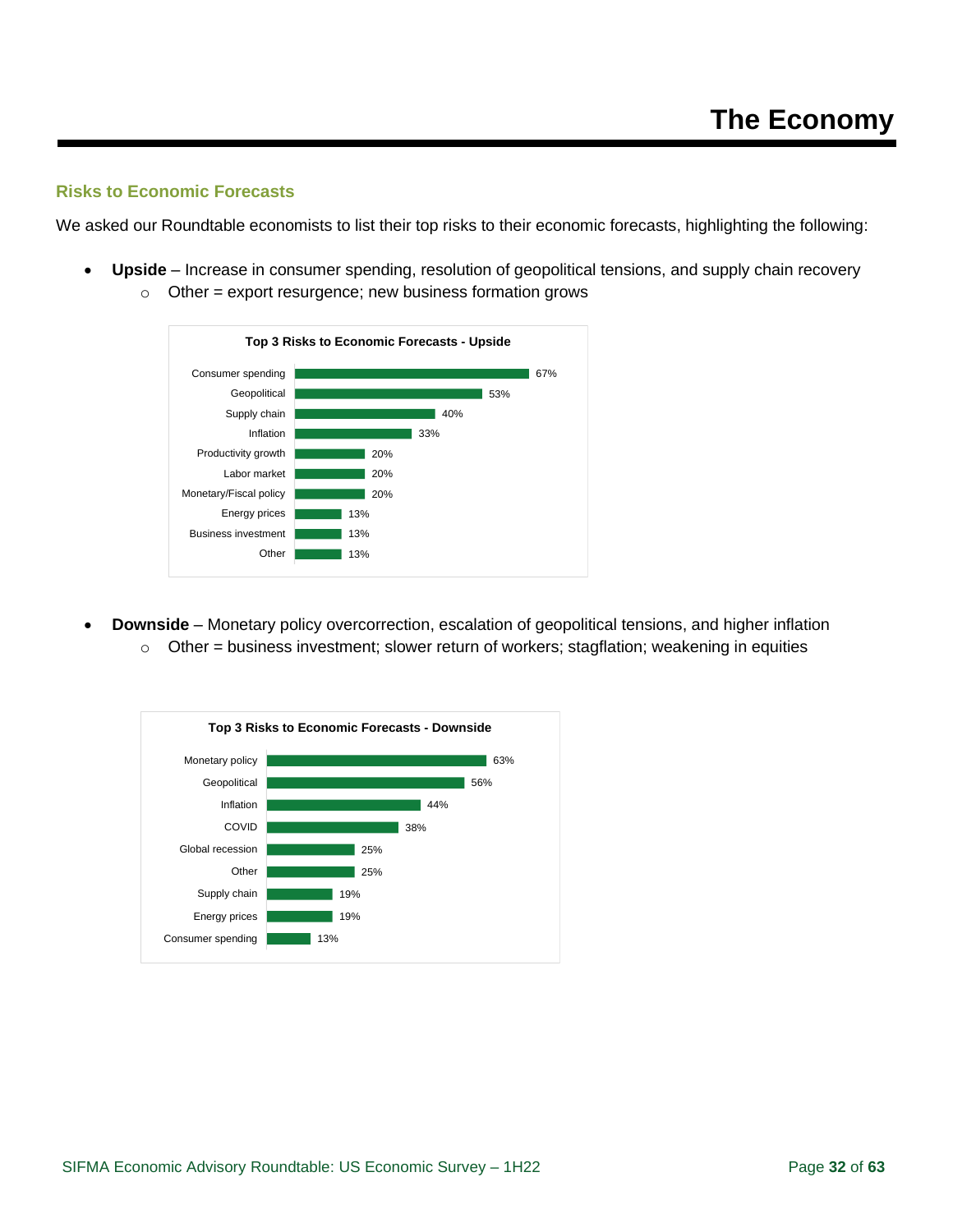#### <span id="page-32-0"></span>**Life after COVID**

Important factors in economic forecasts are when businesses and consumers can return to pre-COVID life and what the new normal might look like. As such, we polled Roundtable economists on a few areas in search of normalcy.

#### **Employment Situation**

- 63% of respondents expect the labor force participation rate to return to the ~63% pre-COVID average beyond 2023, with another 25% responding never
- Primary factors leading to the labor gap supply include: the Great Retirement (69% of respondents) and childcare issues (50%)
	- $\circ$  Other = demographics, reduced (legal) immigration, 2 million less (legal) foreign workers relative to pre-COVID trend; strong household finances; change in tastes/preferences surrounding work-life balance; too rapid growth



Full Question: When do you expect the labor force participation rate to return to the ~63% pre-COVID average?

Full Question: With 11 million job vacancies and 6 million Americans reporting a position of unemployment, what are the primary factors leading to the labor supply gap?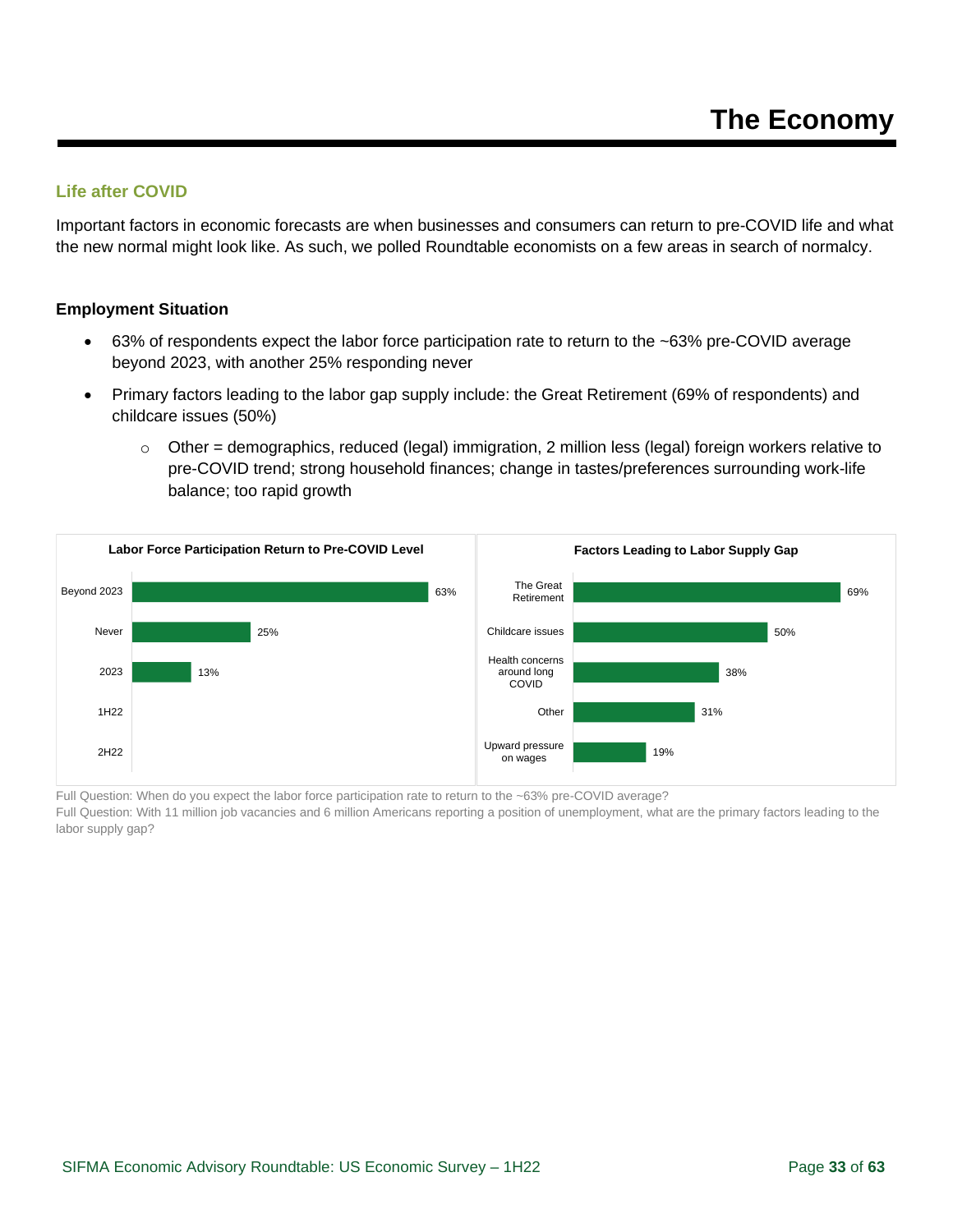#### **Return to the Office**

- All respondents expect employees never to return to the office at pre-COVID levels, indicating hybrid work is here to stay
- The key factors listed by respondents limiting a large-scale return to office include: choose to continue working at home, not want to commute/time freed up from not commuting, and childcare issues
	- $\circ$  Other = worker bargaining power enabling people to not to accept the economic and non-economic costs of returning to offices without a compensating differential





Full Question: When do you expect work-from-office to return to pre-COVID norms? Full Question: Which factors do you believe are limiting a large-scale return to offices? (Factors listed in order of average rank)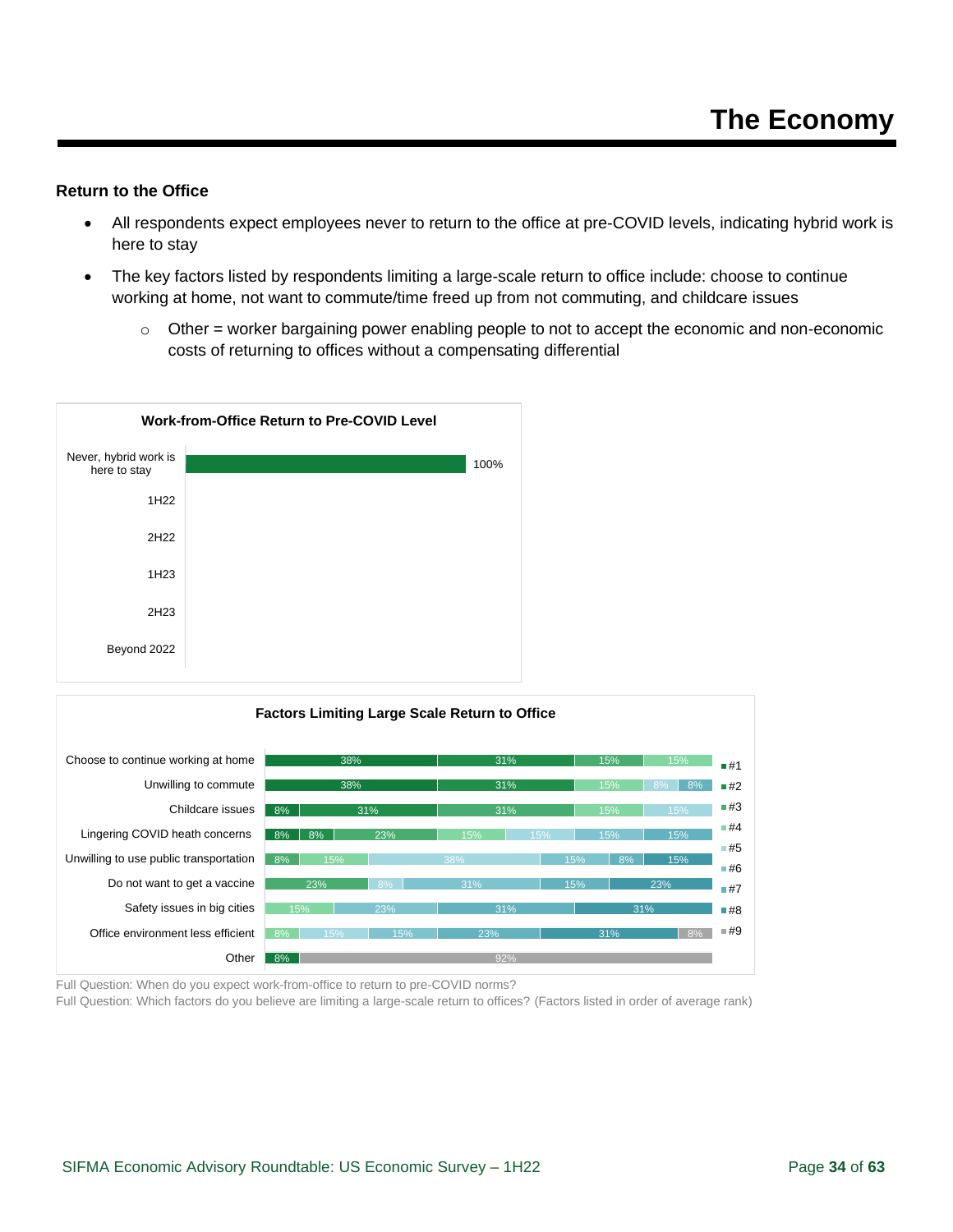#### **High-Density Activities**

- Despite the emergence of the latest B2 variant, 56% of Roundtable economists believe consumers are returning to pre-COVID behaviors because of fatigue/frustration with earlier COVID policies while 38% believe the vaccination rates/vaccine availability is the driver
- In terms of approaching high-density activities, 69% of Roundtable economists expect them to return to pre-COVID norms while 25% expect them at increased but nowhere near pre-COVID levels
- When gauging long lasting or permanent negative impacts from changed behaviors on the heavily COVIDimpacted activities, 82% of respondents selected movie theatres, followed by 55% indicating public transportation and 36% hotels, airlines and plays/musicals each
	- $\circ$  Other = conferences
- 70% of respondents believe proof of vaccination should be required for crowded events followed by return to offices (60% of respondents)



 $\circ$  Other = none; COVID fatigue will lead to a fade of requiring vaccinations

Full Question: Despite the emergence of the latest B2 variant, are consumers returning to pre-COVID behaviors?

Full Question: How do you expect consumers to approach high-density activities?

Full Question: Do you expect to see a lasting or even permanent negative impact of changed behaviors on the sectors most impacted by COVID? Full Question: Should proof of vaccination be still required for (select activities)?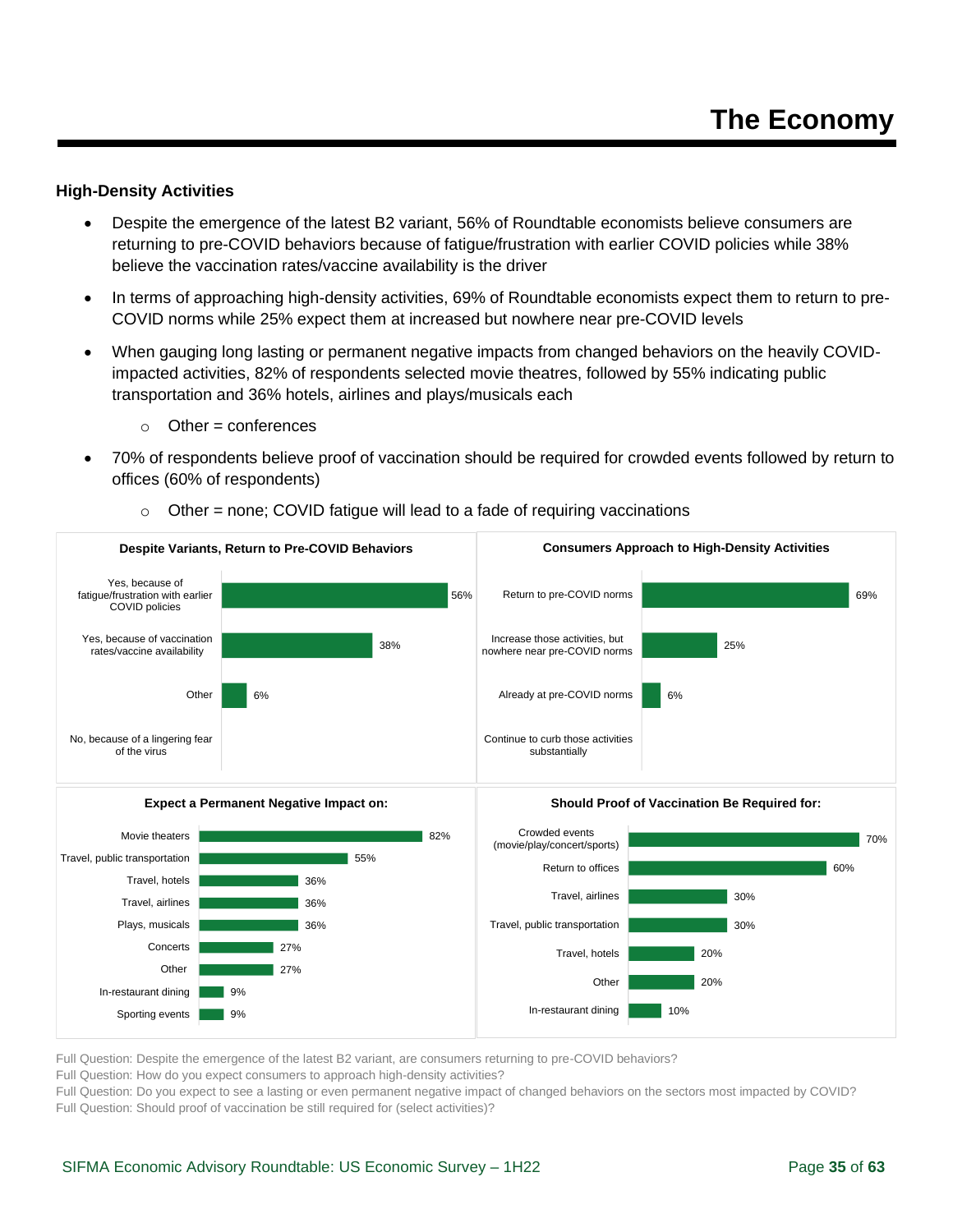#### **Returning to Normal**

- After states removed their general mask mandates for public spaces, some cities maintain mask requirements for public transportation. 62% of respondents believe the remaining cities will remove the latest safety protocols in 2H22 while 15% believe 1H22
- 93% of respondents believe the Biden administration's appeal of the removal of federal mask requirements on planes and other public transportation will not be successful
- 57% of Roundtable economists believe the development of the Merck and Pfizer antiviral pills will somewhat help accelerate the return to normal



Note: Mask Req = mask requirement

Full Question: While states have removed their general mask mandates for public spaces – and a federal judge struck down a federal mask mandate on planes and other forms of public transportation on April 19 (albeit the Justice Department has appealed) – some cities maintain mask requirements for public transportation. When do you believe the remaining cities will remove the latest safety protocols?

Full Question: Do you believe the Biden administration's appeal of the federal court ruling striking down the mask requirement for passengers on planes, trains, buses and other public transportation will be successful?

Full Question: Do you believe the development of the Merck and Pfizer antiviral pills will help accelerate the return to normal?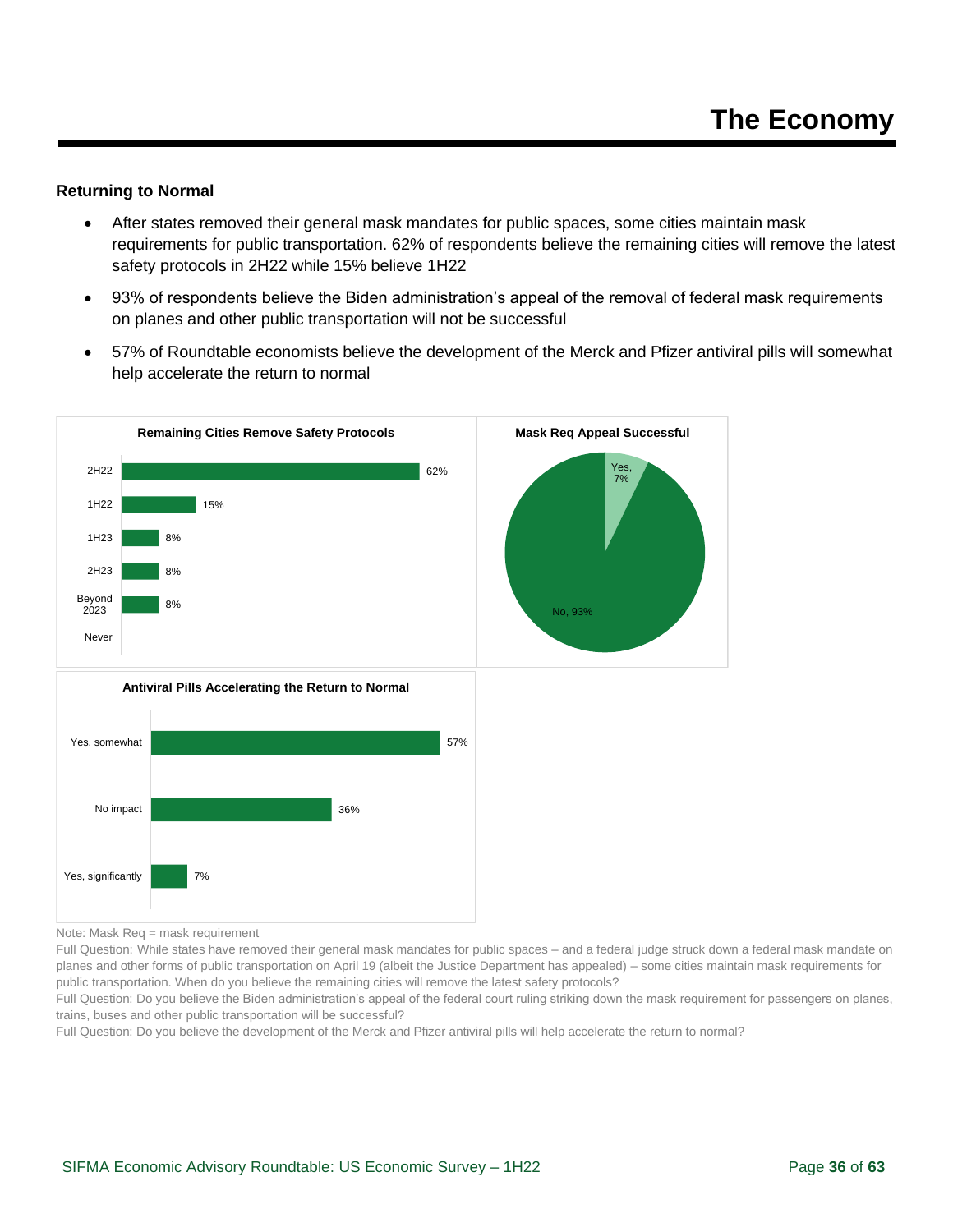#### <span id="page-36-0"></span>**Employment and the Consumer**

As of April 2022, the U.S. unemployment rate returned to pre-COVID level at 3.6%, down from the April 2020 peak of 14.7%. Roundtable economists expect the unemployment rate to end 2022 at 3.5% and to remain at 3.5% in 2023 (4Q average). Employment growth (average monthly change in non-farm payroll employment) is expected to average 342,200 in 2022 and 150,000 in 2023. Respondents expect the labor force participation rate to increase to 62.5% in 2022 and 62.7% in 2023, in line with 63% historically.



(Last survey: 2022 unemployment rate 3.8%; 293,500 for 2022)

Source: Bureau of Labor Statistics, SIFMA Economic Advisory Roundtable Note: Average monthly change for non-farm payroll employment, 4Q average for unemployment rate

In light of these unemployment expectations, Roundtable economists expect real personal consumption growth to end 2022 at 2.5% and 1.8% in 2023 (4Q/4Q). There is an expected decrease in average hourly earnings growth to 5.0% in 2022 and 4.5% in 2023 (4Q/4Q).

(Last survey, 2022: 3.1% real personal consumption growth; 3.6% average hourly earnings)



Source: Bureau of Economic Analysis, SIFMA Economic Advisory Roundtable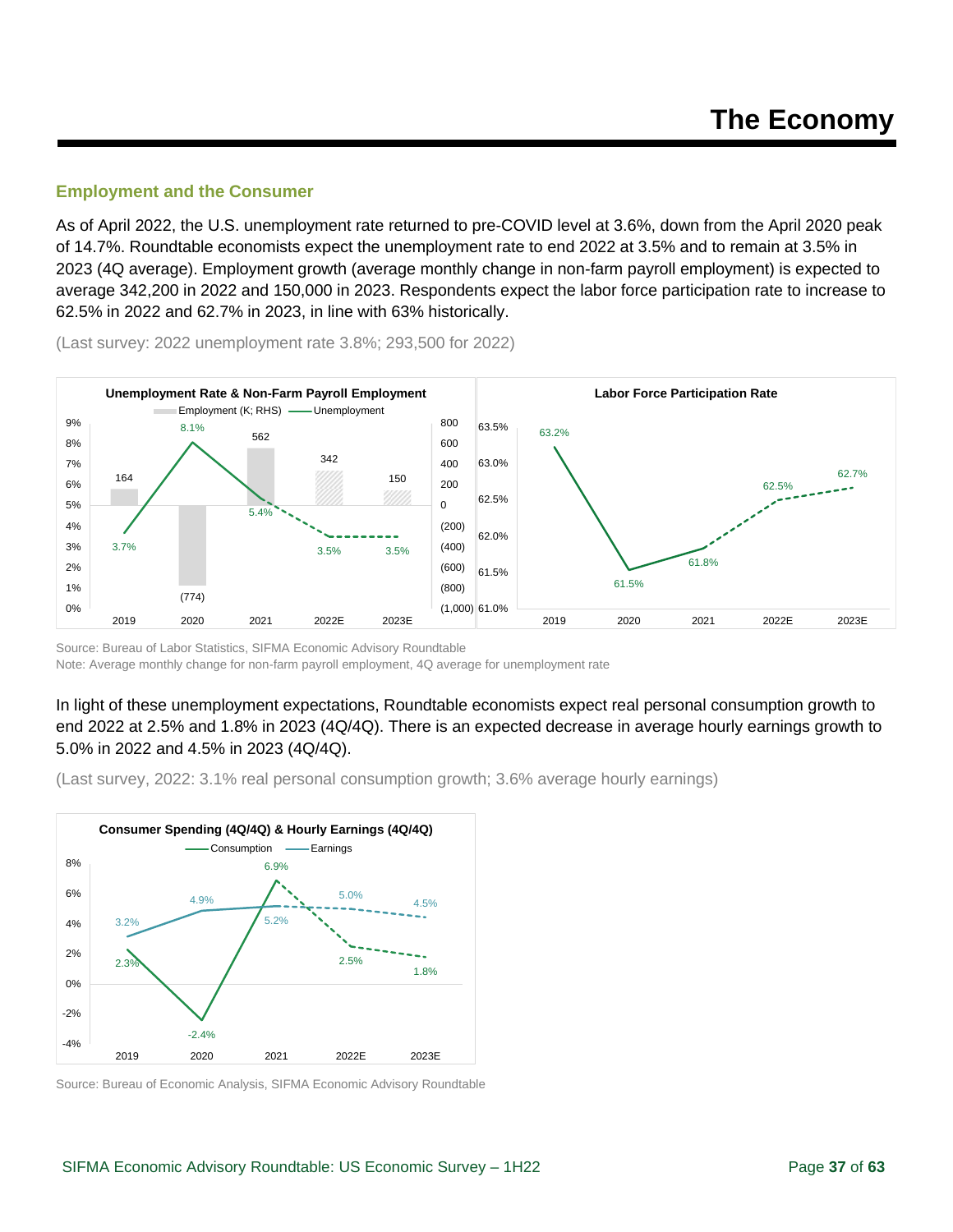#### <span id="page-37-1"></span><span id="page-37-0"></span>**Fed Actions**

as Chairman Powell said earlier this month, while overall economic slowed to start the year, household spending and business fixed investment remained strong. Job gains have been robust, with the unemployment rate declining significantly. Implications for the economy from the Russia/Ukraine conflict remain highly uncertain, adding additional inflation pressures. As such, inflation remains top of mind for the Fed.

"The Committee seeks to achieve maximum employment and inflation at the rate of 2% over the longer run. With appropriate firming in the stance of monetary policy, the Committee expects inflation to return to its 2% objective and the labor market to remain strong." In support of these goals, the Fed is expected to continue on its path of rate hikes and balance sheet reduction, monitoring the situation and adjusting accordingly for necessary policy shifts.

We asked our Roundtable economists about their expectations for Fed actions:

- All respondents expect the Fed to raise the target Federal Funds rate by 50 bps in June
- On top of the earlier 75 bps (25 bps in March + 50 bps in May), 54% of respondents expect the Fed to raise the target Federal Funds rate by <200 bps by year end, followed by 38% expecting a 200 bps hike
- 29% of respondents expect the peak target Federal Funds rate to be 250-300 bps, followed by 24% expecting 300-350 bps and 350-400 bps each
- As far as timing of the peak target Federal Funds rate, 59% of Roundtable economists expect it to be achieved by the end of 2023, followed by 24% responding end 2022
	- $\circ$  Other = 2Q23 (three different respondents)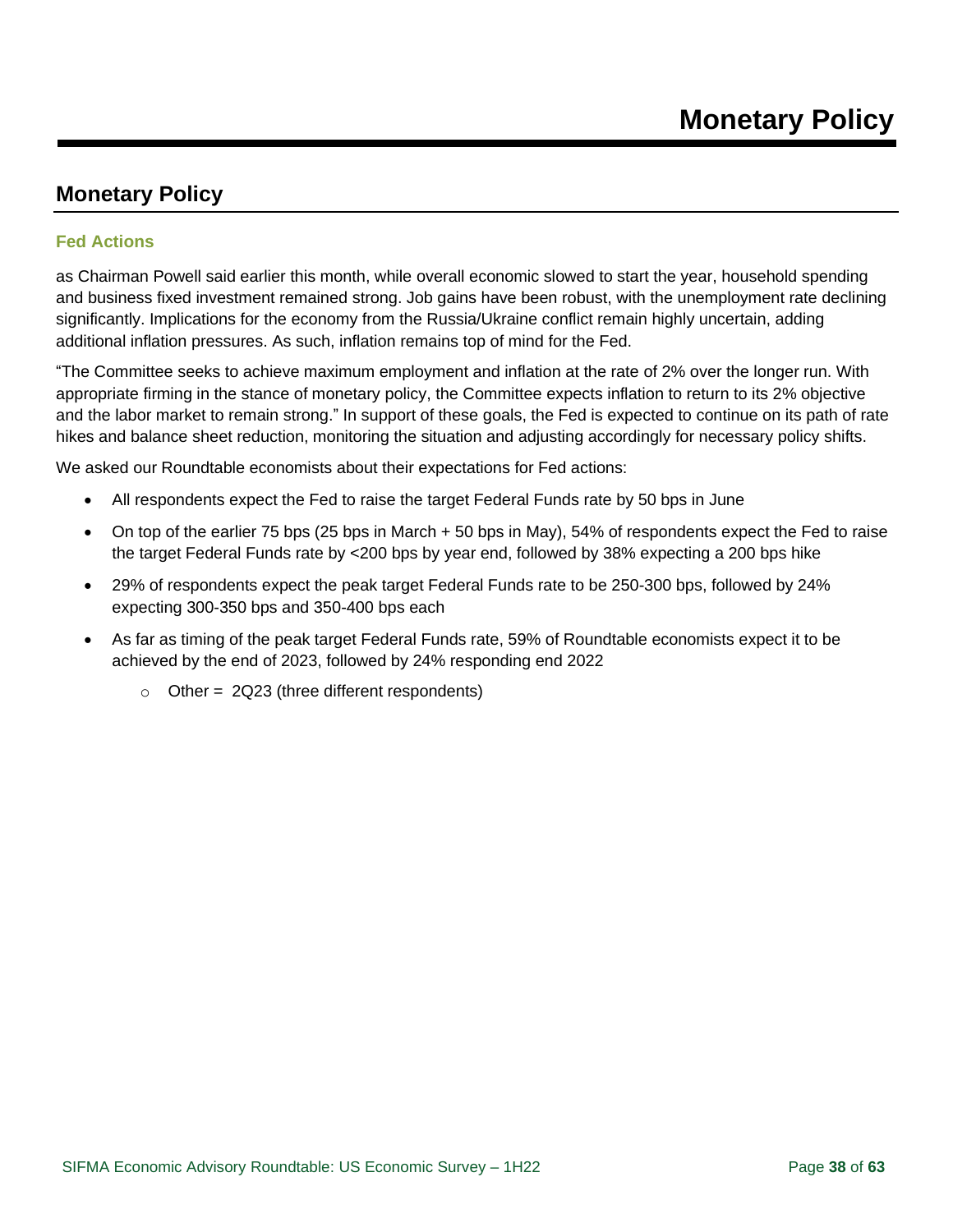

Full Question: After a 25 bps hike in March and a 50 bps increase in May, what action do you expect the Fed to take in June?

Full Question: On top of the earlier 75 bps (25 bps in March + 50 bps in May) how much higher do you expect the Fed to raise the target Federal Funds rate by year end? (Total rate hike for the year)

Full Question: What do you believe will be the peak Federal Funds rate?

Full Question: When you expect the peak Federal Funds rate will be achieved?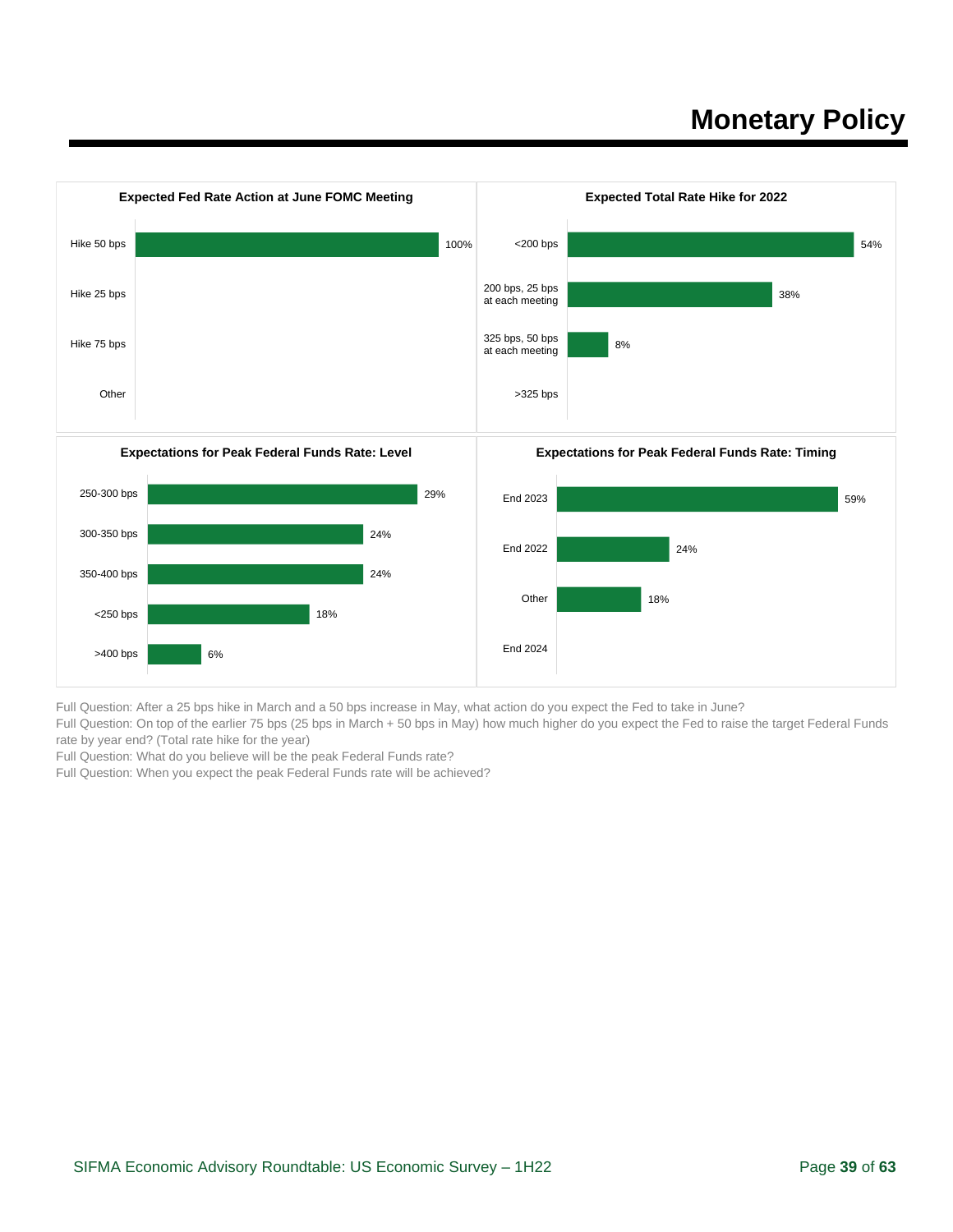The Fed announced an inaugural drawdown of the balance sheet to begin in June, ramping up to \$95 billion a month by September, including a \$60 billion reduction of UST and a \$35 billion reduction of MBS. The first three months will begin at a slower pace of \$47.5 billion, comprised of \$30 billion UST and \$17.5 billion MBS.

- 87% of respondents expect the Fed will not need to accelerate the proposed pace of balance sheet reductions
- The factors listed as most important to the Fed's decision making were: inflation due to supply chain issues, inflation due to tight labor market, and inflation due to Russia/Ukraine conflict
	- $\circ$  Other = all about inflation; Fed cannot control supply chain/commodity prices but will take into account to ensure inflation expectations remain anchored; financial conditions; persistently high inflation due to excessive fiscal stimulus
- At the writing of this report, the Fed's balance sheet (BS) was \$9.0 trillion, up from \$4.2 trillion in February 2022. All respondents expect the balance sheet to be over \$7 trillion by the end of 2022 (-22%), and 69% expect it to stay over \$7 trillion by the end of 2023 (31% responding \$6-7 trillion, -28%)



Full Questions: (1) The Fed announced an inaugural drawdown of the balance sheet to begin in June, ramping up to \$95 billion a month by September, including a \$60 billion reduction of UST and a \$35 billion reduction of MBS. The first three months will begin at a slower pace of \$47.5 billion, comprised of \$30 billion UST and \$17.5 billion MBS. Given this outline, do you expect the Fed to accelerate the proposed pace of reductions? (2) Which of the following factors do you think are the most important to the Fed's decision making? (3, 4) Given your earlier expectations, what do you expect the size of the balance sheet to be at the end of 2022/2023? (currently \$9.0 trillion, up from \$4.2 trillion in February 2022)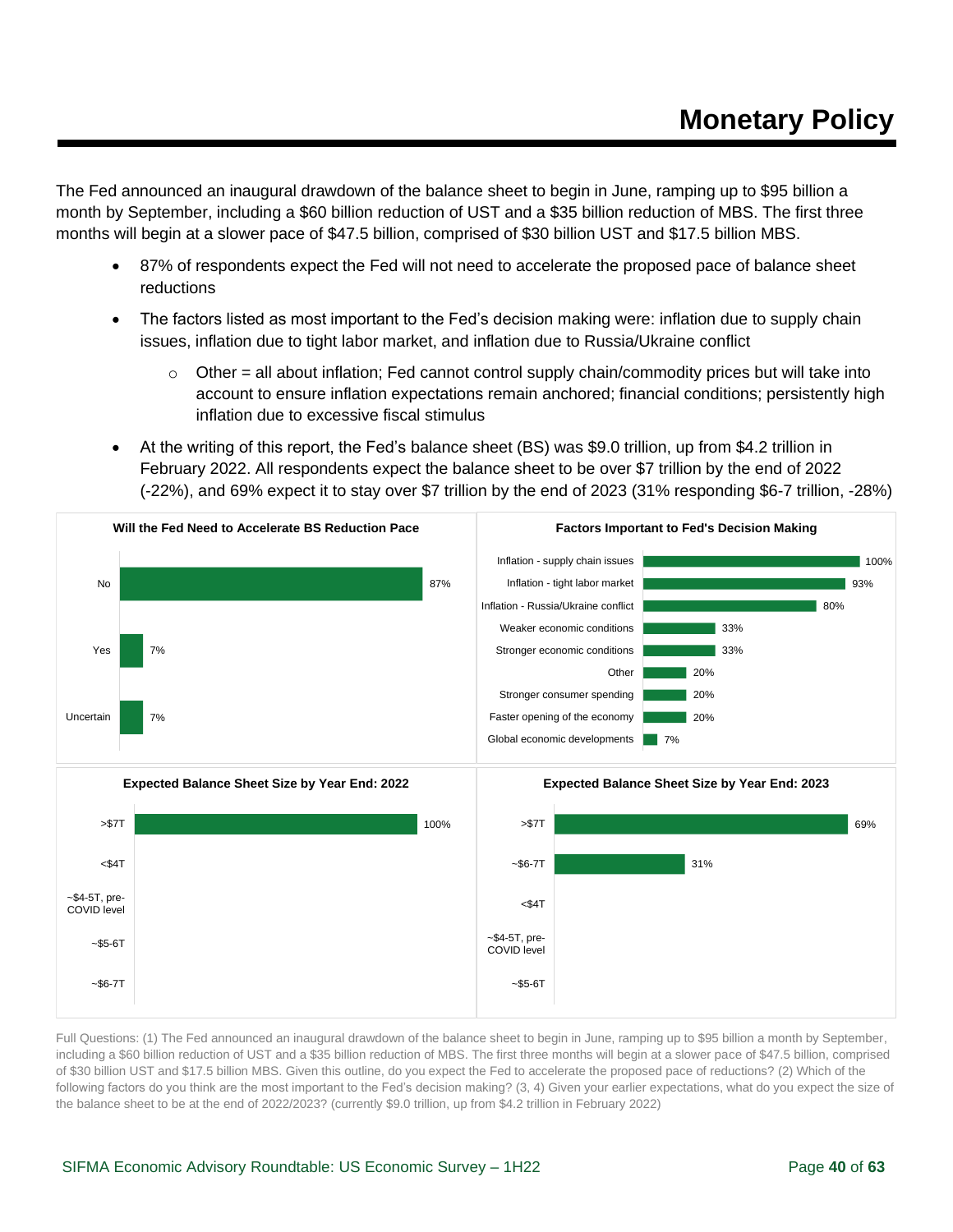• As to the efficiency of the Fed's communication with markets around its timeline for shifting monetary policy, 60% of respondents indicated the communication is very clear, while 40% find it somewhat murky but decipherable



Full Question: In general, how do you rate the efficiency of the Fed's communication with markets around its timeline for monetary policy adjustments (raising rates, size of rate increases, selling assets)?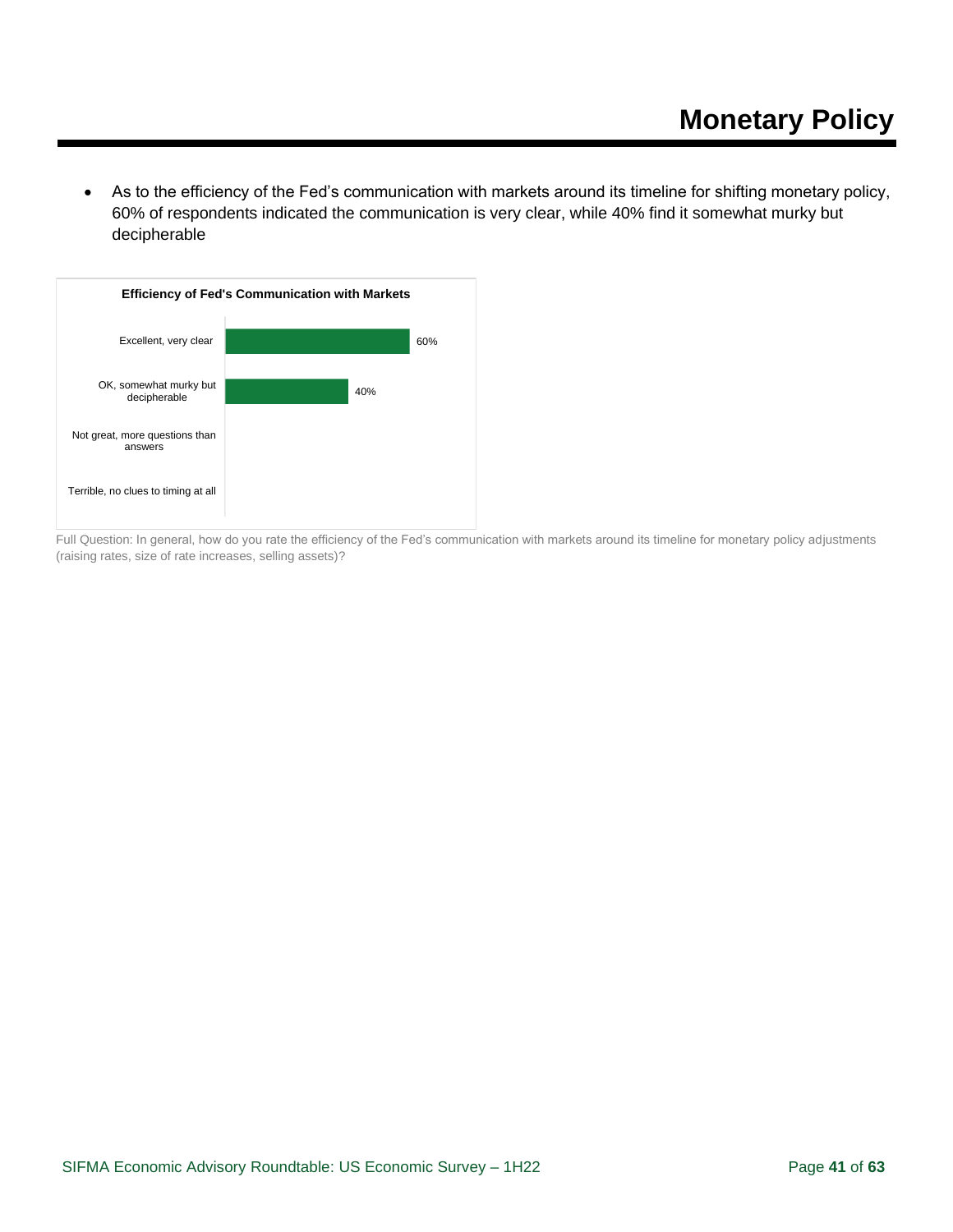#### <span id="page-41-0"></span>**Inflation Expectations**

Economists and market participants continue to watch inflation reports, as a key indicator to how the Fed may have to adjust its currently stated policy actions. In terms of inflation forecasts to end 2022, we highlight:

- CPI expectation 6.3% (2021 actual 6.7%) (Last survey: 2.8% CPI for 2022)
- Core CPI expectation 5.0% (2021 actual 5.0%) (Last survey: 3.0% core CPI for 2022)
- PCE expectation  $5.1\%$  (2021 actual  $5.5\%$ ) (Last survey: 2.6% PCE deflator for 2022)
- Core PCE expectation 4.2% (2021 actual 4.6%) (Last survey: 2.5% core PCE deflator for 2022)



Source: Bureau of Economic Analysis, SIFMA Economic Advisory Roundtable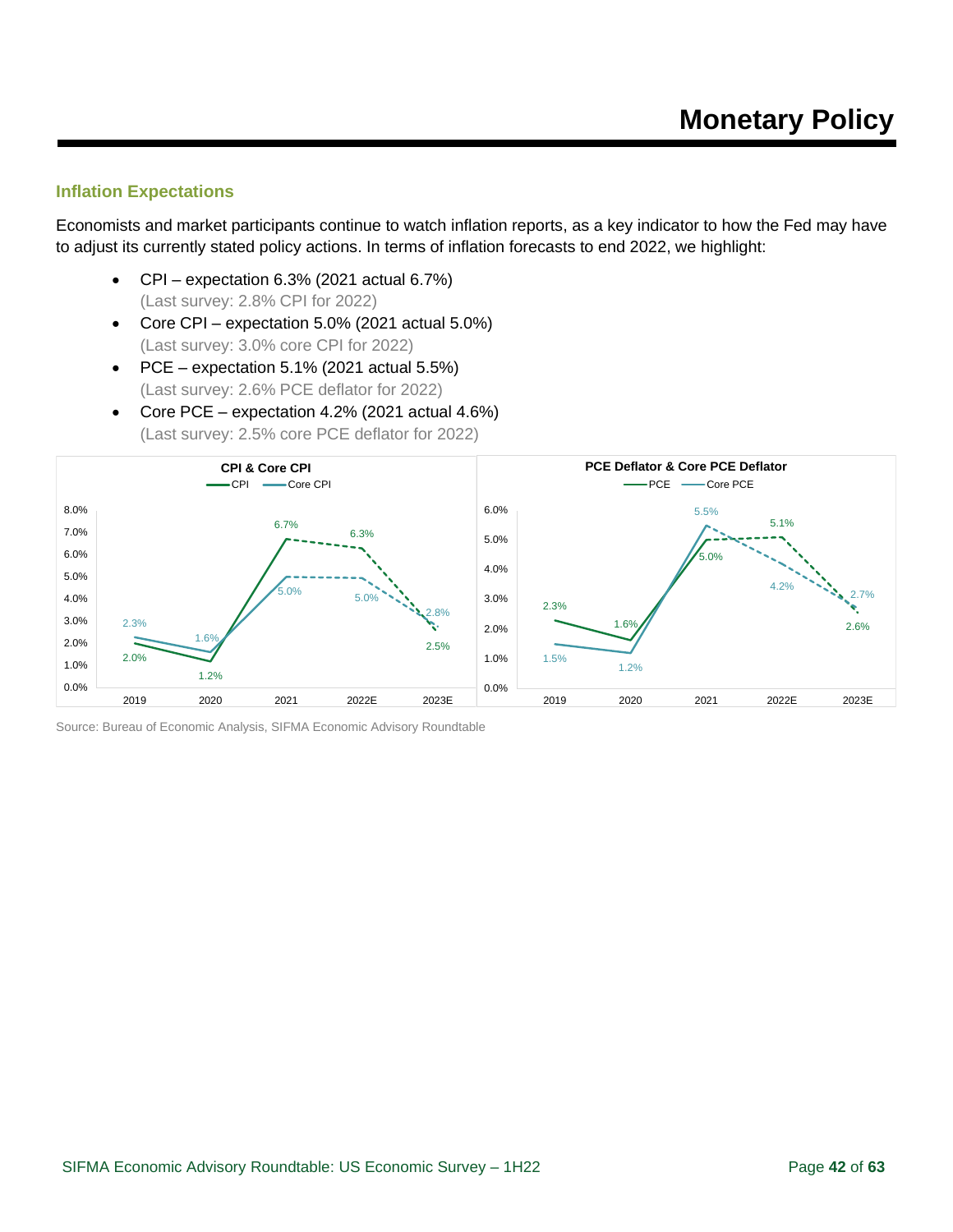Last year, the debate was around whether inflation was transitory or not. This conversation has shifted to if/when we will hit peak inflation and the slope of the trajectory back down to more normalized levels (~2%). Fed Chairman Powell has said, "Inflation remains elevated, reflecting supply and demand imbalances related to the pandemic, higher energy prices, and broader price pressures."

Economists are also wondering if the Fed can control inflation under its currently stated monetary policy actions and still manage a soft landing for the economy (40% of our survey respondents say it is doubtful). Powell has said, "What we can control is demand, we can't really affect supply with our policies…and supply is a big part of the story here. But more than that, there are huge events, geopolitical events going on around the world, that are going to play a very important role in the economy in the next year or so. So the question whether we can execute a soft landing or not, it may actually depend on factors that we don't control."

- 93% of respondents believe the Fed waited too long to raise rates, allowing inflation to get out of control
- With the PCE at 6.3% as of April (following the highest level since 1982 of 6.6% in March), 93% believe the price pressures are at their peak



Full Question: Did the Fed wait too long to raise rates and "allow" inflation to get out of control? Full Question: With the PCE reaching 6.6% as of March, the highest level since 1982, how do you asses price pressures?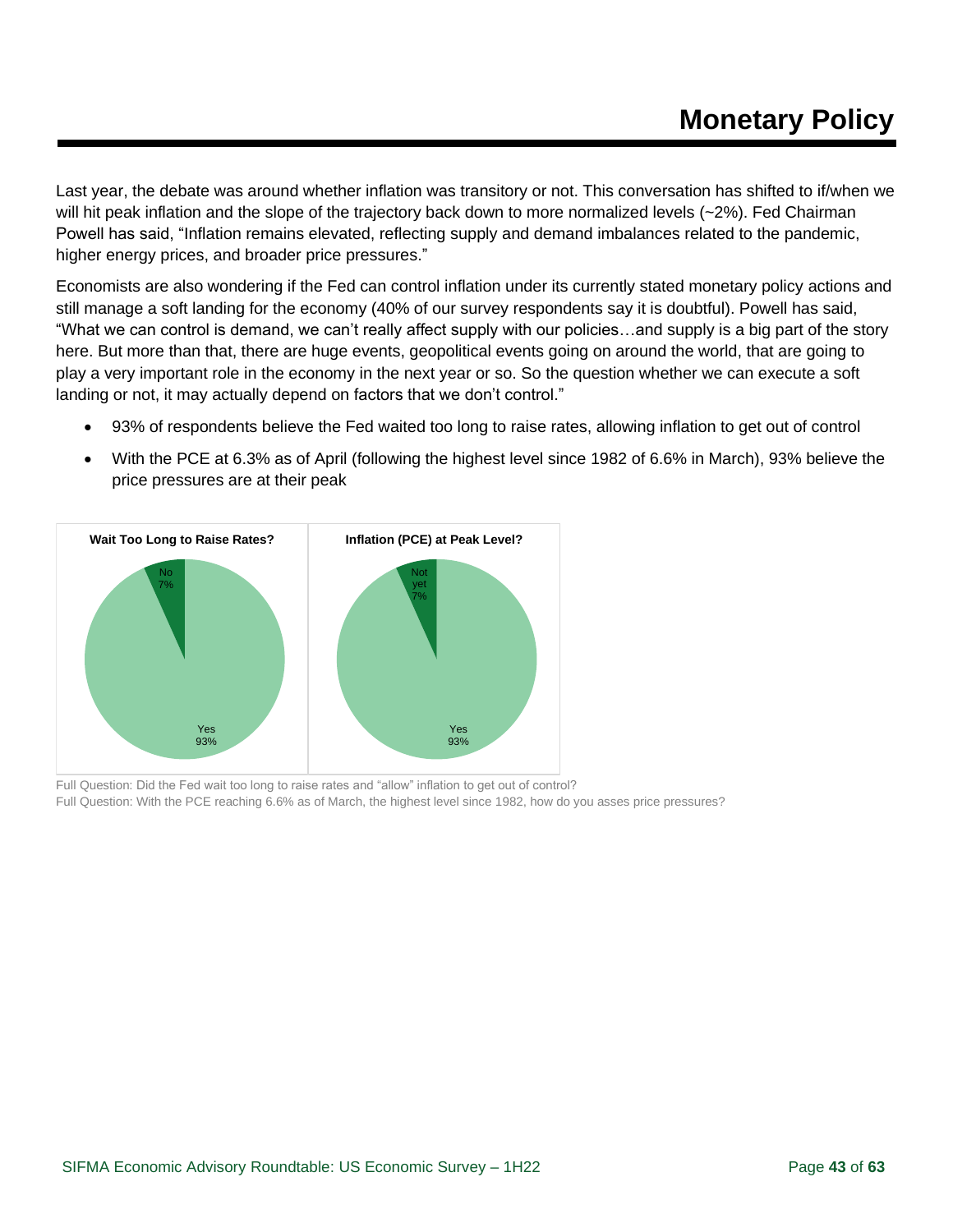- 33% of respondents expect inflation will begin to noticeably decline back down towards the Fed's preferred 2% target by 1H24, followed by 27% replying 2H23
- 64% of respondents expect a 15% to 25% probability the U.S. will experience structurally higher inflation over the longer run (defined as longer than three years from now), followed by 14% responding 0% to 15% and 25% to 50% each



Full Question: Given your assessment above, when do you expect inflation will begin to noticeably decline back down towards the Fed's preferred 2% target?

Full Question: Looking further out, what probability would you place on the U.S. experiencing structurally higher inflation over the longer-run (defined as longer than three years from now)?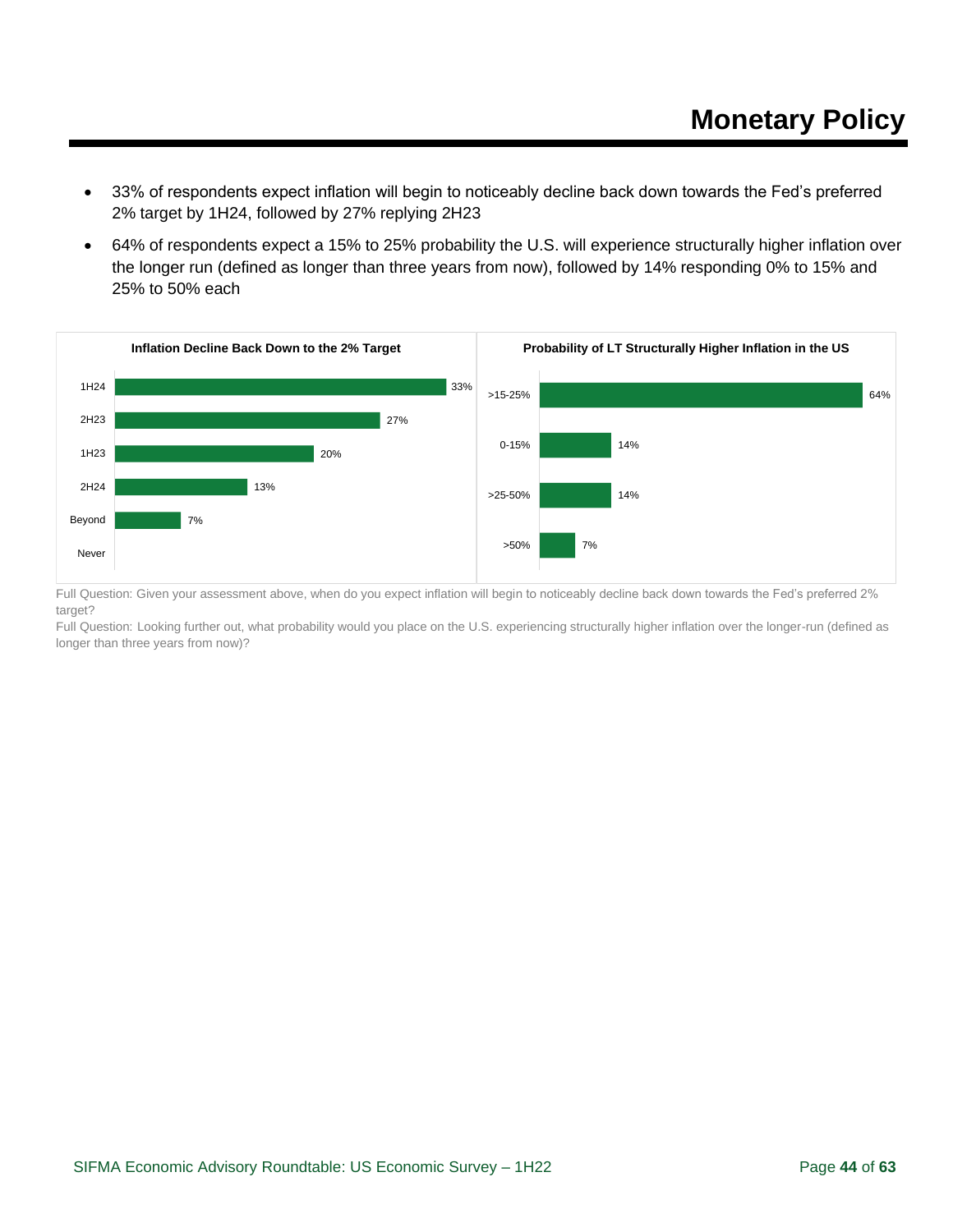- 56% of respondents believe inflation is largely a supply driven problem, followed by 44% demand driven
- 50% of respondents expect supply chain disruptions to dissipate by 2H22, followed by 29% replying 1H23
- With international conflict adding an additional layer of pressure to inflation, 47% of respondents expect relief from this pressure by 1H23, followed by 27% replying 2H23
- 87% of respondents agree with the Fed that prices pressures have become more structural or broad-based



Full Question: Do you believe inflation is largely a demand or supply driven problem?

Full Question: Inflation was already elevated in the aftermath of the COVID crisis. Now international conflict is adding an additional layer of pressure to inflation. When do you expect relief from these latter pressures?

Full Question: With inflation pressures at a near four-decade high, the Fed is concerned prices pressures have become more structural or broad-based throughout the economy. Do you agree?

Full Question: When do you expect supply chain disruptions to dissipate?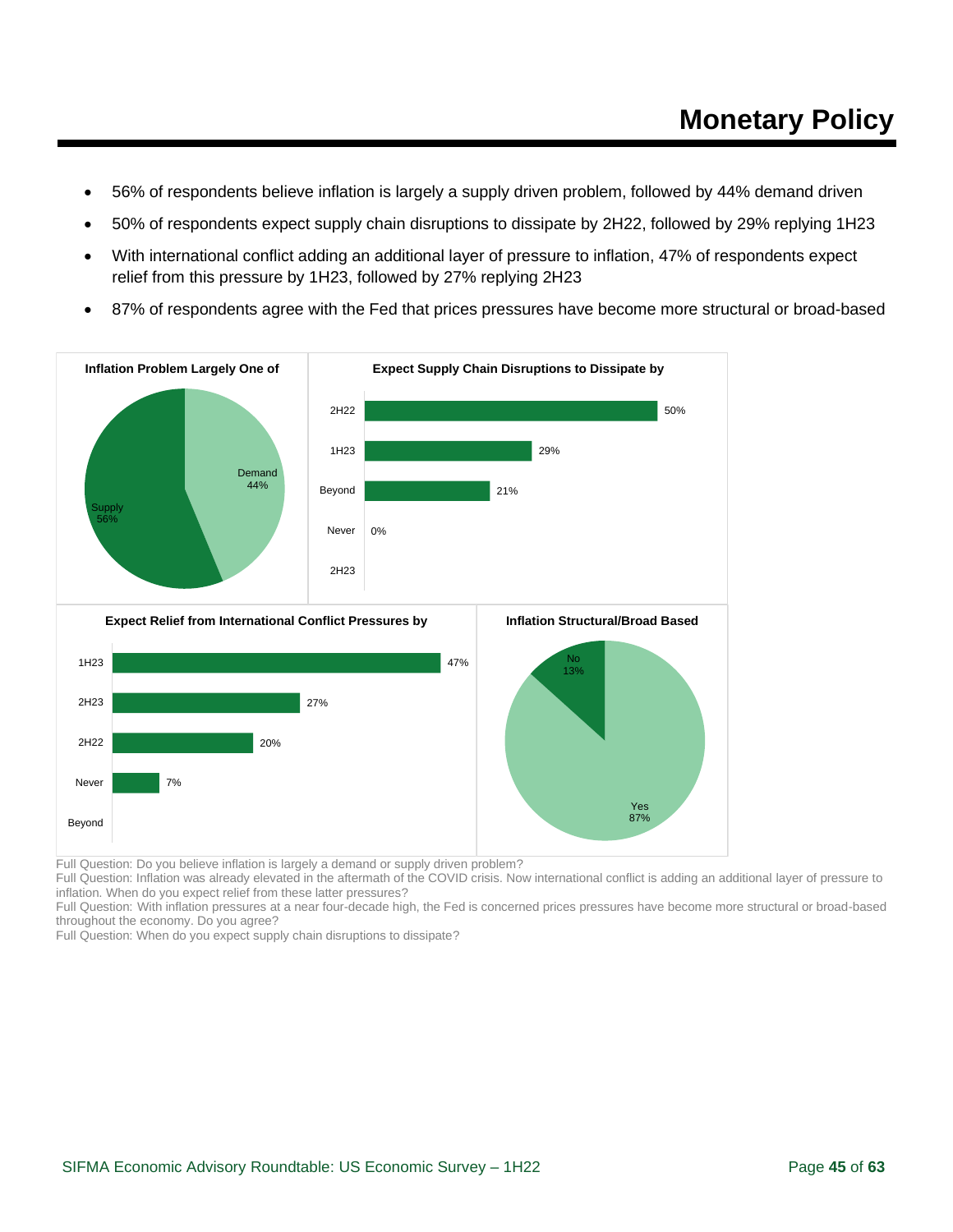- 67% of Roundtable economists are somewhat confident the Fed can achieve its 2% average inflation target in a sustainable way while 13% are very confident and another 13% doubtful
- The factors listed as most important to core inflation forecasts: supply chain issues, monetary policy, and economic slack/unemployment
	- $\circ$  Other = deglobalization; demand
- Top factors to push long-term inflation higher include: sustained breakdown of supply chains, stickiness of wage increases, and increased costs as we move supply chain back to the U.S.
	- $\circ$  Other = demographics; de-risking of supply chains, such as holding higher inventories; mass revival of unionization
- 40% of respondents expect over 50% probability the U.S. will experience a period of disinflation in core measures over the next two years with another 33% responding between 0% and 15% probability



Full Question: The Fed has vowed to do whatever it takes to rein in inflation. How confident are you the Fed can achieve its 2% goal in a sustainable way?

Full Question: What are the most important factors in your outlook for core inflation?

Full Question: What factors do you believe could push long-term inflation higher? (Ranked by percentage of economists that listed a factor) Full Question: What probability would you place on the US experiencing a period of disinflation in core measures over the next two years?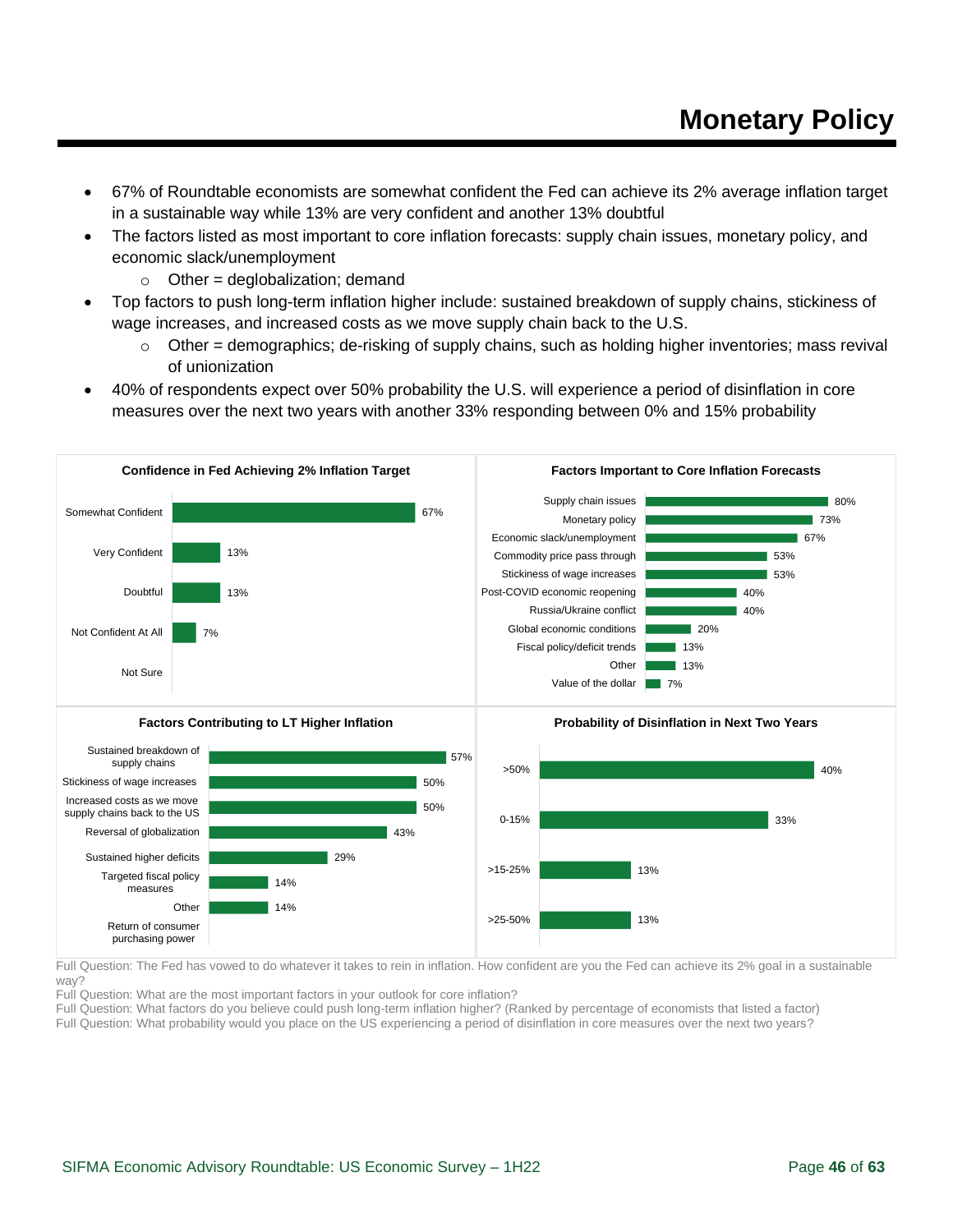- 53% of respondents believe the massive expansion of the government's balance sheet (fiscal spending: a \$1 trillion infrastructure package in November 2021, on top of the \$6 trillion spent during COVID) poses a significant upside risk to inflation
- 80% of Roundtable economists see the greater long-term risk to the economy as stagflation, followed by 13% replying deflation



Full Question: Does the massive expansion of the government's balance sheet – a \$1 trillion infrastructure package in November 2021, on top of the \$6 trillion spent during COVID – pose a risk to inflation?

Full Question: What is the greater long-term risk to the economy?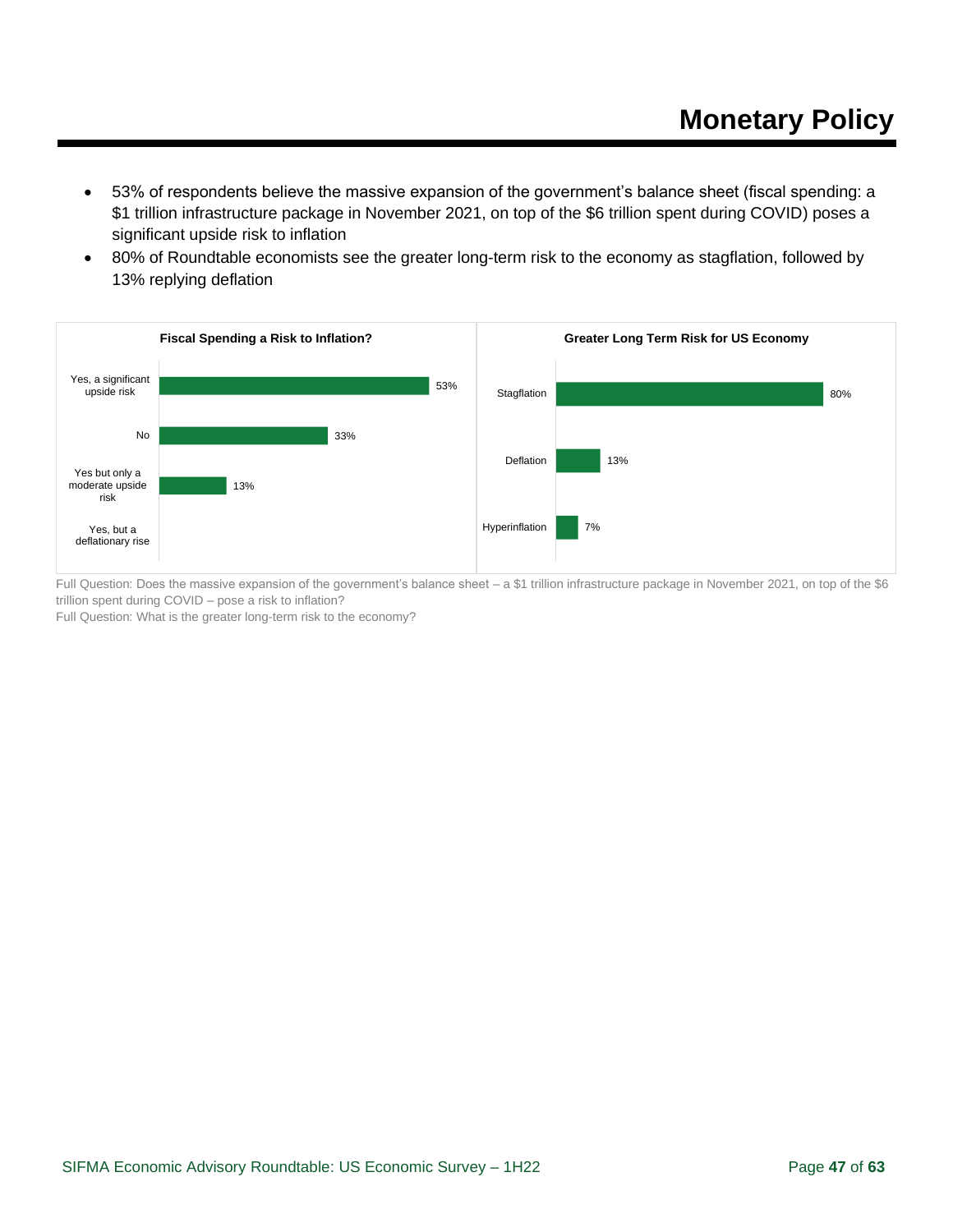#### <span id="page-47-0"></span>**Interest Rates and Credit Markets**

Below we rank respondents' factors that have the greatest impact on expectations for long-term Treasury yields in 2022. FOMC policy, inflation/inflation expectations, and U.S. economic conditions were the top factors.

• Other = pension demand for UST

(Last survey: FOMC policy, U.S. economic conditions, and inflation/inflation expectations were the top factors)



Full Question: Which of the following will have the greatest impact on long-term Treasury yields in 2022? (Ranked by percentage of economists that listed a factor)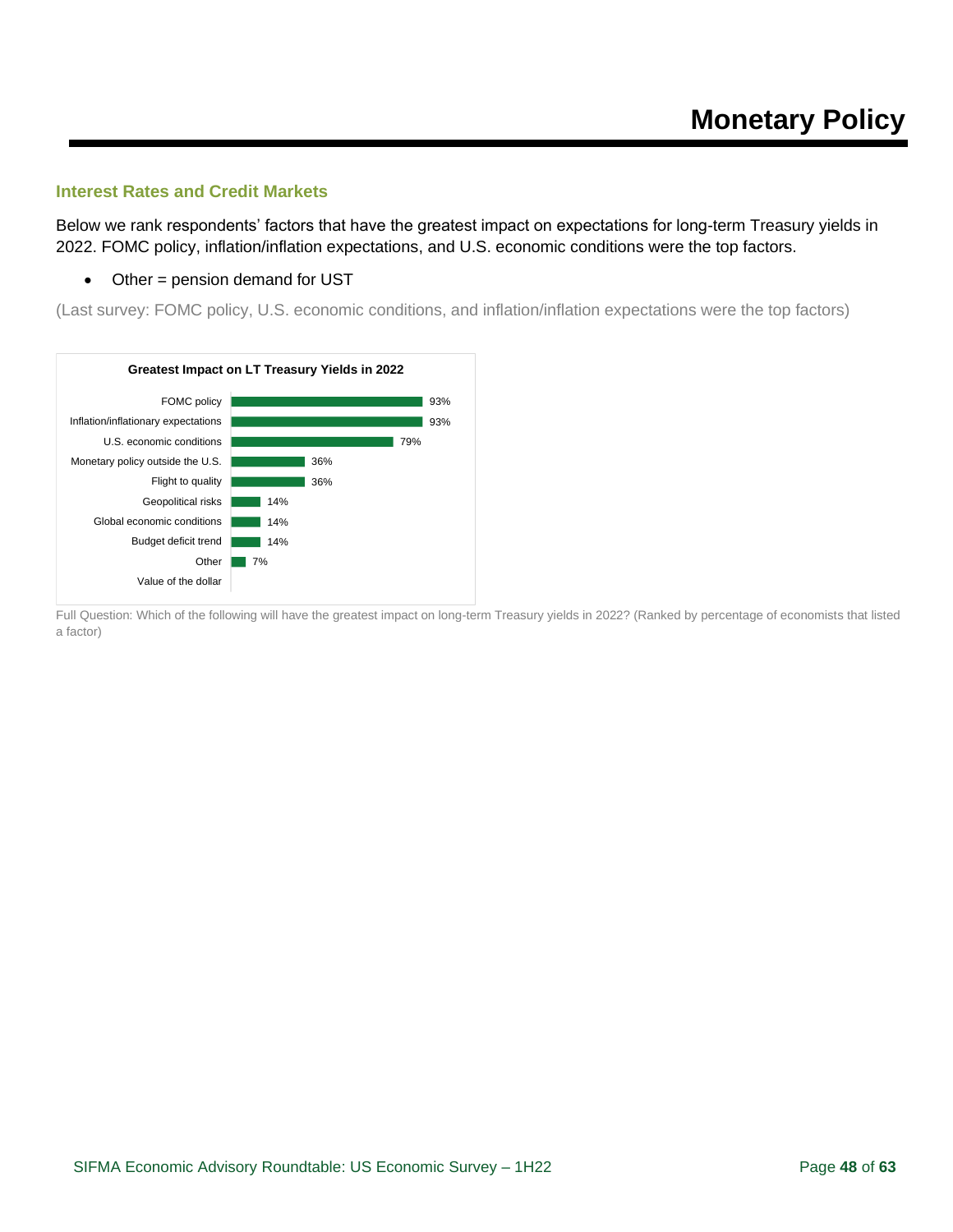The ten year Treasury has moved up substantially in the last few months, nearly 300 bps as of the writing of the survey. As such, we polled our economists on their expectations for yields by the end of this year and peak levels.

- 57% of respondents expect the 10Y yield to increase by less than 100 bps by the end of 2022, followed by 29% expecting the yield to decrease by less than 100 bps
- 43% of Roundtable economists expect the peak of 10Y yield to peak in 1H23, while 36% in 2H22
- The primary drivers of the expected moves were inflation and rising rates (85% of respondents each)
	- $\circ$  Other = Treasury yields to peak and decline in 2H22 as growth slows and inflation begins to decline



Full Question: The ten year has moved up substantially in the last few months, nearly 300 bps as of the writing of the survey. Where do you expect the ten year to end the year?

Full Question: When do you expect rates to peak?

Full Question: What are the primary drivers of the expected move?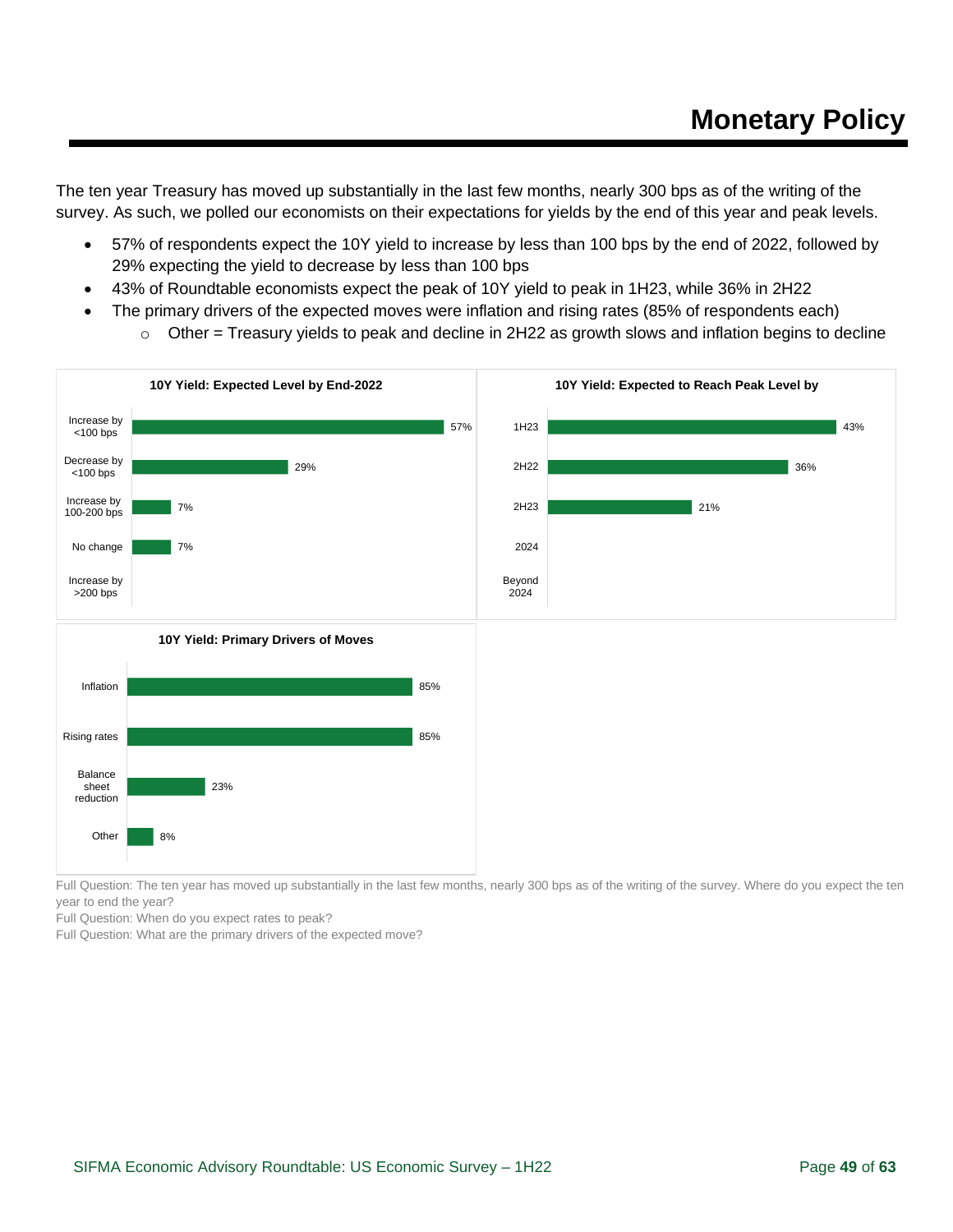Below and on the following pages, we review our Roundtable economists' forecast for rates and yield curve. Respondents expect the following movements in key rates:

- Yield curve (Fed funds-to-10-year Treasury yield) = 92% flatten
- TED (Treasury-to-Eurodollar, now LIBOR) = 43% widen
- Investment-grade corporate-to-Treasury spreads = 80% widen
- High-yield corporate-to-Treasury spreads = 80% widen

(Last survey: by end-2021 - YC 50% flatten; TED 50% remain the same; IG/UST 50% widen; HY/UST 58% widen)



Source: Federal Reserve, Bloomberg, SIFMA Economic Advisory Roundtable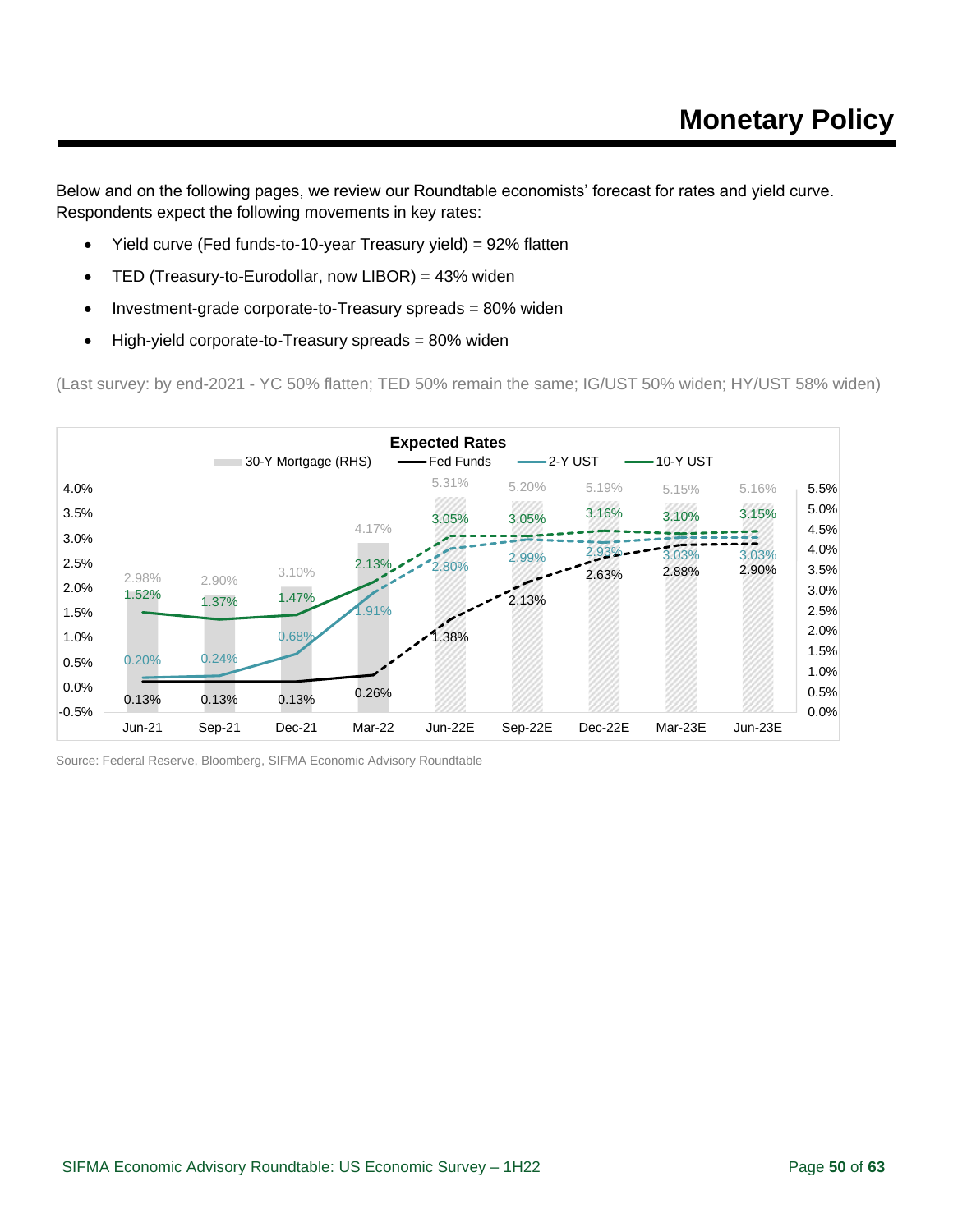



Source: Federal Reserve, Bloomberg, SIFMA Economic Advisory Roundtable Note: Monthly averages. Fed funds = midpoint of target rate range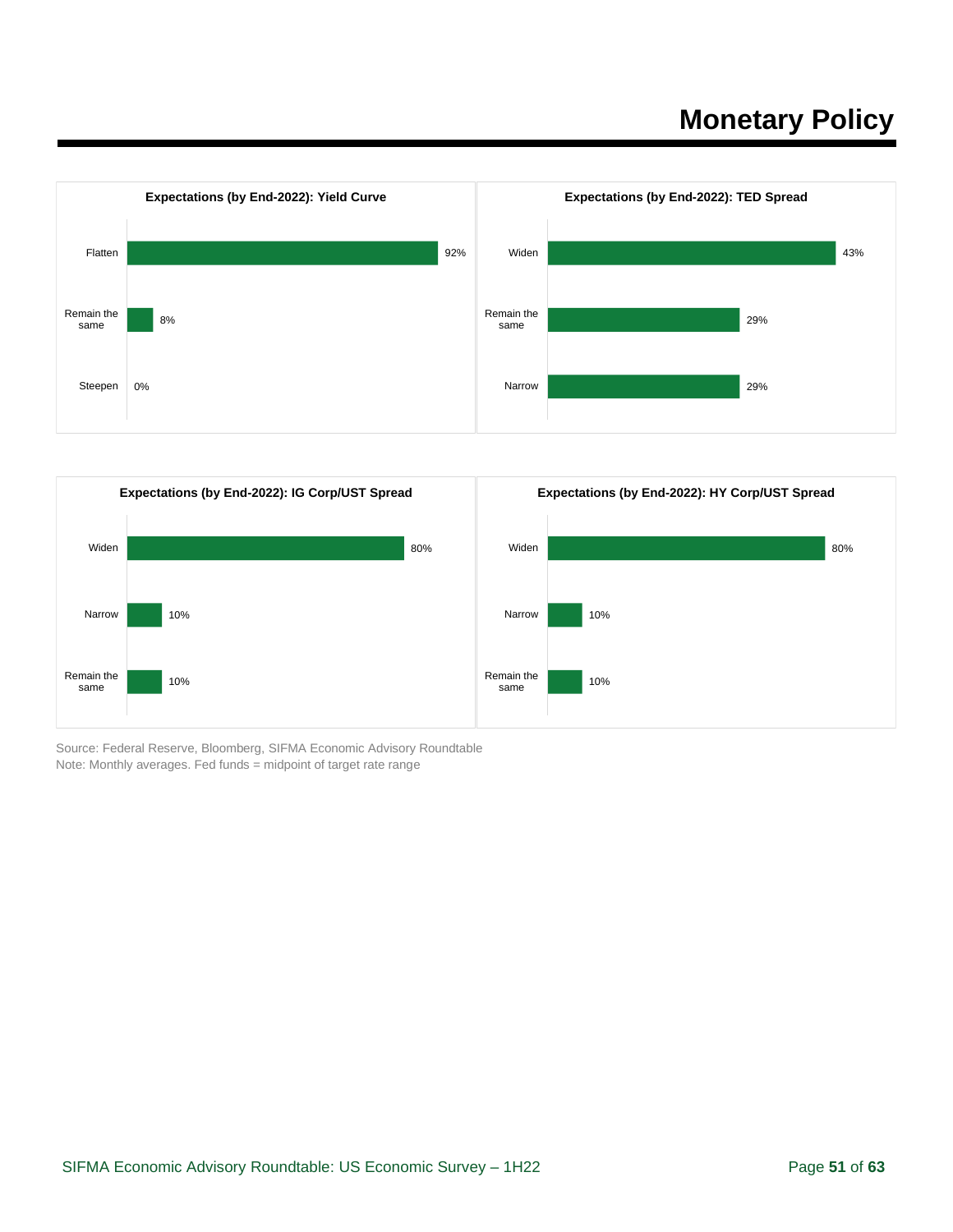Surveyed Roundtable economists expect the following rates and therefore yield curve:

- Fed Funds = 2Q22 1.375 %, 4Q22 2.625%, 2Q23 2.900%
- 2-Year UST =  $2Q22$  2.80%, 4Q22 2.93%, 2Q23 3.03%
- 10-Year UST = 2Q22 3.05%, 4Q22 3.16%, 2Q23 3.15%
- 30-Year Mortgage =  $2Q225.31\%$ , 4Q22 $5.19\%$ , 2Q23 $5.16\%$

(Last survey, 4Q21: FF 0.125%; 2Y UST 0.28%; 10Y UST 1.95%; 30Y mortgage 3.30%)





Source: Federal Reserve, Bloomberg, SIFMA Economic Advisory Roundtable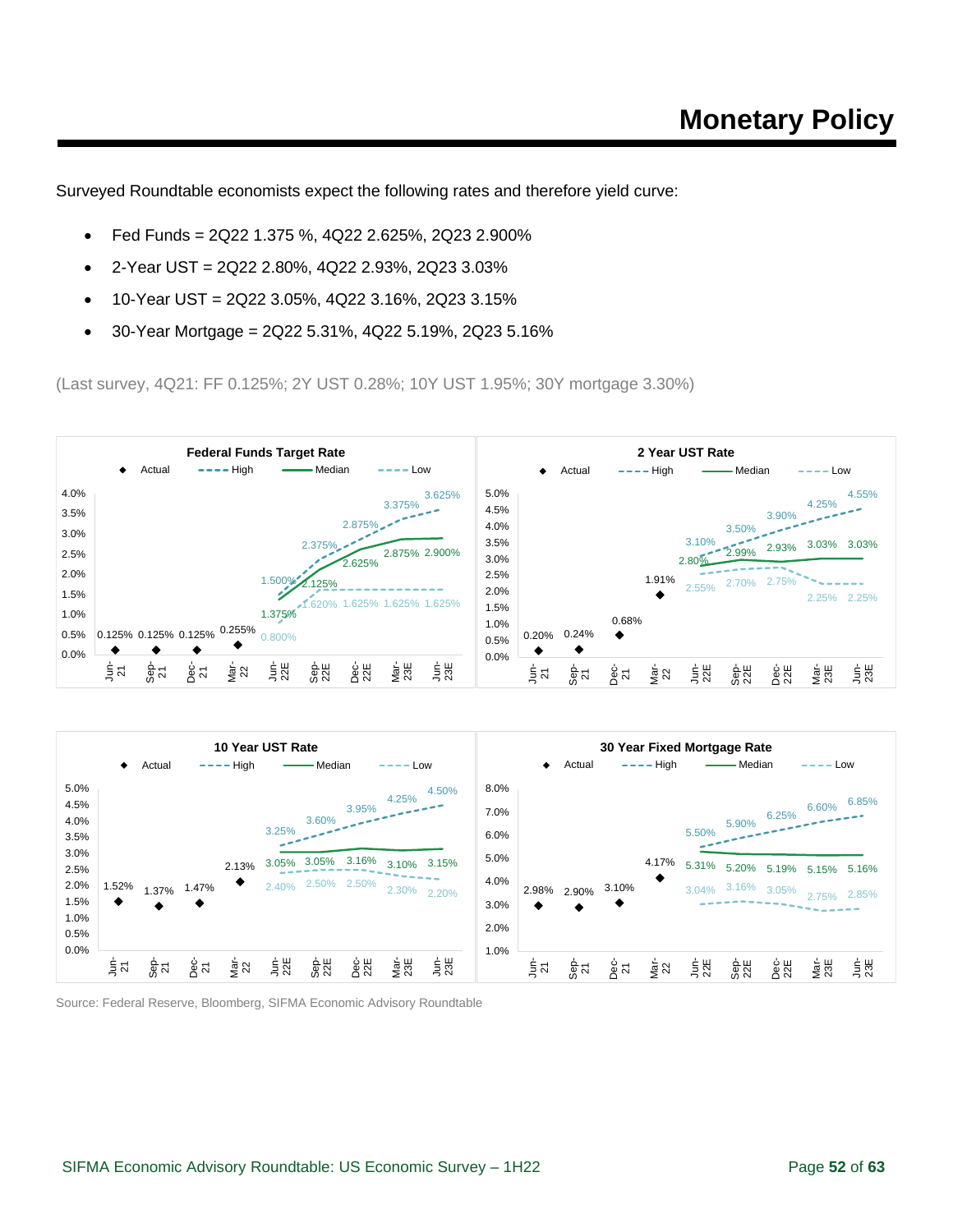### <span id="page-52-0"></span>**Macro Policy**

#### <span id="page-52-1"></span>**Fiscal Stimulus**

Originally to help the U.S. economy recover from COVID, monetary policy tools were complemented by substantial fiscal spending. And the spending continues. In November 2021, Congress passed a \$1 trillion infrastructure bill, adding to the \$6 trillion in spending more directly aligned with COVID recovery over the past few years. As such, questions and concerns remain around the long-term impact of overspending.

- 71% of respondents believe sustained higher inflation will deter further fiscal spending
- 85% of respondents believe the Russia/Ukraine conflict will not deter further fiscal spending packages
- 38% of respondents expect the \$1 trillion infrastructure package not to have impact on 2022 GDP estimates while 23% expect an increase of 0-10 bps and 10-20 bps each



**\$1T Infrastructure Package Impact on 2022 GDP**



Full Question: Do you believe sustained higher inflation will deter further fiscal spending packages?

Full Question: Do you believe the Russia/Ukraine conflict will deter further fiscal spending packages?

Full Question: What impact do you expect the \$1 trillion infrastructure package to have on 2022 GDP estimates?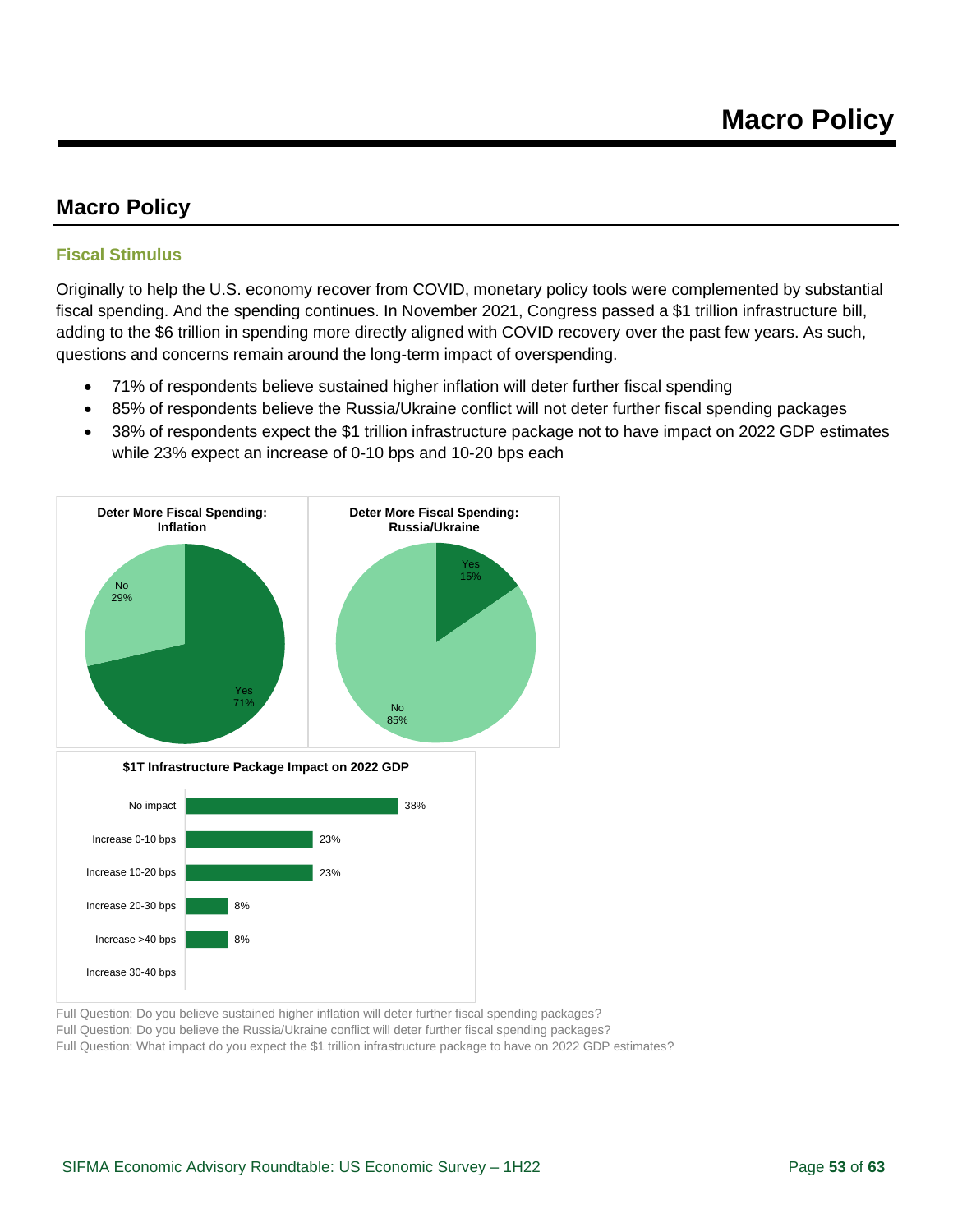- 58% of respondents believe the government should not be taking more steps to alleviate the burden on consumers (high prices for gasoline and groceries)
	- Steps to alleviate the burden on consumers include: 31% other, 15% tax reductions, and 8% gas cards
		- $\circ$  Other = stop spending (no further fiscal stimulus), government restraint; encourage more energy production; increase food stamps)
- 67% of respondents view the bigger risk to the economy is the government doing too much, therefore the economy overheats
- When considering additional stimulus, 62% respondents indicated government should consider the debt level as it could impede long-term growth or incite further inflation, followed by 23% saying government should not be considering the debt level (debt/GDP currently over 100%)



Full Question: Given the rising cost of nondiscretionary goods, including gasoline and groceries, do you feel the government should be taking more steps to alleviate the burden on consumers?

Full Question: If yes, what steps would you prefer?

Full Question: What do you view is the bigger risk, the government does?

Full Question: With the Debt/GDP ratio already above 100%, should the government be considering the debt burden when proposing additional spending?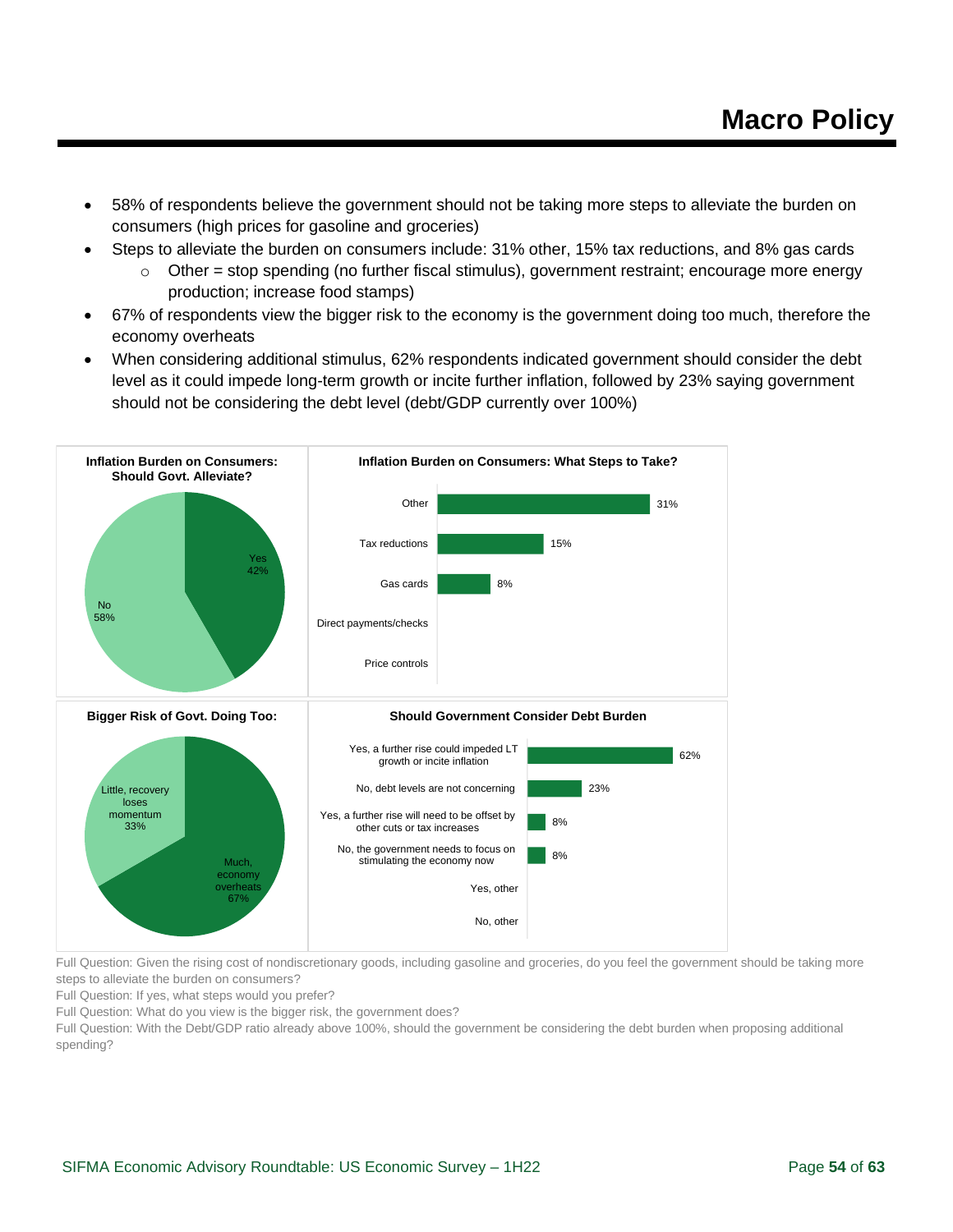- 91% of respondents expect the Democrats to lose seats and the majority in the House in the November election
- All of respondents expect the Democrats to lose seats and the majority in the Senate in the November election



Full Question: At present the House is dominated by the Democratic party 221 to 209, do you expect the November elections to alter that majority? Full Question: At present the Senate is dominated by the Democratic party 50 to 50 (tie breaking vote goes to the Democratic Vice President), do you expect the November elections to alter that majority?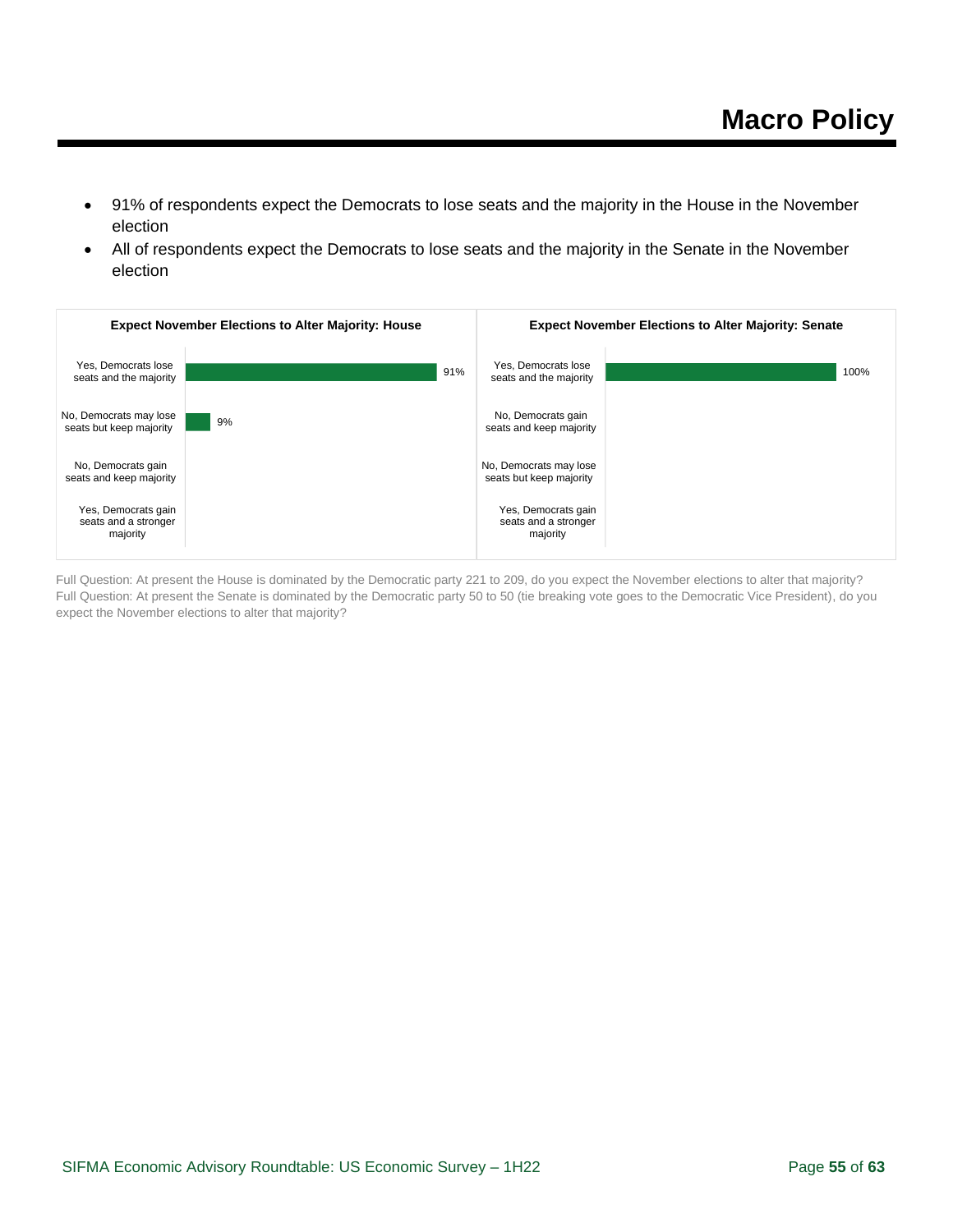#### <span id="page-55-0"></span>**Tax Policy**

While tax policy was not as top of conversation as last year, the government does have to pay for all of the fiscal spending discussed above, which is often done with taxes. As such, taxes and their impact on the economic outlook remain important questions.

- Looking at the potential negative impacts of raising taxes, respondents ranked reduced investment by corporations as the top impact, followed by reduced corporate hiring and reduced long-term productivity growth
	- $\circ$  Other = none; downward pressure on stock markets; contribute to inflation
- As to whether tax receipts can offset these negative impacts, 67% of respondents replied yes, tax receipts will partially cover stimulus spending, with remaining 33% saying no





Full Question: What could be the impact of raising corporate and capital gains taxes on the economy? (Ranked by percentage of economists that listed a factor)

Full Question: Will the increase in government tax receipts offset these negative impacts?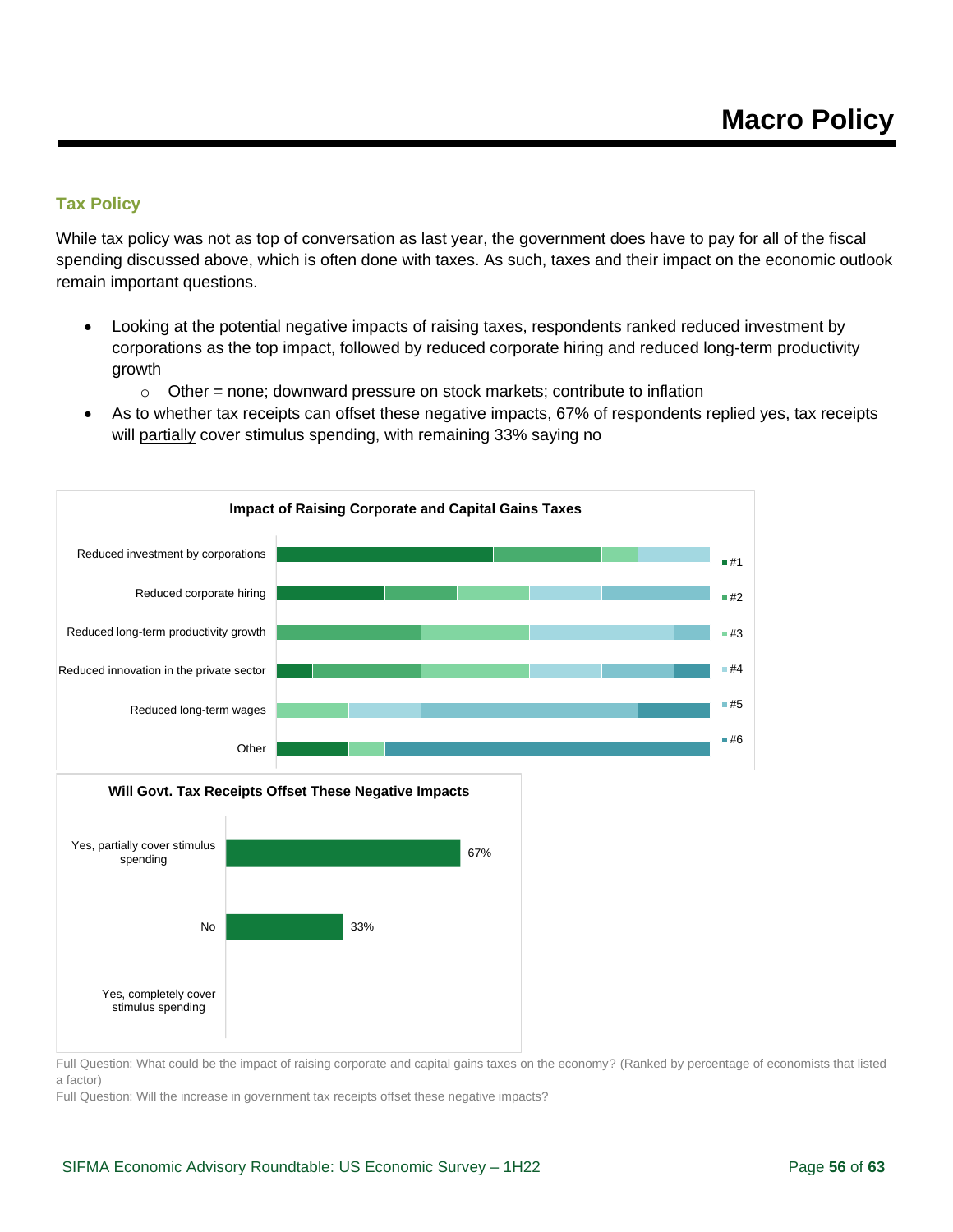### <span id="page-56-0"></span>**Trade Policy**

In the trade policy section of the survey, we focus on relations with both the European Union and China. We also asked Roundtable economists about the impact of COVID as it relates to U.S.-China trade relations.

#### **European Union**

• 54% of Roundtable economists expect U.S. to keep a status quo after lowering steel and aluminum tariffs and 46% expect U.S. to lower tariffs on additional goods



Full Question: Looking at trade policy with Europe, do you expect the US to?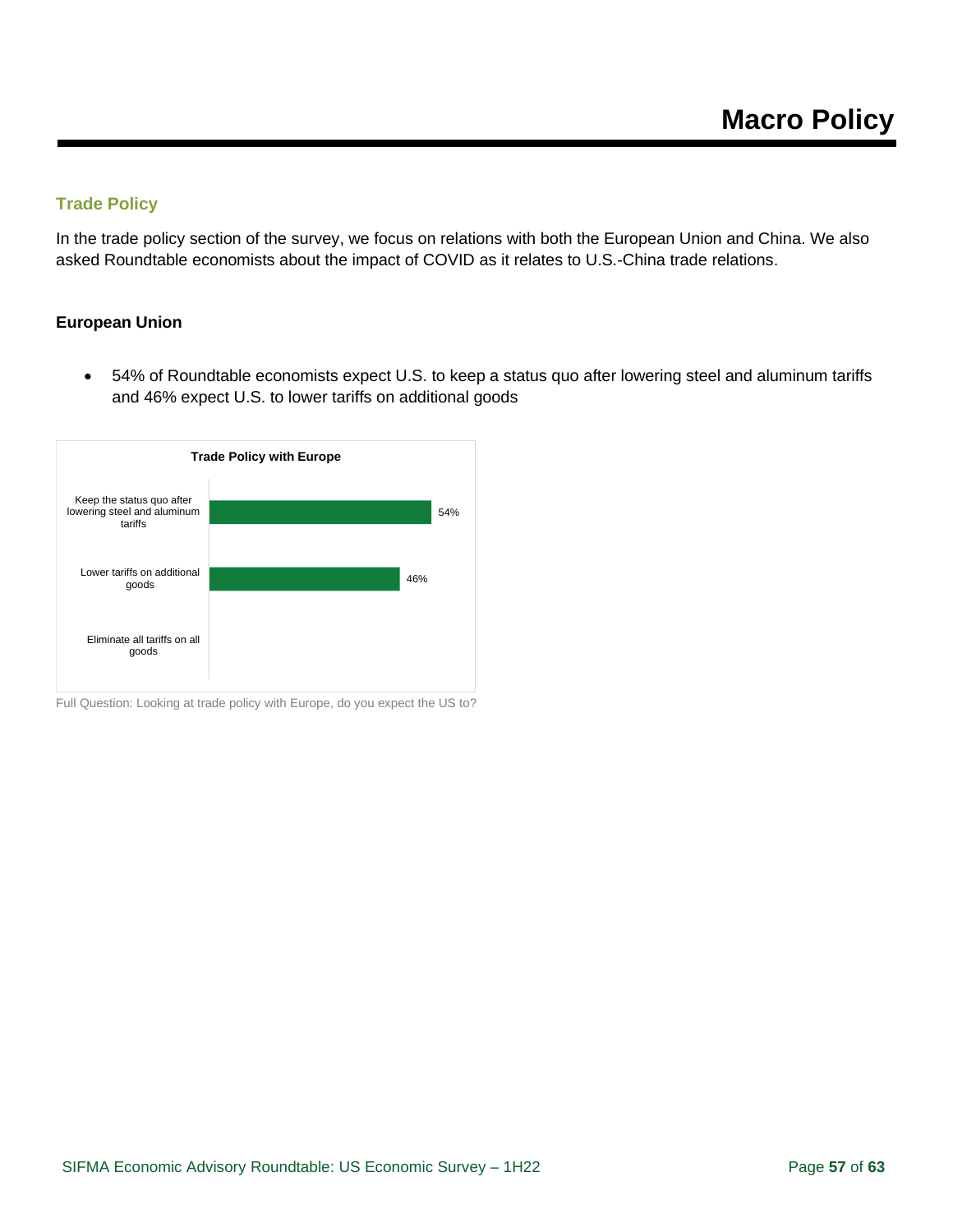#### **China**

- 77% of Roundtable economists expect the U.S. to address perceived unfair trade practices by China by only monitoring the situation, with 15% expecting removal of tariffs on some goods
- 69% of respondents expect that the U.S. and China will eventually agree on a Phase 1 deal but no additional actions
- When asked if the negative sentiments around China's handling of COVID will have a lasting impact on trade relations with China, 85% responded yes
- In light of this, 62% of respondents expect a meaningful shift to domestic production, thereby reducing U.S. reliance on overseas production





Full Question: Looking at trade policy with China, how do you expect the US to proceed with addressing perceived unfair trade practices? Full Question: Looking at trade policy with China, how do you expect the US to finalize a long-term agreement?

Full Question: Will COVID have a lasting impact on trade relations with China?

Full Question: Will COVID cause a meaningful shift to domestic production, reducing the country's reliance on overseas production in terms of a replacement scenario not a nominal increase?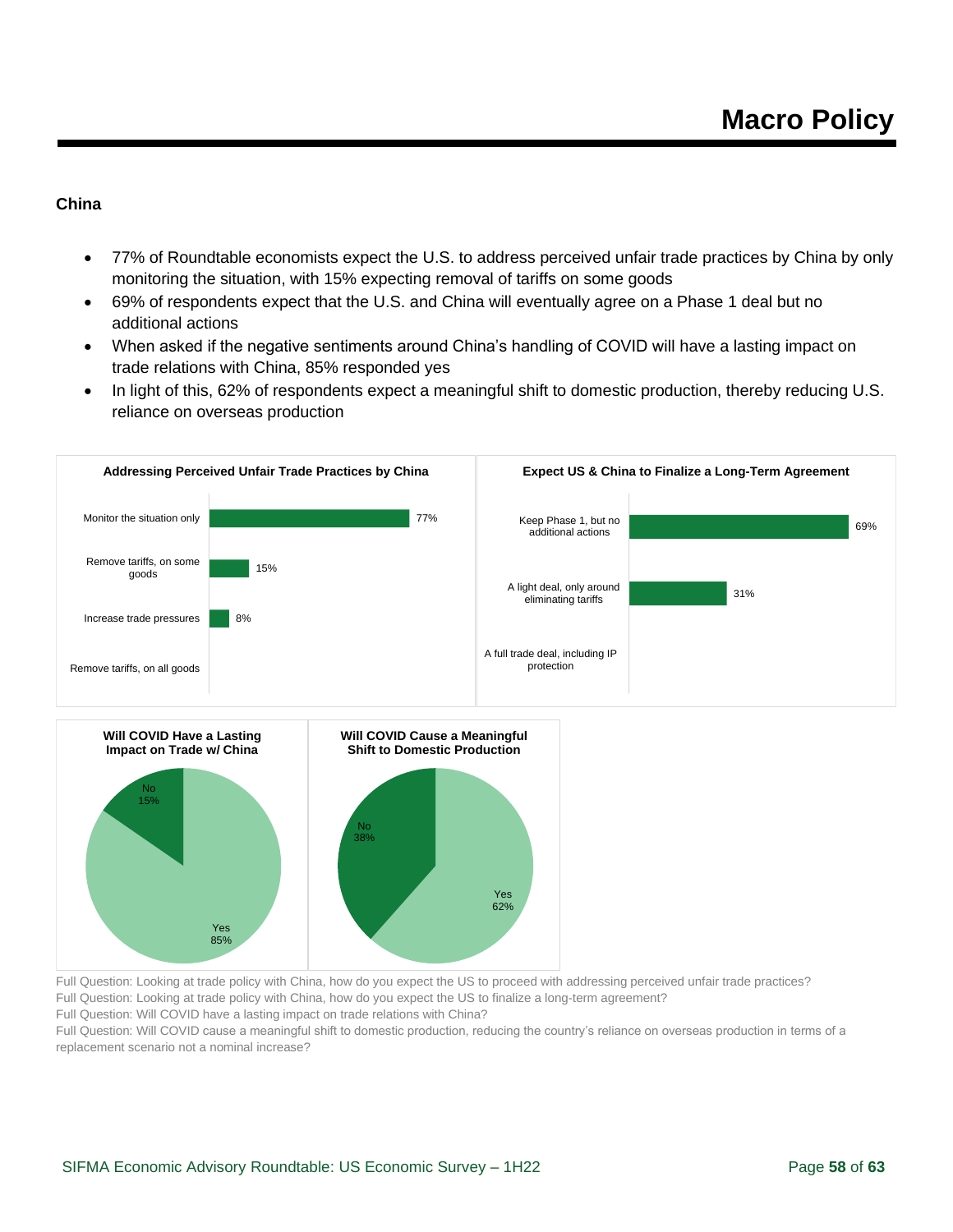### <span id="page-58-0"></span>**SIFMA Economic Advisory Roundtable Forecasts**

| Economic Indicators - Annual                         |      |          |             |       |          |            |       |            |
|------------------------------------------------------|------|----------|-------------|-------|----------|------------|-------|------------|
| (%, unless indicated)                                |      | 2019     | 2020        |       | 2021     | 2022E      |       | 2023E      |
| Real GDP (4Q/4Q)                                     |      | 2.6      | $-2.3$      |       | 5.5      | 1.5        |       | 1.7        |
| Real Personal Consumption (4Q/4Q)                    |      | 2.3      | $-2.4$      |       | 6.9      | 2.5        |       | 1.8        |
| Nonresidential Fixed Investment (4Q/4Q)              |      | 3.1      | $-3.8$      |       | 6.6      | 5.9        |       | 2.7        |
| Residential Fixed Investment (4Q/4Q)                 |      | 2.2      | 15.7        |       | $-1.5$   | 0.6        |       | 0.5        |
| Real Federal Government Spending (4Q/4Q)             |      | 4.3      | 3.1         |       | $-1.1$   | $-0.3$     |       | 1.0        |
| Real State and Local Government Spending (4Q/4Q)     |      | 2.5      | 0.0         |       | 0.8      | 1.1        |       | 1.5        |
| Non-Farm Payroll Employment (K, avg. monthly change) |      | 164.0    | $-774.3$    |       | 561.9    | 342.2      |       | 150.0      |
| Unemployment Rate (4Q average)                       |      | 3.7      | 8.1         |       | 5.4      | 3.5        |       | 3.5        |
| Labor Force Participation Rate (4Q average)          |      | 63.2     | 61.5        |       | 61.8     | 62.5       |       | 62.7       |
| Average Hourly earnings (4Q/4Q)                      |      | 3.2      | 4.9         |       | 5.2      | 5.0        |       | 4.5        |
| Real Disposable Income (4Q/4Q)                       |      | 1.7      | 4.0         |       | 0.1      | $-0.1$     |       | 1.9        |
| Personal Savings Rate (annual average)               |      | 7.7      | 16.4        |       | 12.2     | 6.0        |       | 6.2        |
| CPI (4Q/4Q)                                          |      | 2.0      | 1.2         |       | 6.7      | 6.3        |       | 2.5        |
| Core CPI (4Q/4Q)                                     |      | 2.3      | 1.6         |       | 5.0      | 5.0        |       | 2.8        |
| PCE deflator (4Q/4Q)                                 |      | 1.5      | 1.2         |       | 5.5      | 5.1        |       | 2.6        |
| Core PCE deflator (4Q/4Q)                            |      | 1.6      | 1.4         |       | 4.6      | 4.2        |       | 2.7        |
| Industrial Production Index (annual % change)        |      | $-0.8$   | $-7.2$      |       | 5.5      | 5.1        |       | 2.0        |
| Housing Starts (K, annual average)                   |      | 1,292    | 1,397       |       | 1,605    | 1,673      |       | 1,587      |
| S&P Corelogic Case-Shiller Home Prices (Y/Y)         |      | 3.5      | 6.0         |       | 17.1     | 12.3       |       | 3.0        |
| New Home Sales (K, annual average)                   |      | 683      | 828         |       | 774      | 780.0      |       | 740.0      |
| Motor Vehicle Sales (M, annual average)              |      | 16.9     | 14.4        |       | 14.9     | 15.3       |       | 16.5       |
| Federal Budget (\$B, FY)                             |      | $-984$   | $-3,132$    |       | $-2,770$ | $-1,050$   |       | $-1,008$   |
| Current Account Deficit (\$B)                        |      | $-472.1$ | $-616.1$    |       | $-821.6$ | $-1,044.0$ |       | $-1,046.0$ |
| <b>Economic Indicators - Quarterly</b>               |      |          |             |       |          |            |       |            |
| (% )                                                 | 3Q21 | 4Q21     | <b>1Q22</b> | 2Q22E | 3Q22E    | 4Q22E      | 1Q23E | 2Q23E      |
| Real GDP (Q/Q annualized)                            | 2.3  | 69       | $-1.5$      | 27    | 2.5      | 21         | 1 R   | 1 R        |

| $\sqrt{2}$                                        | JWLI   | 746 I | IWZZ   | ZWZZL | JUZZL | 492 L | 1 YZJL | ZWZJL |
|---------------------------------------------------|--------|-------|--------|-------|-------|-------|--------|-------|
| Real GDP (Q/Q, annualized)                        | 2.3    | 6.9   | $-1.5$ | 2.7   | 2.5   | 2.1   | 1.8    | 1.8   |
| Real Personal Consumption (Q/Q, annualized)       | 2.0    | 2.5   | 3.1    | 2.6   | 2.2   | 2.1   | 2.1    | 1.9   |
| Nonresidential Fixed Investment (Q/Q, annualized) | 1.7    | 2.9   | 9.2    | 5.0   | 4.6   | 4.4   | 3.2    | 2.8   |
| Residential Fixed Investment (Q/Q, annualized)    | $-7.7$ | 2.2   | 0.4    | 1.0   | 1.0   | 1.7   | 1.0    | 1.5   |
| Unemployment Rate                                 | 5.1    | 4.2   | 3.8    | 3.5   | 3.4   | 3.4   | 3.4    | 3.4   |
| CPI (Y/Y)                                         | 5.3    | 6.7   | 8.0    | 8.0   | 7.7   | 6.4   | 4.9    | 3.6   |
| Core CPI (Y/Y)                                    | 4.1    | 5.0   | 6.3    | 5.8   | 5.6   | 5.1   | 4.4    | 3.6   |
| PCE Deflator (Y/Y)                                | 4.3    | 5.5   | 6.3    | 6.2   | 5.9   | 5.1   | 4.1    | 3.4   |
| Core PCE Deflator (Y/Y)                           | 3.6    | 4.6   | 5.2    | 4.7   | 4.5   | 4.1   | 3.6    | 3.3   |

#### **Interest Rates (Monthly Average)**

| (% )                                 | <b>Sep'21</b> | <b>Dec'21</b> | Mar'22 | Jun'22E | Sep'22E | Dec'22E | Mar'23E | Jun'23E |
|--------------------------------------|---------------|---------------|--------|---------|---------|---------|---------|---------|
| Federal Funds Target Rate (midpoint) | 0.125         | 0.125         | 0.255  | 1.375   | 2.125   | 2.625   | 2.875   | 2.900   |
| 2-Year UST Yield                     | 0.24          | 0.68          | 1.91   | 2.80    | 2.99    | 2.93    | 3.03    | 3.03    |
| 10-Year UST Yield                    | 1.37          | 1.47          | 2.13   | 3.05    | 3.05    | 3.16    | 3.10    | 3.15    |
| 30-Year Fixed Mortgage Rate          | 2.90          | 3.10          | 4.17   | 5.31    | 5.20    | 5.19    | 5.15    | 5.16    |

Source: Bureau of Economic Analysis, Bureau of Labor Statistics, Federal Reserve, Bloomberg, SIFMA Economic Advisory Roundtable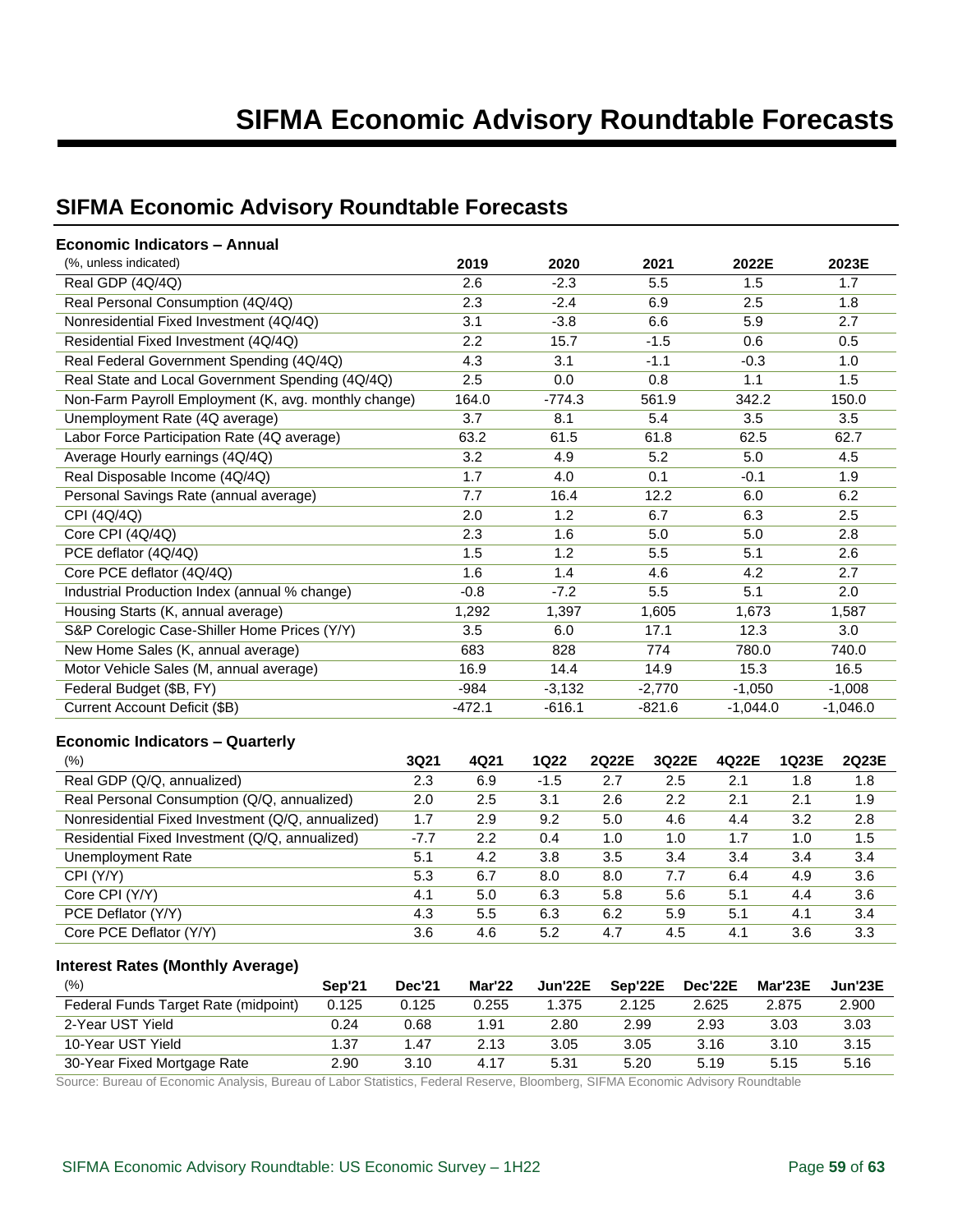### <span id="page-59-0"></span>**Reference Guide: Economic Landscape**



#### <span id="page-59-1"></span>**US GDP Growth and Comparison Across Regions**

Source: Bureau of Economic Analysis, International Monetary Fund Note: NE = net exports, Business = business investment, Government = govt consumption & investment, PC = personal consumption expenditure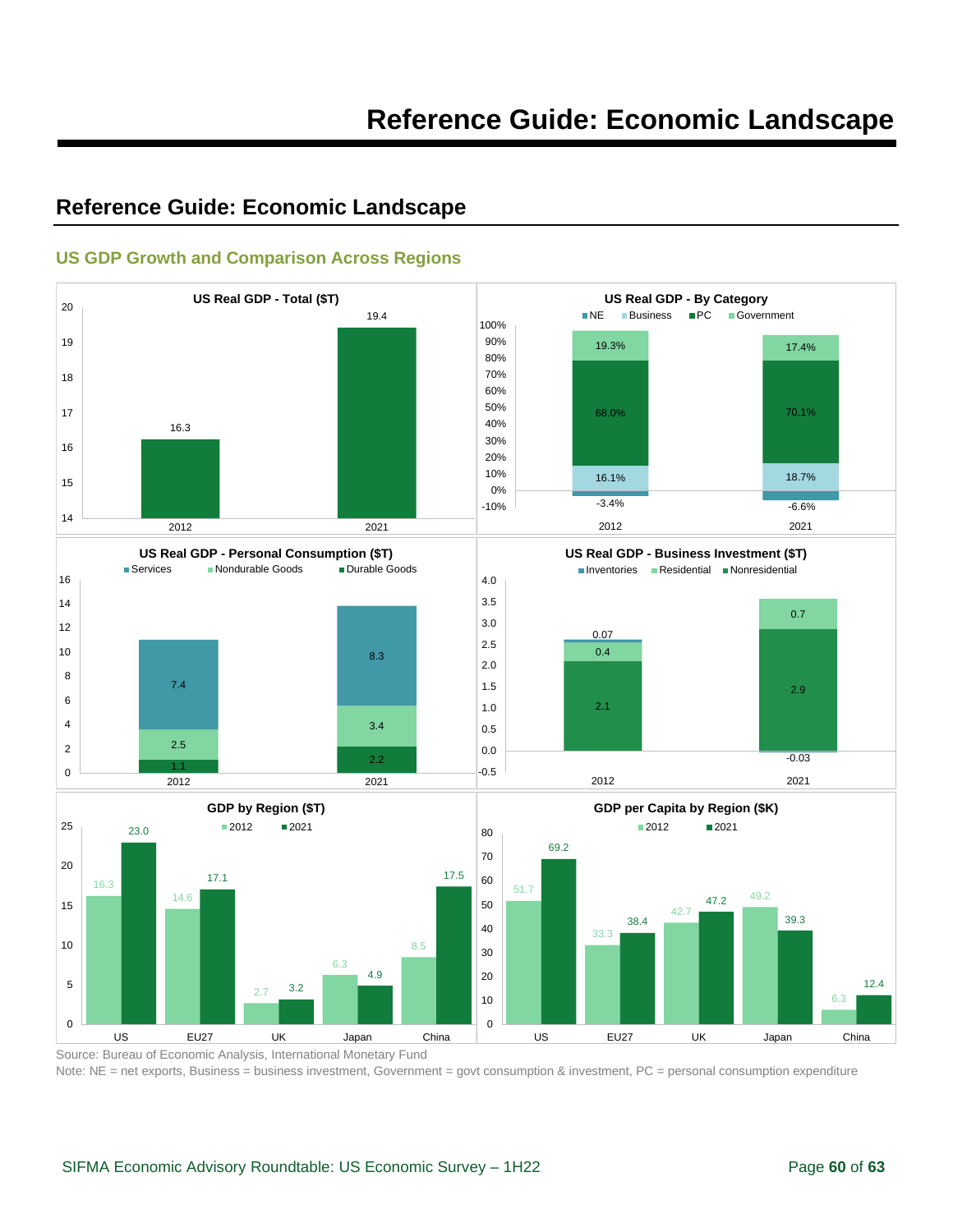

#### <span id="page-60-0"></span>**US Debt and Fed Balance Sheet and Comparison Across Regions**

Source: Bloomberg, Bureau of Economic Analysis, Eurostat, Statista, US Treasury

Note: QE = Quantitative easing is a monetary policy when a central bank purchases financial assets to inject money into the economy; Twist = monetary policy when a central bank buys long-term and sells short-term bonds to flatten the yield curve without expanding the balance sheet; QE1: Nov'08- Mar'10, QE2: Nov'10-Jun'11, Twist: Sep'11-Jun'12, QE3: Sep'12-Oct'14, QE4: Mar'20-May'20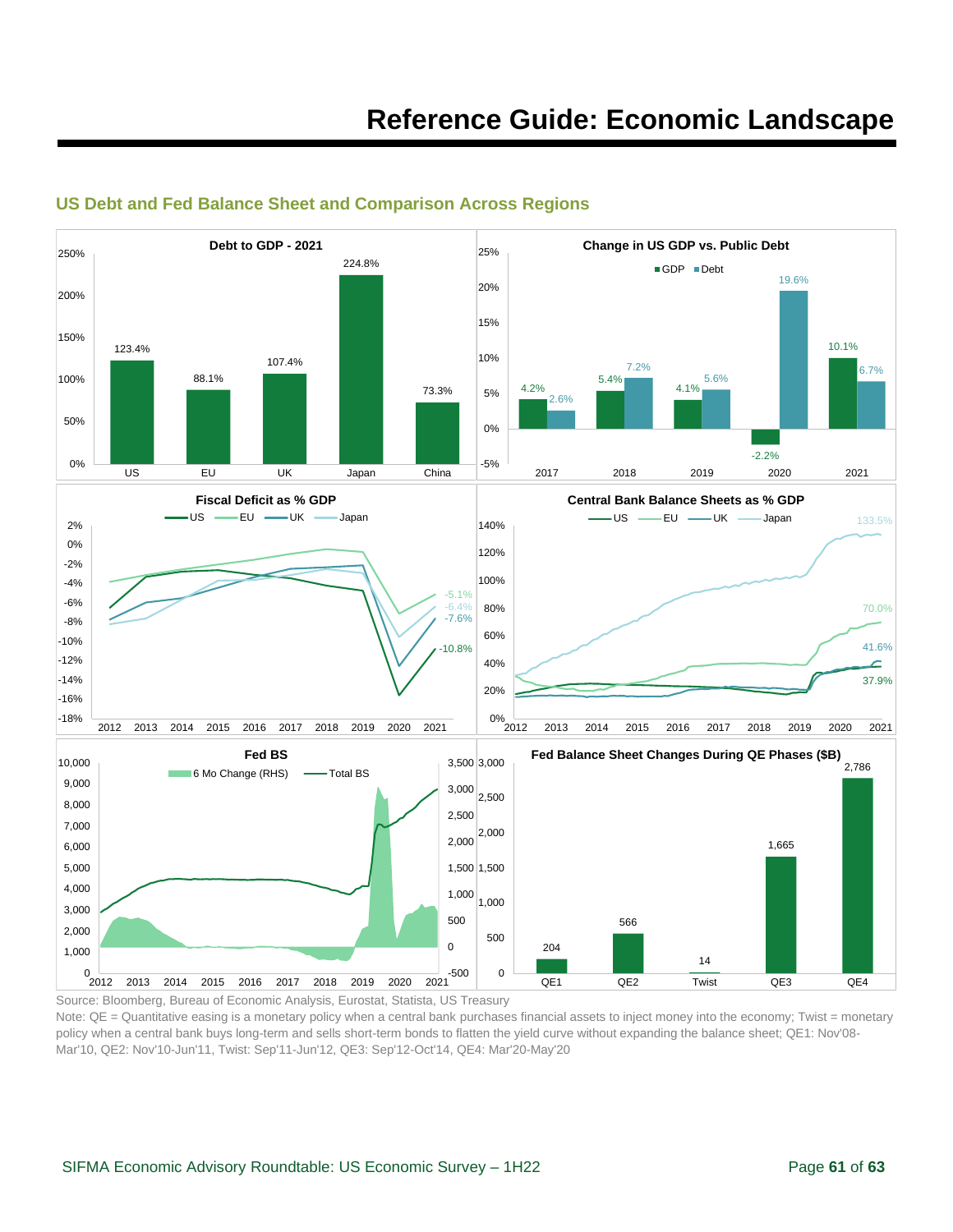#### <span id="page-61-0"></span>**US Employment Landscape**



Source: Bureau of Labor Statistics

Note: NE = not employed (unemployed), FTE = full time employment, NLF = not in labor force, PTE = part time employment. Employment statistics based on civilian population 16 years or over